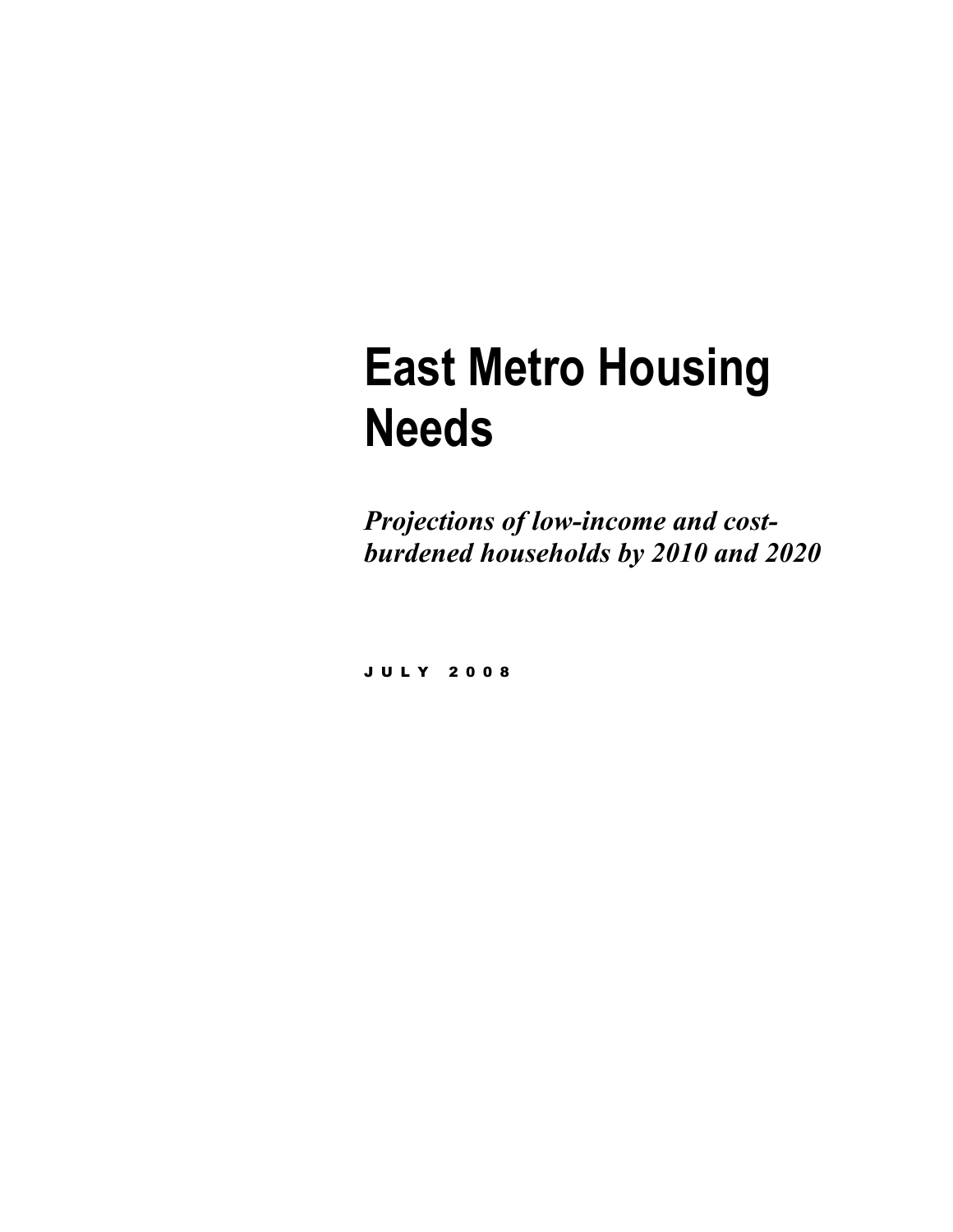## **East Metro Housing Needs**

*Projections of low-income and cost-burdened households by 2010 and 2020* 

July 2008

**Prepared by:**  Craig Helmstetter and Allen Burns

Wilder Research 451 Lexington Parkway North Saint Paul, Minnesota 55104 651-280-2700 www.wilder.org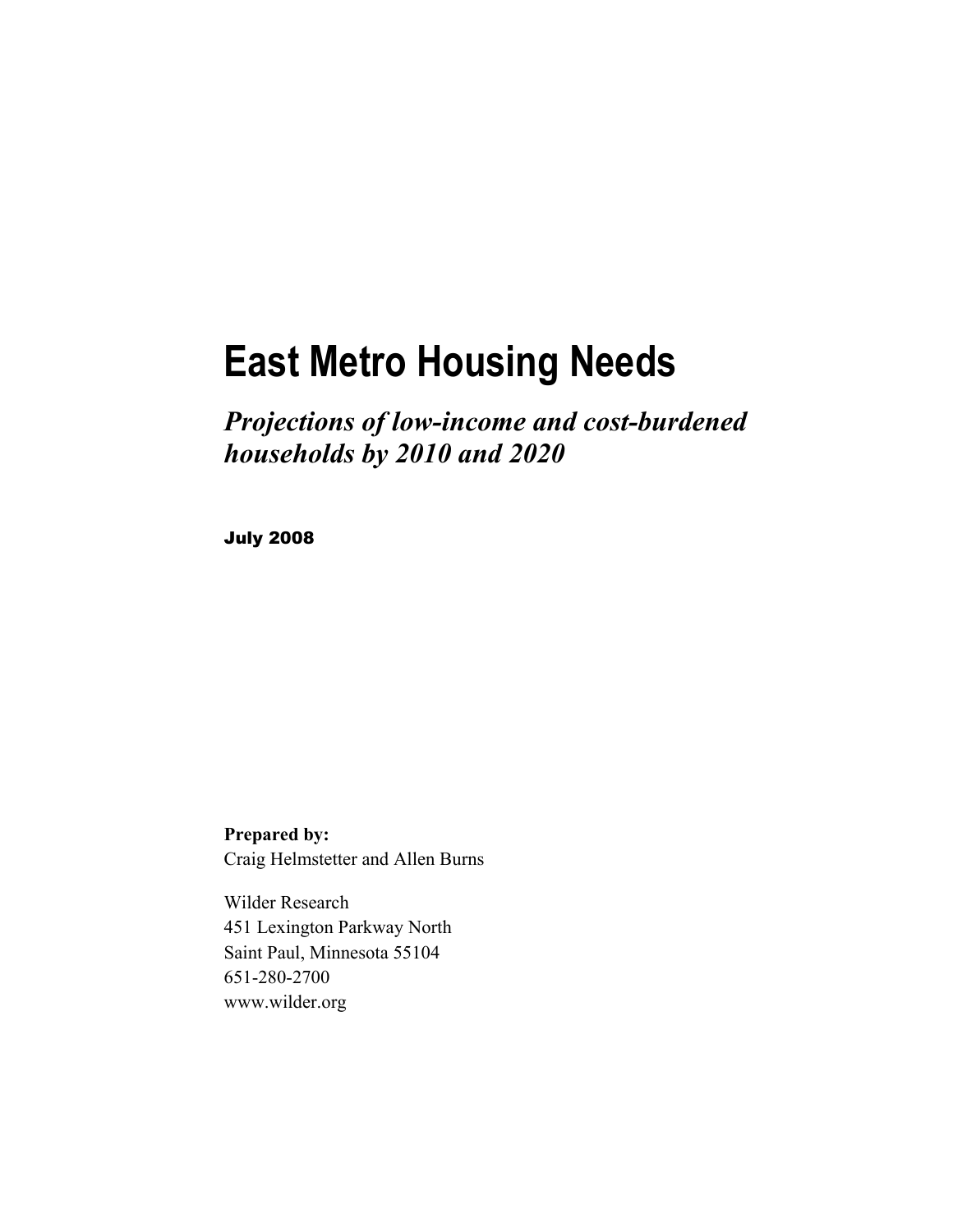## **Contents**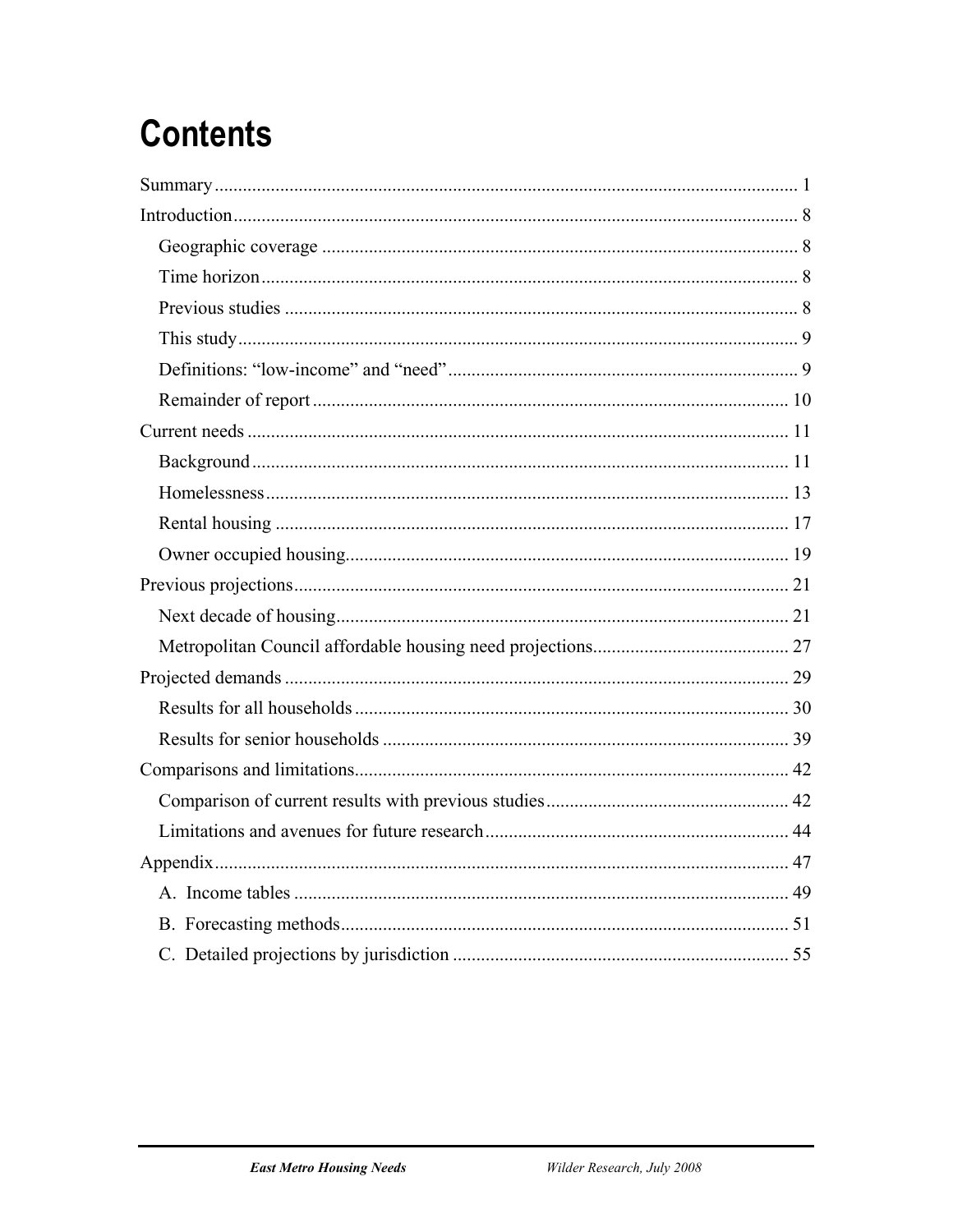## **Figures**

| 1.  |                                                                                        |  |
|-----|----------------------------------------------------------------------------------------|--|
| 2.  |                                                                                        |  |
| 3.  | Projected housing cost burdens by household size and income level, 2020 6              |  |
| 4.  |                                                                                        |  |
| 5.  |                                                                                        |  |
| 6.  | Bed capacity and unmet needs in housing programs for the homeless, 2006 16             |  |
| 7.  | Selected information related to households that rent, 2006 estimates  18               |  |
| 8.  |                                                                                        |  |
| 9.  |                                                                                        |  |
| 10. | Summary of <i>Next Decade</i> projections for the East Metro, by type of household  23 |  |
| 11. |                                                                                        |  |
| 12. | Expected and actual provision of low-income housing by public and                      |  |
| 13. |                                                                                        |  |
| 14. |                                                                                        |  |
| 15. |                                                                                        |  |
| 16. | Location of households and low-income households, 2010 and 2020  32                    |  |
| 17. | Households by income, cost burden, and jurisdiction 2000, 2010, and 2020 34            |  |
| 18. | Projected housing cost burdens by household size and income level, 2010 36             |  |
| 19. |                                                                                        |  |
| 20. |                                                                                        |  |
| 21. | Needs by income level, household size, and jurisdiction 2010 and 2020 38               |  |
| 22. |                                                                                        |  |
| 23. | Senior households by income, cost burdens, and jurisdiction 2000, 2010,                |  |
|     | 24. Overall results of current study, compared with two previous studies 43            |  |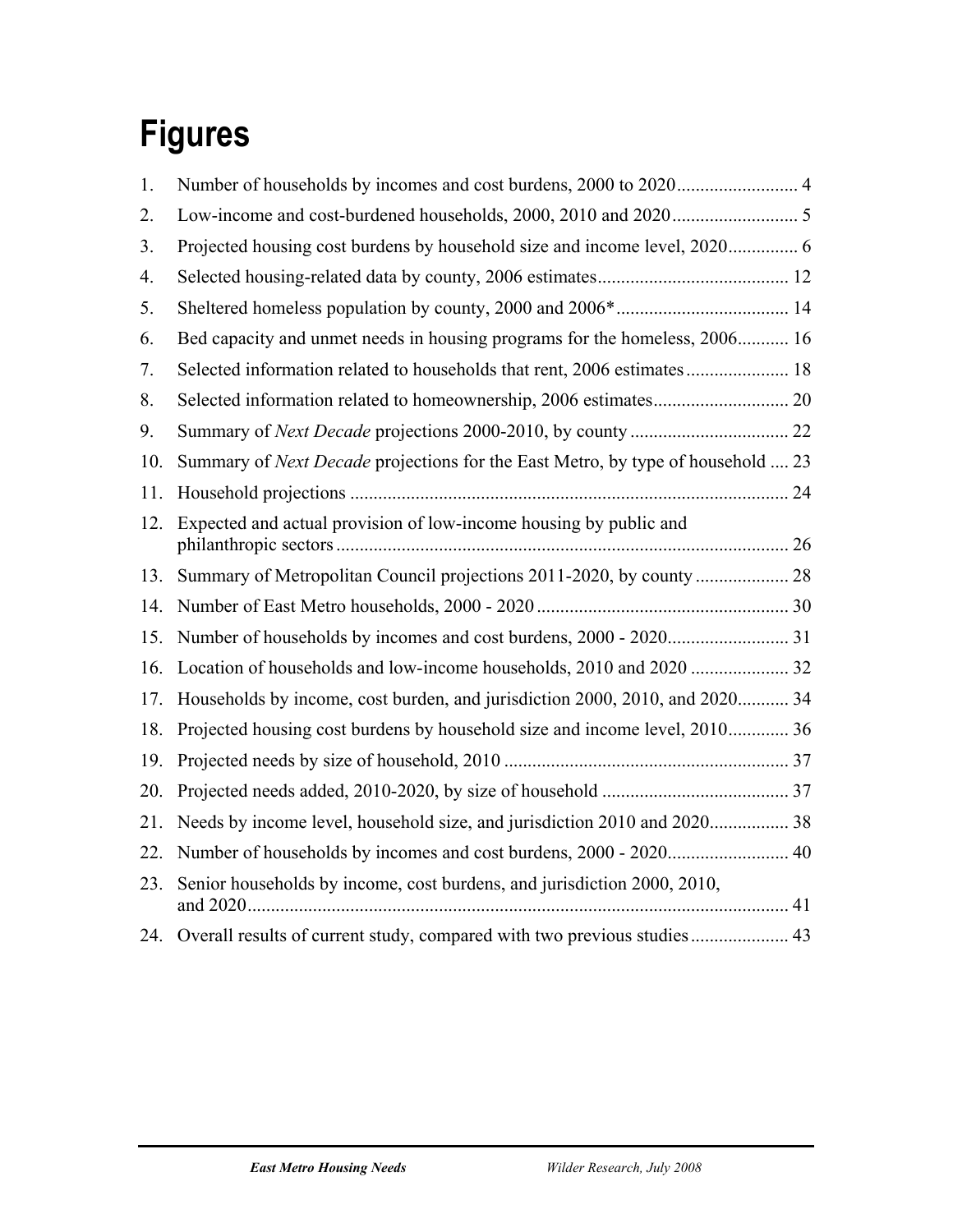## **Acknowledgments**

Funding for this project was provided by the Amherst H. Wilder Foundation, the Frey Foundation of Minnesota, and Twin Cities Local Initiatives Support Corporation (LISC).

The report benefited from insights provided by Barbara Jeanetta, Steve Peacock, and Ron Price at LISC; Julie Gugin, Rod Johnson, and Tom Schirber formerly with the Amherst H. Wilder Foundation, and Debra Palmquist and Maureen Warren of the Wilder Foundation. We also benefited from insights and data provided by Stephanie Newburg of Dakota County; Patty Lilledahl, Luis Pereira, and Yang Zhang of the City of St. Paul; Todd Graham, Joel Nyhus, and Libby Starling of the Metropolitan Council; Leigh Rosenberg of the Minnesota Housing Partnership; Denise Beigbeder and MaryLou Egan of Ramsey County; and Bill Lightner of the Washington County Housing and Redevelopment Authority. Thanks also to the Housing Forum at the University of Minnesota's Center for Urban and Regional Affairs (CURA) for providing a venue for presenting initial results and soliciting feedback midway through the project.

At Wilder Research, Paul Anton contributed greatly to the development of the project, Emily Warren served as internal reviewer, and Marilyn Conrad and Louann Graham provided final formatting and preparations. All errors are ours.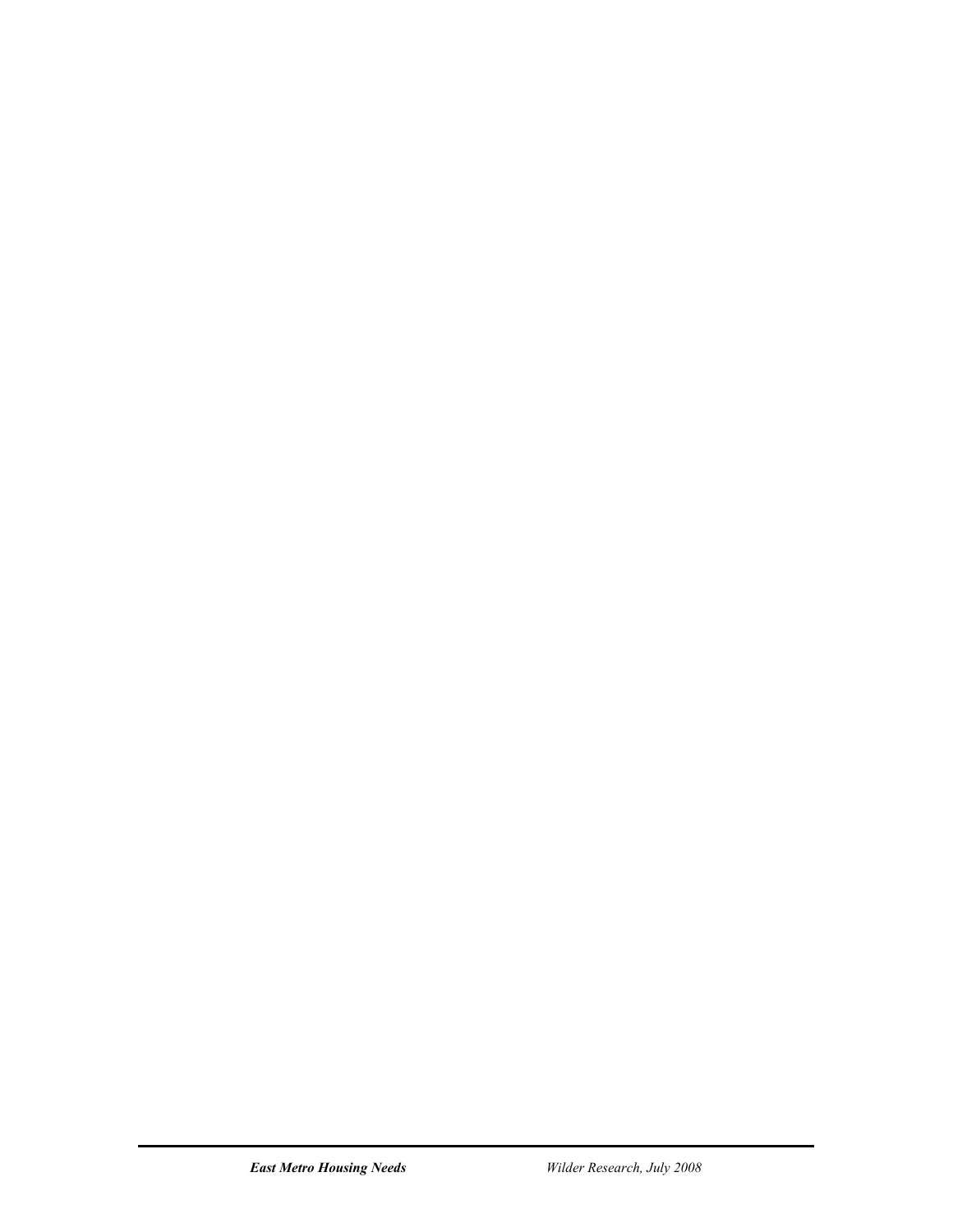## <span id="page-6-0"></span>**Summary**

This report presents projections of the need for housing affordable to low-income households in the East Metro area of Twin Cities, including Anoka, Dakota, Ramsey, and Washington counties. Its primary purpose is to help inform the development decisions of nonprofit housing developers in the region, but may also be helpful to city and county planners, community development agencies, and affordable and workforce housing funders.

For the purposes of this study we define households as "low-income" if their annual income is at or below 60 percent of the region's Median Family Income (MFI), and "very low-income" if their income is at or below 30 percent of MFI. For 2008 the U.S. Department of Housing and Urban Development has set the Twin Cities' (including the East Metro) MFI at \$80,900. Thus, for purposes of this study, households earning the equivalent of \$48,500 or less in today's dollars are defined as "low-income," and households earning \$24,250 or less in 2008 are defined as "very low-income."

This summary briefly outlines what is known about current needs and discusses previous projections before discussing our projections.

## *Background and current needs*

The nearly 1.5 million people, and well over one-half million households, that live in the East Metro make up about half of the Twin Cities 7-county region, and about one-quarter of the state's population. Ramsey County is the most populous of the four counties and about one in five East Metro households live in the city of St. Paul. The next largest cities in the East Metro, all with between 54,000 and 67,000 residents, include Blaine and Coon Rapids in Anoka County, Burnsville and Eagan in Dakota County, and Woodbury in Washington County.

St. Paul is also home to the East Metro's highest poverty rates, highest concentration of low-income households, and the most subsidized housing – both in raw numbers and as a proportion of all housing – of any of the jurisdictions. On the other end of the spectrum, Washington County currently has the lowest proportion of low-income households and highest median income.

There are nearly 200,000 "low-income" households in the East Metro, of which 30 percent are located in St. Paul. Nearly two-thirds of the region's low-income households are cost-burdened and therefore in need of more affordable housing. **Overall about 127,000 low-income households in the East Metro are spending 30 percent or more of their income on housing, including nearly 70,000 very low-income households**.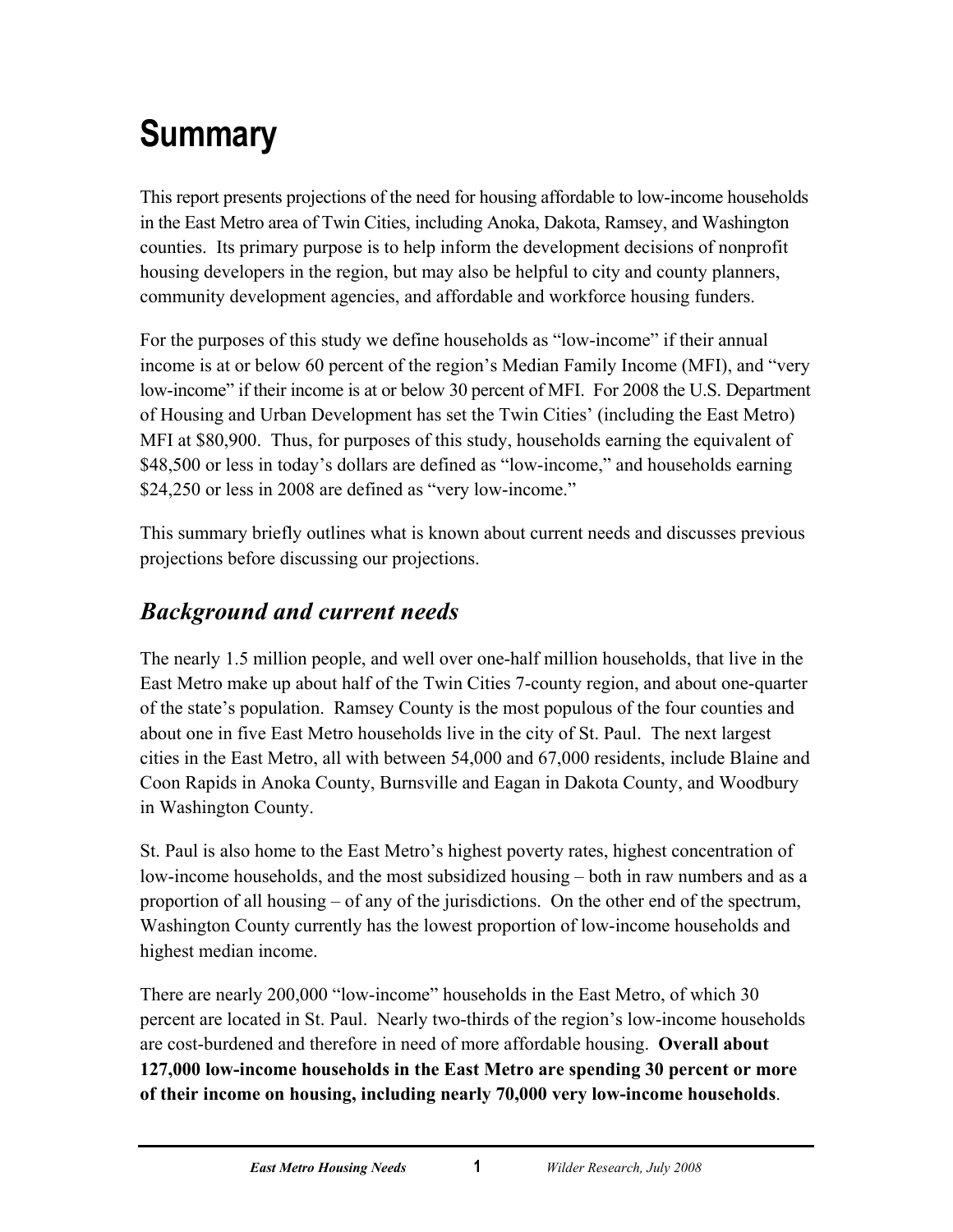#### Homelessness

Although this study does not make specific projections about homelessness in coming years, a notable number of the East Metro's population does experience this most extreme form of housing need each year.

**Currently, about 2,000 people experience homelessness on any given night in the East Metro.** Currently, there are about 2,000 emergency shelter and transitional housing beds in the East Metro, which is nearly identical to the number of sheltered and unsheltered in the region cited earlier. In addition, the East Metro provides about 1,450 "permanent supportive housing" beds designated for formerly homeless families and individuals.

#### Current needs among renters

The East Metro is currently home to nearly 120,000 households that rent. In 2006 the overall median income for renters in the East Metro was about \$30,000, which equates to a maximum affordable rent of no more than \$750 per month.

Seventy percent of renters in the East Metro are low-income, and about half of all renters face cost-burdens. Close to 90,000 renter households in the East Metro meet our definition of low-income, with close to 50,000 meeting the definition of very low-income. **In raw numbers, the current unmet need for more affordable housing among renters equates to the 60,000 low-income renter households that are spending 30 percent or more of their income on housing, including about 41,000 cost-burdened very low-income renter households.** 

#### Current needs among homeowners

More than three-quarters of all households in the East Metro – well over 400,000 – own their home. The median household income for homeowners in the region was \$75,000 in 2006, which equates to a maximum affordable home price of about  $$238,000$ .<sup>[1](#page-7-0)</sup>

Overall, about 31 percent of the East Metro's home owners were cost-burdened in 2006, but that rate was doubled among the 108,000 low-income owners in the East Metro. Fewer than 10 percent of owners in the region meet the definition of very low-income, but fully three-quarters of those 35,000 households are cost-burdened. Numerically about **67,000 low-income homeowners are spending 30 percent or more of their income on housing, including about 27,000 cost-burdened very low-income households**.

<span id="page-7-0"></span> $\frac{1}{1}$  After accounting for utilities, about \$1,560 remains for monthly housing payments. Assuming 10 percent down and 8 percent interest for 30 years yields a \$238,181 purchase price. Note that this calculation ignores mortgage insurance and taxes.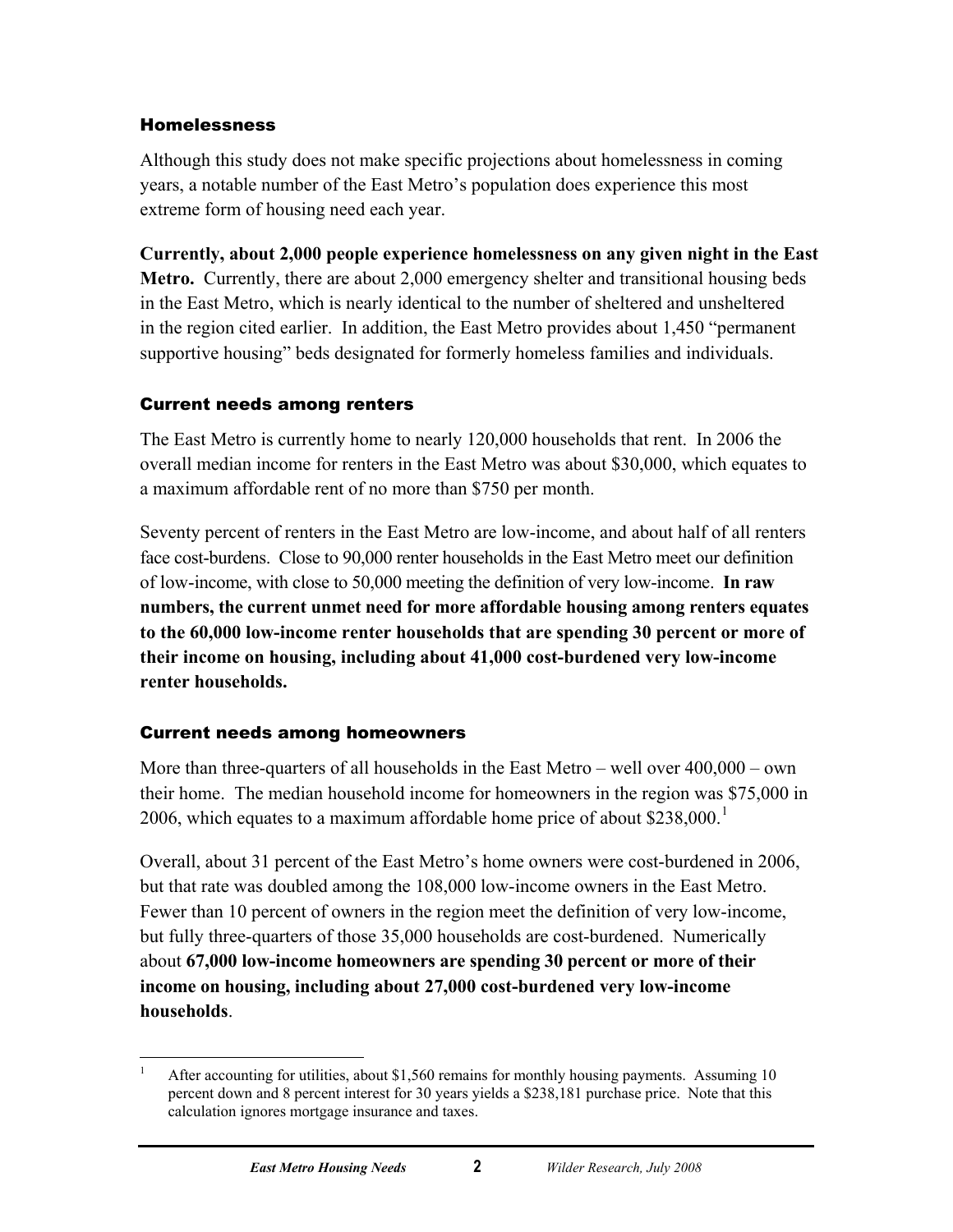#### Current needs by type and location

A final observation about current low-income housing needs is that they differ by type and location. For example, the majority of low-income households with cost-burdens in the suburbs are currently homeowners, while the reverse is true in St. Paul. Additionally, while the 127,000 low-income and cost-burdened households in the East Metro are split fairly evenly between renter and owner households, the nearly 70,000 very low-income households with cost-burdens are much more likely to currently be in rental housing.

### *Previous projections*

Two earlier studies have made projections similar to those presented here. *The Next Decade of Housing in Minnesota*, conducted by BBC Research & Consulting, was jointly commissioned by Minnesota Housing, the Family Housing Fund, and the Greater Minnesota Housing Fund.<sup>[2](#page-8-0)</sup> Released in 2003, the study projects low-income housing needs for the decade 2000-2010. *Determining Affordable Housing Need in the Twin Cities 2011 – 2020* was conducted by the Metropolitan Council under the guidance of an advisory panel convened for purposes of the study. $3$ 

Overall, *Next Decade* projects a growth of 27,463 low-income households in the East Metro during the current decade, resulting in an addition of 16,104 new housing needs. The report also estimates that some of the new need – approximately 40 percent – will be met by the public and philanthropic sectors. Thus, according to the report, the East Metro's total projected "unmet new housing construction need" is somewhere just under 10,000 units.

The Metropolitan Council's projections cover the decade 2011 to 2020. Their projections are provided to fulfill their responsibility for land-use planning in the 7-county metro, as well as the Council's more specific mandate to use this authority to contribute to the provision of affordable housing in the region.

The Council's projections are meant to serve as a guide for the affordable housing sections of municipalities' comprehensive plans. The Council's report starts by identifying an overall need for the 7-county region by 2020, and then assigns by formula responsibility for development of the needed units to municipalities in the region. Overall, the Council projects a household growth of nearly 89,000 for the East Metro, which translates to a collective need for development of over 22,000 units affordable to low-income households in Anoka, Dakota, Ramsey, and Washington counties.

 $\frac{1}{2}$ Currently available at: www.mnhousing.gov/news/reports/index.aspx

<span id="page-8-1"></span><span id="page-8-0"></span><sup>3</sup> Currently available at: www.metrocouncil.org/planning/Housing/HousingNeeds.htm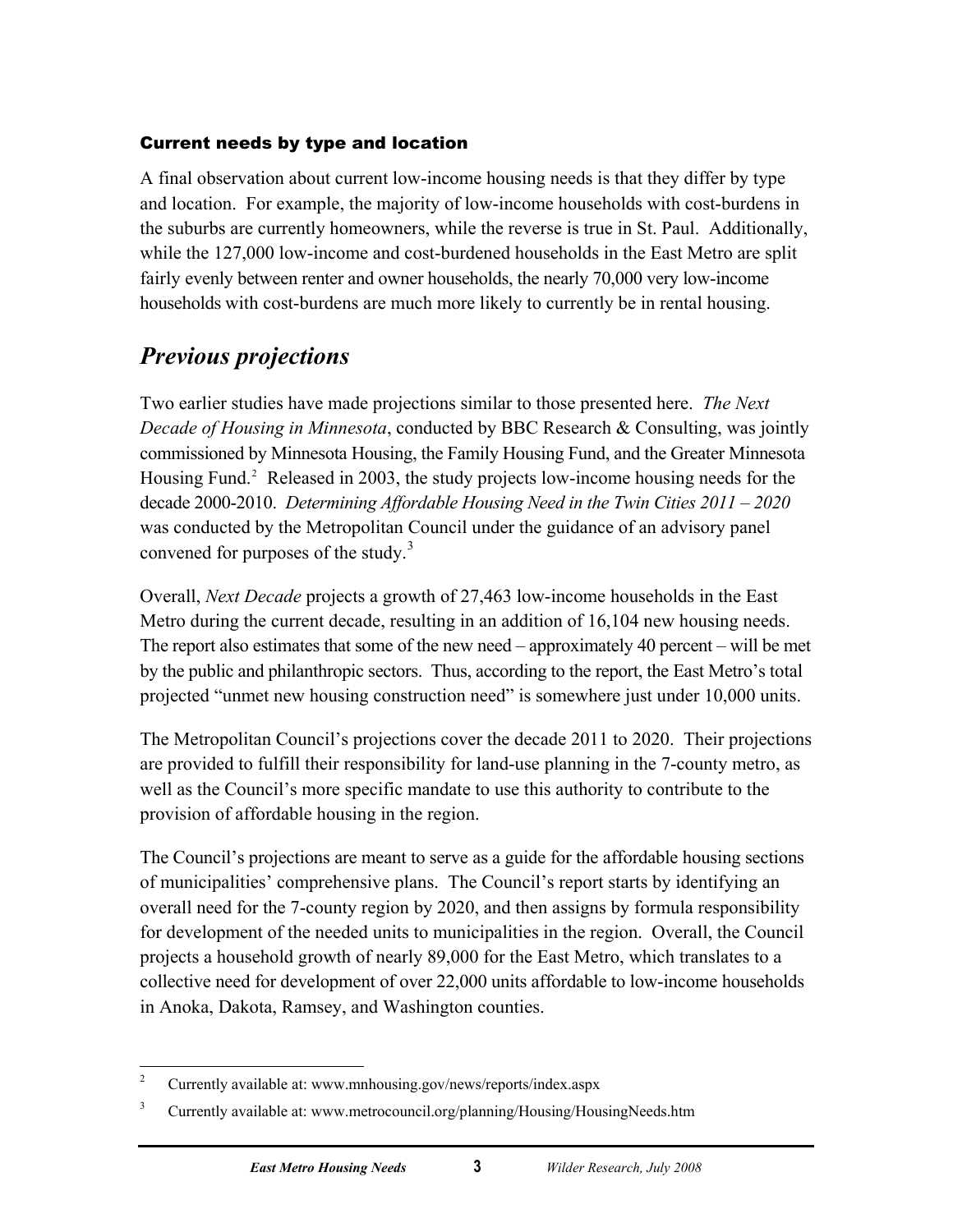## <span id="page-9-0"></span>*This study's projections*

Based on data from the Census Bureau, the State Demographer, and the Metropolitan Council, **this study projects that there will be nearly 140,000 low-income and costburdened households in the East Metro by 2010, and nearly 170,000 by 2020. These numbers include significant numbers of cost-burdened very low-income households: nearly 70,000 by 2010 and over 84,000 by 2020.** 





*Note: Low-income = households earning the equivalent of \$48,500 or less in 2008 dollars; Very low-income = households earning the equivalent of \$24,250 or less in 2008 dollars (very low-income households are included in the counts of low-income households); Cost-burdened = spending 30 percent or more of income on housing.* 

We project that by 2020 a higher percentage of low-income housing needs will exist in the suburbs than is currently the case. About one-quarter of low-income housing needs will exist in St. Paul, another quarter will be in Dakota County, 20 percent will be in Anoka County, with the remainder roughly split between Washington and suburban Ramsey counties.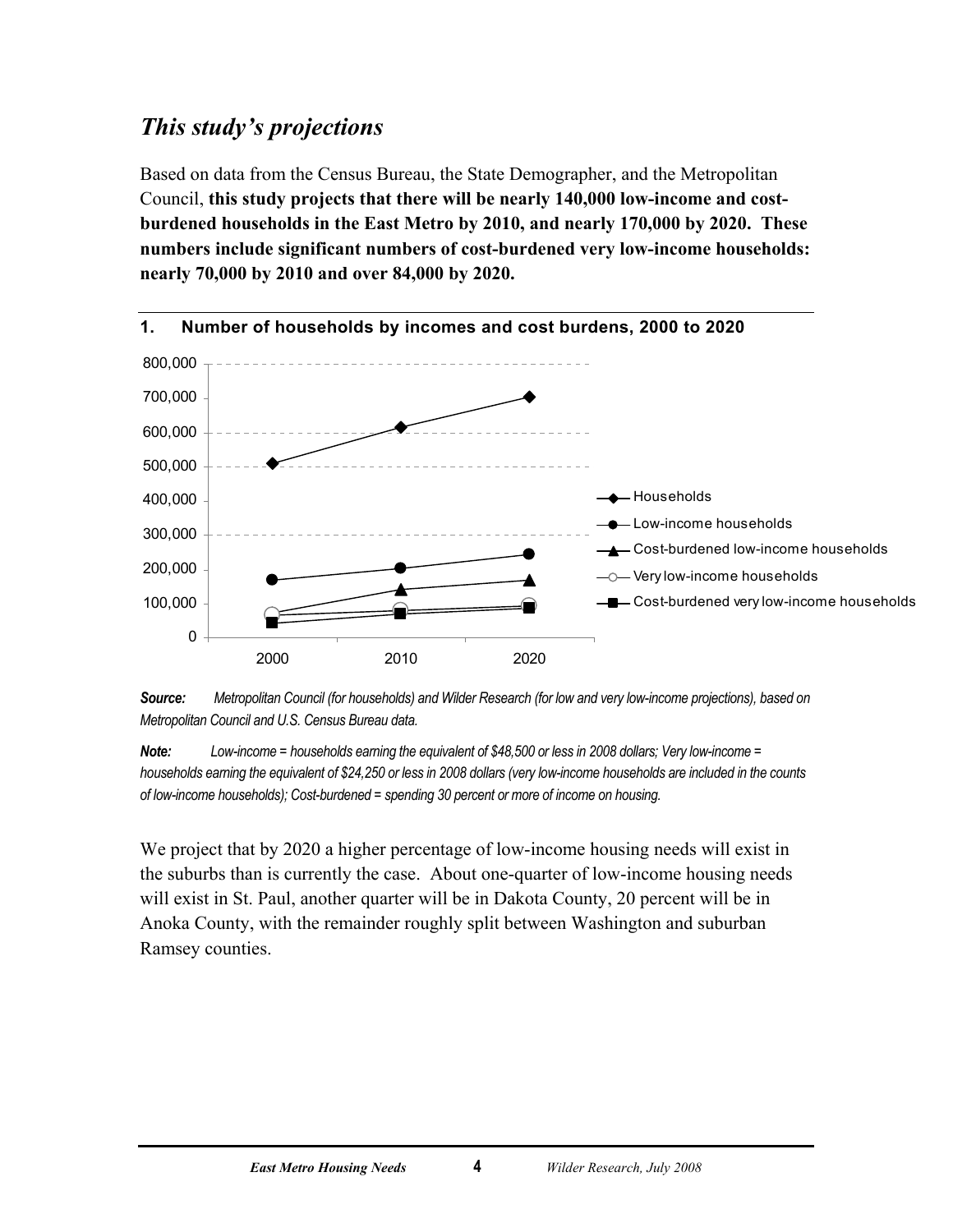<span id="page-10-0"></span>

*Note: Low-income = households earning the equivalent of \$48,500 or less in 2008 dollars; Cost-burdened = paying 30 percent or more of income on housing.* 

#### Projected needs by household size and senior status

To help address questions concerning the type and size of units (or subsidies) that are needed, we estimated the need by household size and also specifically projected needs among households headed by someone age 65 or older.

In terms of the size of the low-income households in need of more affordable housing, we are projecting that in both 2010 and 2020 about half of the low-income housing needs will exist among single person households, another quarter will be among two person households, an eighth in three person households, and the remainder split between households with four persons and those with five or more persons. Note, however, that our "by household size" projections lean toward smaller households due to our definition of "low-income," which is not indexed for household size.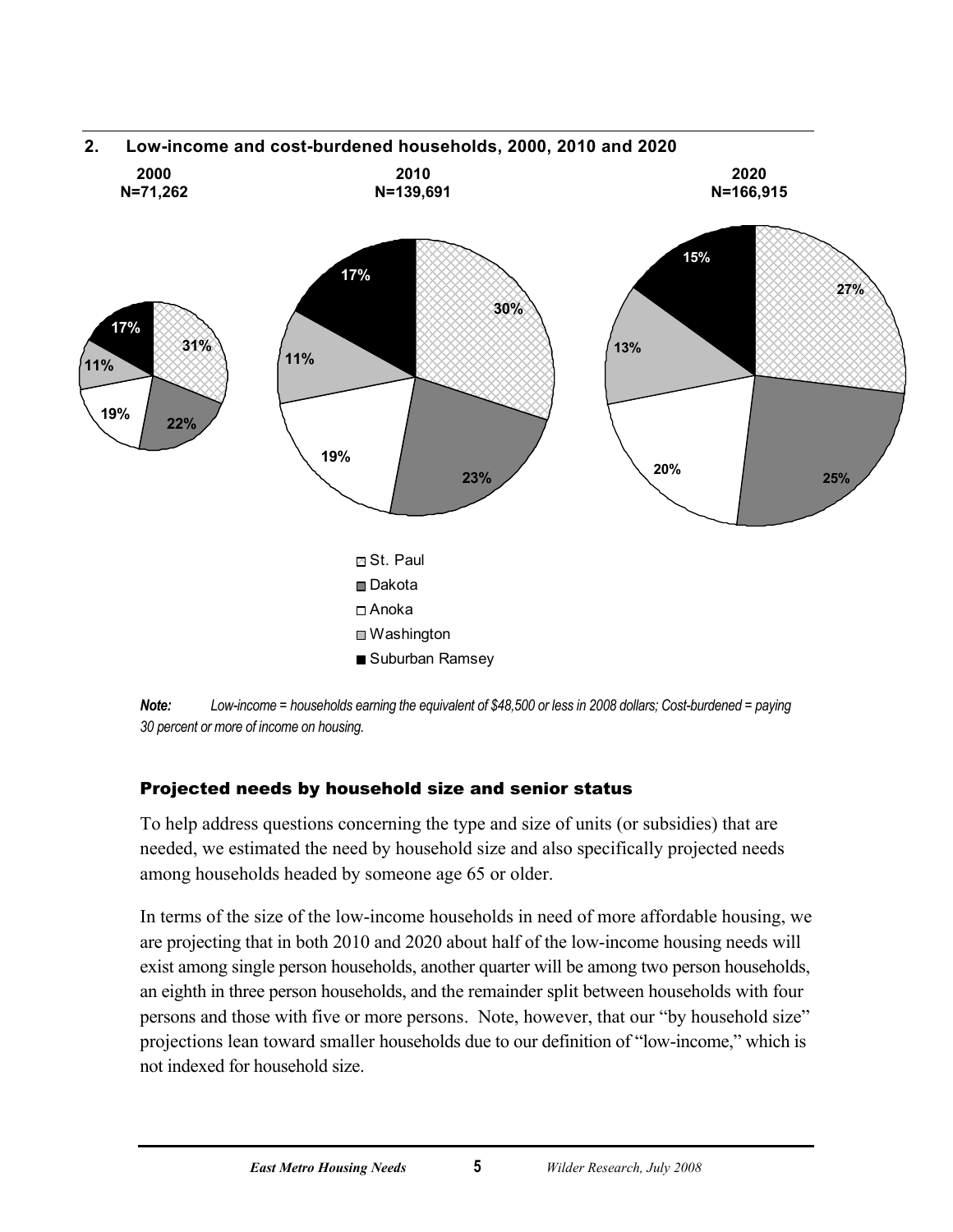

#### <span id="page-11-0"></span>**3. Projected housing cost burdens by household size and income level, 2020**

*Note: Low-income = households earning the equivalent of \$48,500 or less in 2008 dollars; Very low-income = households earning the equivalent of \$24,250 or less in 2008 dollars (very low-income households are included in the counts of low-income households); Cost-burdened = spending 30 percent or more of income on housing.* 

The aging of the baby boom generation means that the demographic profile of the East Metro will change rapidly in coming years. The number of senior households is on track to increase by 20 percent in this decade, and by over 40 percent in the following decade to nearly 135,000 households by 2020. **We are projecting that by 2010 there will be over 25,000 very low-income senior households in need of more affordable housing, and that by 2020 that number will grow to more than 35,000.** 

## *Comparison with previous studies*

Though the definitions vary somewhat from study to study, our current study projects a far higher growth in "new need" during the current decade than did the *Next Decade* report, as well as a somewhat larger increase than projected in the Metropolitan Council's report. We are projecting an increase of over 68,000 cost-burdened low-income households by 2010, which is roughly comparable with the 16,000 new needs projected for the region in *Next Decade*. By 2020, we project that the region will add another 27,000 "new needs," which is roughly comparable with the 22,000 in new units that the Metropolitan Council's report apportions to the East Metro.

These differences are due largely to our reliance on mid-decade data not available to the earlier studies, which shows a rapid growth in cost-burdening among low-income households. In fact, according to data from the Census Bureau's American Community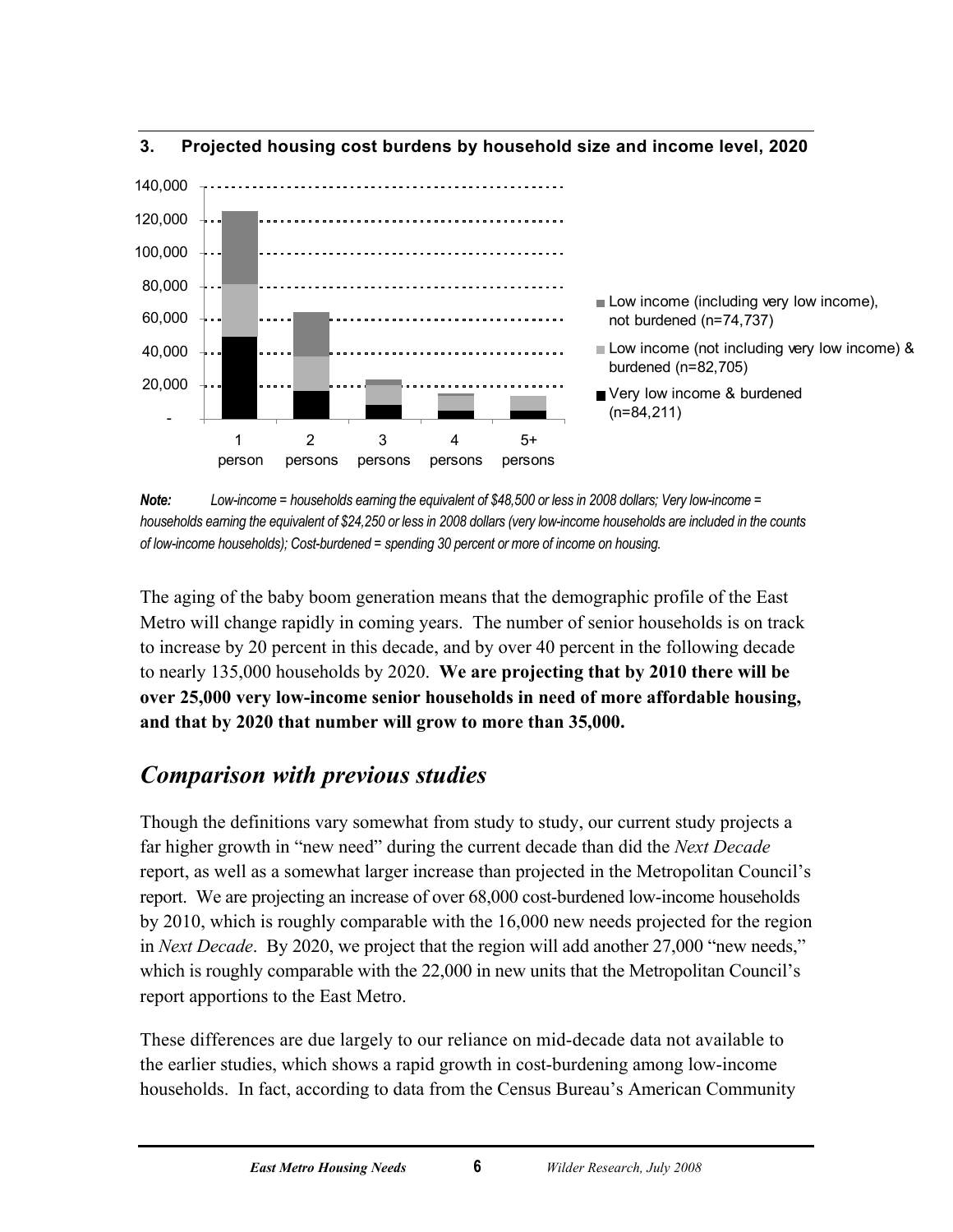Survey, cost burdens have increased faster than the number of low-income households in during the first half of the current decade.

### *Limitations and avenues for future research*

Like preceding projections, ours are subject to multiple limitations. Chief among these is that our starting point definition for "low-income" did not index for household size. This also was the case for both *Next Decade* and the Metropolitan Council's projections. The availability of data that would allow us to safely index for household size within our modeling is somewhat questionable. However, our reliance on a single cut-off level for defining "low-income" regardless of household size places some limitations on the results, since most developers of housing affordable to low-income households operate within the bounds of state and federal eligibility criteria, which are typically indexed for household size.<sup>[4](#page-12-0)</sup>

Additionally, other economic factors, such as longer-term changes in mortgage interest rates, the job market, and energy costs – all of which will undoubtedly continue to exercise a great deal of influence over housing markets – are not included in our model. These factors are extremely difficult to predict, as would be sudden demographic changes such as a major influx of immigrants or a major unforeseen out migration from the region to other areas. Ideally key parameters such as these could be built into our modeling and manipulated to show ranges of potential needs under different scenarios.

Finally, the projections presented here do not attempt to model how advancements in private, public, and philanthropic involvement in low-income housing may impact the needs we are projecting.

Despite these limitations we believe that the estimates provided in the report will prove useful to those seeking to address housing needs in the East Metro.

<span id="page-12-0"></span> $\frac{1}{4}$  For this reason we suggest that readers refer to the "very low-income" projections for 1- and 2-person households in the detailed results at the end of the report, and the "low-income" results for households with 3 or more persons.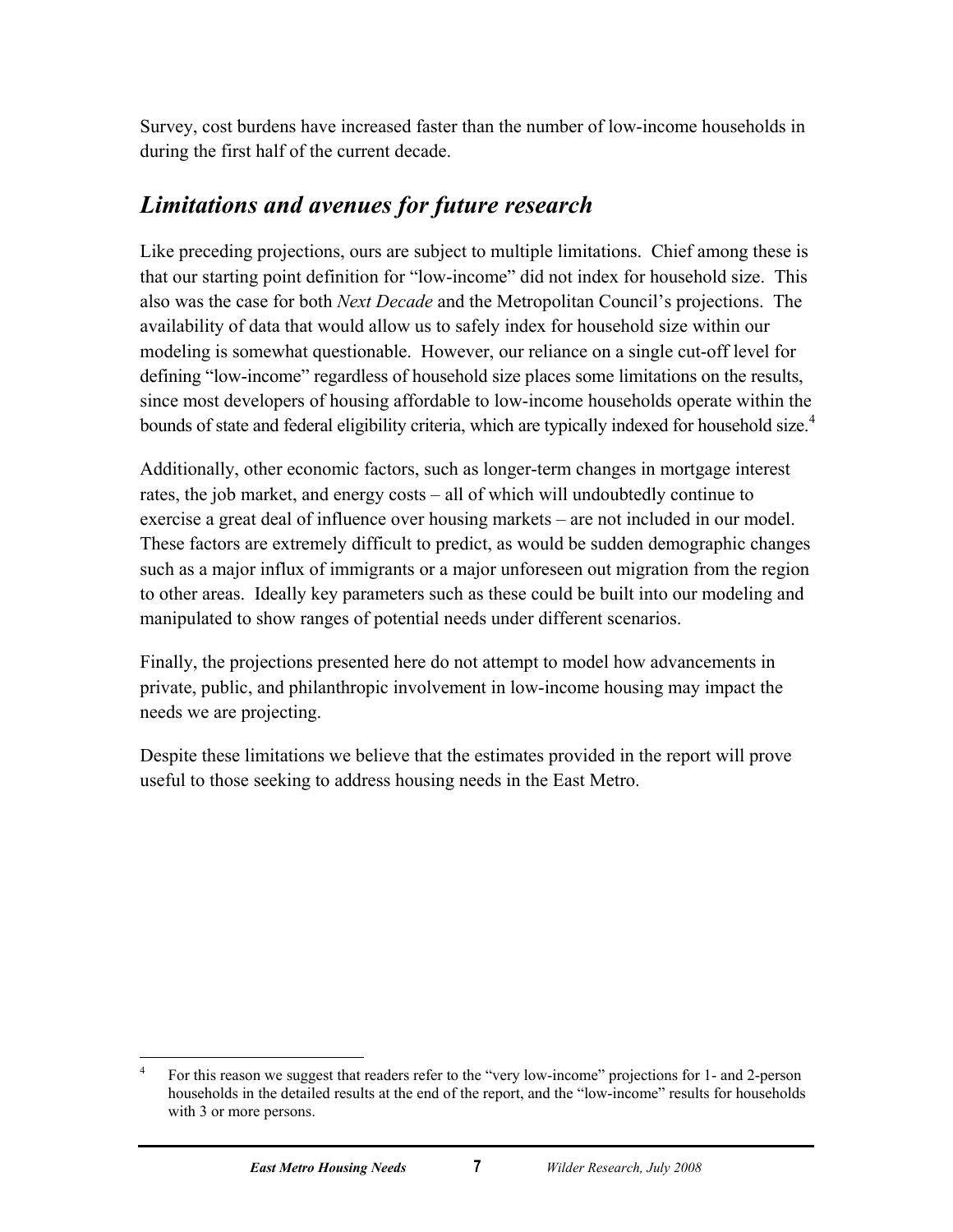## <span id="page-13-0"></span>**Introduction**

This report presents projections of the need for housing affordable to low-income households in the East Metro area of Twin Cities. Its primary purpose is to help inform the development decisions of nonprofit housing developers in the region. In addition, this report may be useful to other entities including public sector planners, advocates, and for-profit developers.

## *Geographic coverage*

The study defines the East Metro as the four counties in the Wilder Foundation's "Greater St. Paul" mission area: Anoka, Dakota, Ramsey, and Washington counties. As is the case in many areas, the East Metro is facing substantial demographic changes as well as challenging housing market dynamics. Therefore Wilder, and its partners on this project, the Frey Family Foundation and Twin Cities Local Initiatives Support Corporation (LISC), felt an examination of the likely evolution of the demand for low-income housing would be useful to development planning over the coming years.

## *Time horizon*

This study is based on data through 2006 and presents projections for the dates 2010 and 2020. This time horizon is long enough to provide decision-makers with the needed perspective, but short enough to provide meaningful estimates.

## *Previous studies*

This study takes as its point of departure two previous studies that included projections of housing in the Twin Cities metropolitan area.

*The Next Decade of Housing in Minnesota* was produced in November, 2003, by BBC Research and Consulting on behalf of Minnesota Housing Finance Agency, Greater Minnesota Housing Fund, and the Family Housing Fund. Its purpose was to project net needs for affordable housing for the entire state through  $2010$ <sup>[5](#page-13-1)</sup>. The report included separate projections for the Twin Cities area and included less detailed projections on the county level. The housing projections for the Twin Cities were based on U.S. Census data for 2000 and on population projections made by the Metropolitan Council through 2010.

<span id="page-13-1"></span> $\frac{1}{5}$ Currently available at: [www.mnhousing.gov/news/reports/index.aspx](http://www.mnhousing.gov/news/reports/index.aspx)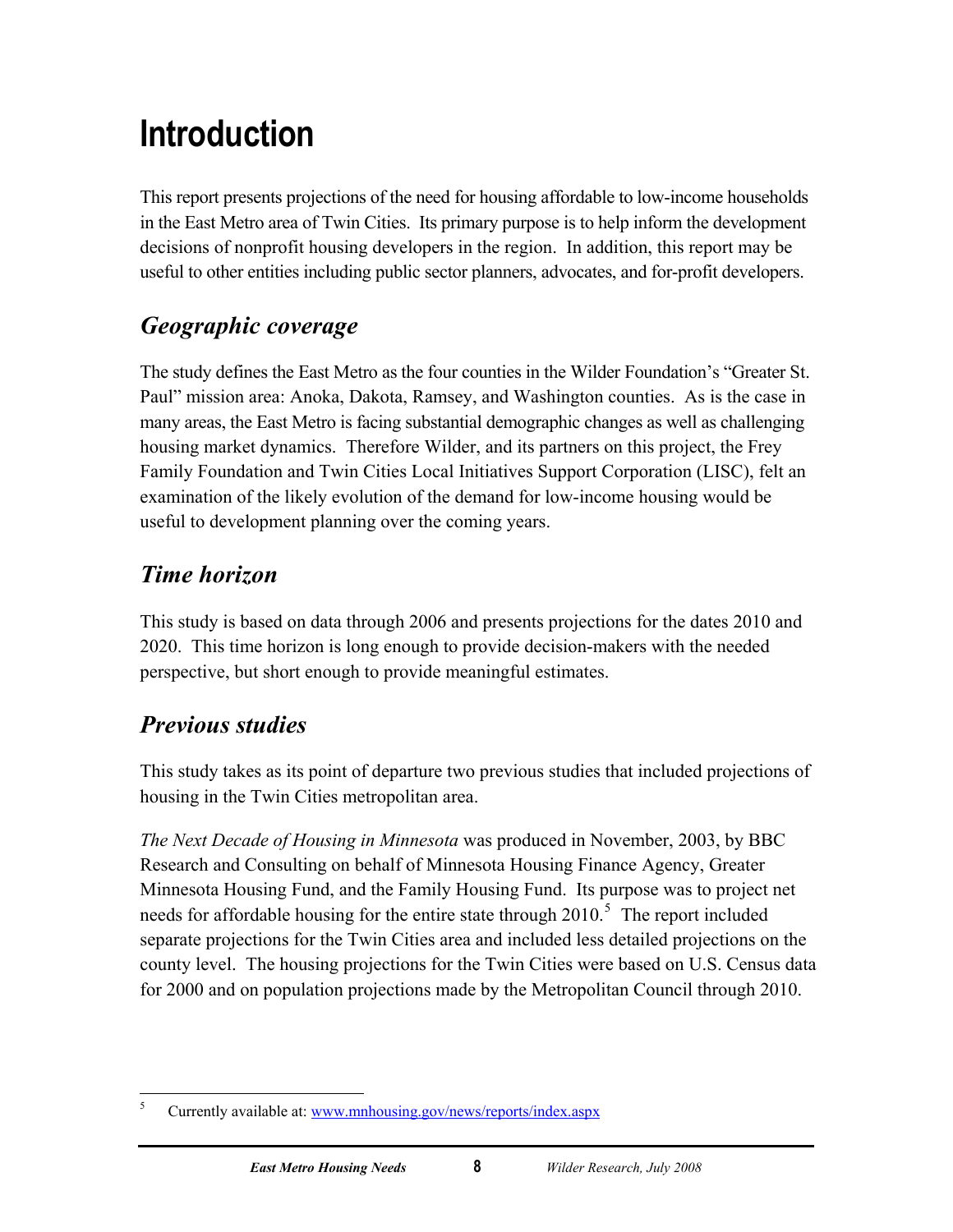<span id="page-14-0"></span>*Determining Affordable Housing Need in the Twin Cities, 2010-2020* was produced by an Advisory Committee to the Metropolitan Council in 200[6](#page-14-1), and updated in 2007. $6$  The study employed a methodology compatible with that used in *Next Decade* to project overall need for affordable housing in the Twin Cities 7-county area for the following decade. It then went on to allocate the overall need to individual counties and cities as input to their land use planning.

## *This study*

This study extends and complements those earlier studies in a number of areas. The study addresses:

- *Needs by jurisdiction*: We present detailed projections for the entire East Metro, as well as its five primary component jurisdictions: Anoka County, Dakota County, City of St. Paul, Suburban Ramsey County, and Washington County.
- *Needs by household size*: To help inform development decisions concerning the future demands by unit size and type, we project needs by household size for each jurisdiction.
- *Needs for senior housing*: The projections included here also separate out demand for low-income senior housing.
- *Needs by income level*: The projections in this study also distinguish between the needs of low-income and very low-income households.

## *Definitions: "low-income" and "need"*

To answer the question of how much low-income housing will be needed in the future, we first had to establish a working definition of "low-income." Following both *Next Decade* and the Metropolitan Council's projections, we define households as "lowincome" if their annual income is at or below 60 percent of the region's Median Family Income (MFI). Every year U.S. Department of Housing and Urban Development (HUD) establishes regional MFI levels, and associated program eligibility thresholds, based on the Census Bureau's estimated median income for family of four in a given region.<sup>[7](#page-14-2)</sup>

HUD's 2008 MFI for the Twin Cities (including the East Metro) is \$80,900, which means that households earning the equivalent of \$48,500 or lower in today's dollars are defined in

<span id="page-14-1"></span> $\frac{1}{6}$ Currently available at: [www.metrocouncil.org/planning/Housing/HousingNeeds.htm](http://www.metrocouncil.org/planning/Housing/HousingNeeds.htm) 

<span id="page-14-2"></span><sup>7</sup> See <http://www.huduser.org/datasets/il.html>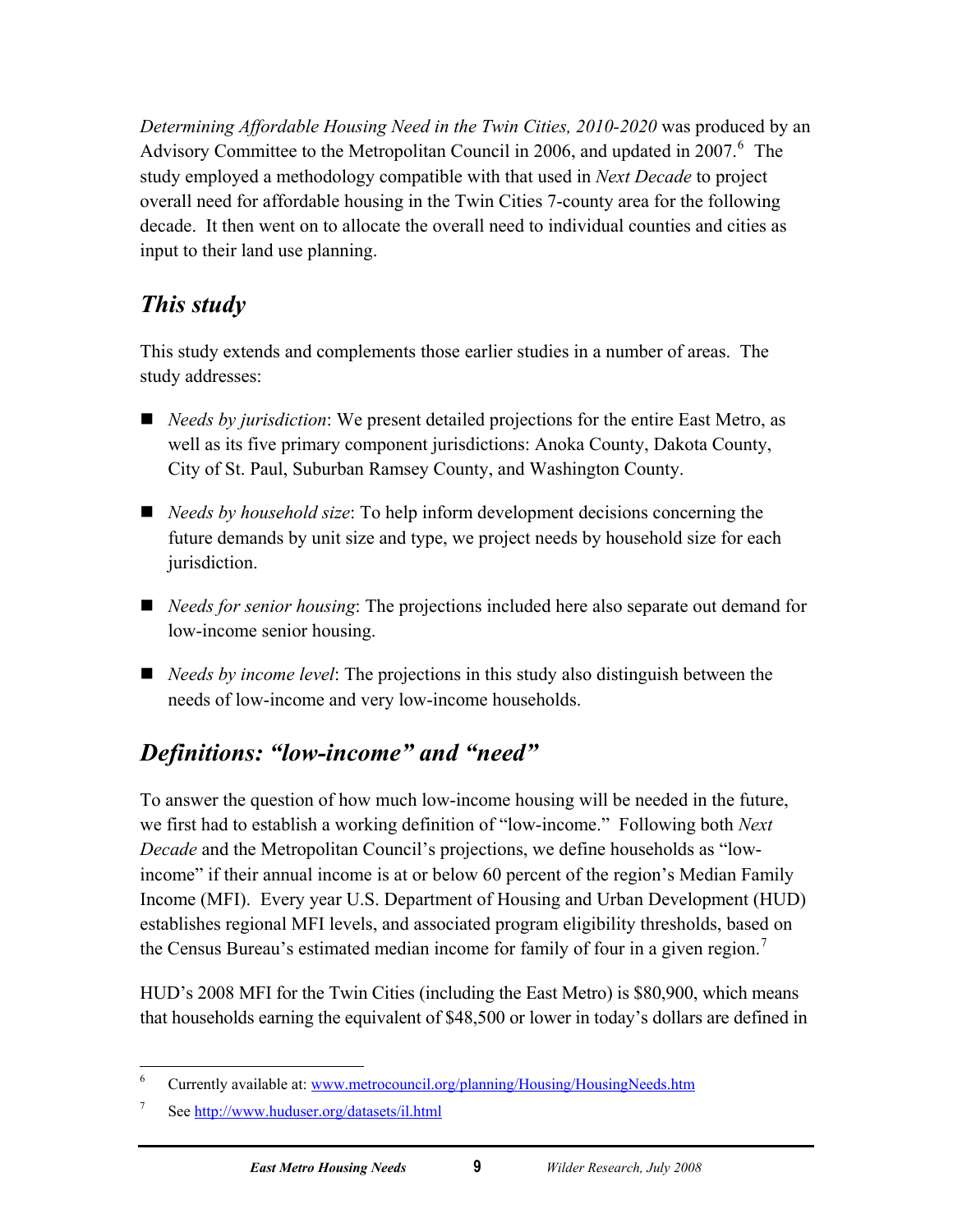<span id="page-15-0"></span>this report as "low-income." Additionally, we define households earning 30 percent of MFI or lower, \$24,250 in 2008, as "very low-income" (see Appendix A for further detail).

Note that while the income eligibility thresholds for most housing subsidy programs are indexed for household size, neither this study, nor *Next Decade* nor the Metropolitan Council's projections are indexed for household size. This means that our analysis will tend to over-estimate the number of 1, 2, and 3 person households that would qualify for housing assistance and tend to underestimate the number of larger households that would qualify at HUD income thresholds.

The "need" for low-income housing is another concept that needs definition. On one level a need or demand for lower-cost housing exists for each lower-income household. For purposes of this report, however, the "need" is defined as the number of low-income households that are spending so much on their housing that they may be at risk of eviction, foreclosure, homelessness, or are severely compromised in their ability to pay for life's other necessities. As a rule of thumb, households that spend 30 percent of their income on housing are defined as "cost-burdened." Low-income households with cost burdens are defined here as in "need" of housing.

Note that this definition of need addresses only the demand side of the equation. We do not address the number of units, or types of subsidies, needed to fulfill our projected demands.

### *Remainder of report*

The next section of this study describes the current low-income housing situation in the East Metro area. The following section summarizes the methods and conclusions of the two previous studies. Succeeding sections describe our projection methods and assumptions, and present our final results.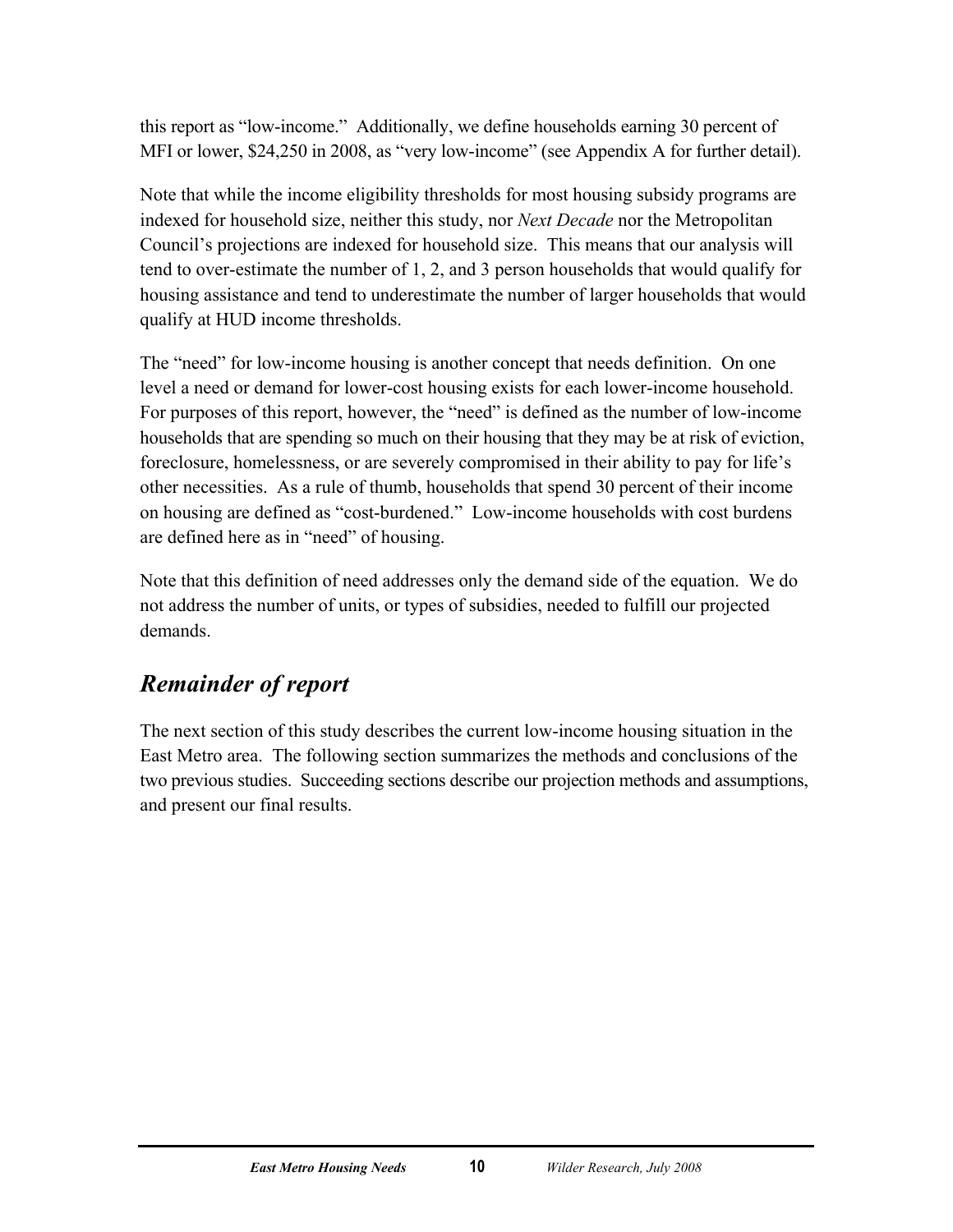## <span id="page-16-0"></span>**Current needs**

This section of the report provides some information concerning current needs for lowincome housing, to serve as context for the projections presented in later sections. We start with general background about the housing market as a whole, and then take a look at some segments of the low-income housing market in a way that our later projections do not explicitly address. Specifically, we present information related to homelessness, and briefly address the current needs of low-income renters and low-income homeowners.

## *Background*

The nearly 1.5 million people, and well over one-half million households, that live in the East Metro make up about half of the Twin Cities 7-county region, and about one-quarter of the state's population. Ramsey County is the most populous of the four counties and about one in five East Metro households live in the city of St. Paul. The next largest cities in the region, all with between 54,000 and 67,000 residents, include Blaine and Coon Rapids in Anoka County, Burnsville and Eagan in Dakota County, and Woodbury in Washington County.

Some notable variations exist between the counties in the East Metro. As shown in Figure 4, the foreign-born population is highest in Ramsey County, especially St. Paul. The region's central city is also home to the highest poverty rates, highest concentration of low-income households, and the most subsidized housing – both in raw numbers and as a proportion of all housing – of any of the jurisdictions. On the other end of the spectrum, Washington County currently has the lowest proportion of low-income households and highest median income. Suburban Ramsey has the highest portion of senior residents.

There are nearly 200,000 "low-income" households in the region. Thirty percent of lowincome households are located in St. Paul, compared with 20 percent of all households in the region. **The region's current "low-income housing need," as defined in this report, is comprised of the 127,000 low-income households that spend 30 percent or more of their income on housing. This includes nearly 70,000 very low-income households with cost burdens.**

Washington County has the lowest proportion of households that are both low-income and cost-burdened in the region, accounting for 11 percent of the region's current overall need, and only 9 percent of the region's very low-income households with cost burdens (compared with 15% of the region's household population). It is also notable, however, that none of the jurisdictions appears to be doing a dramatically better or worse job of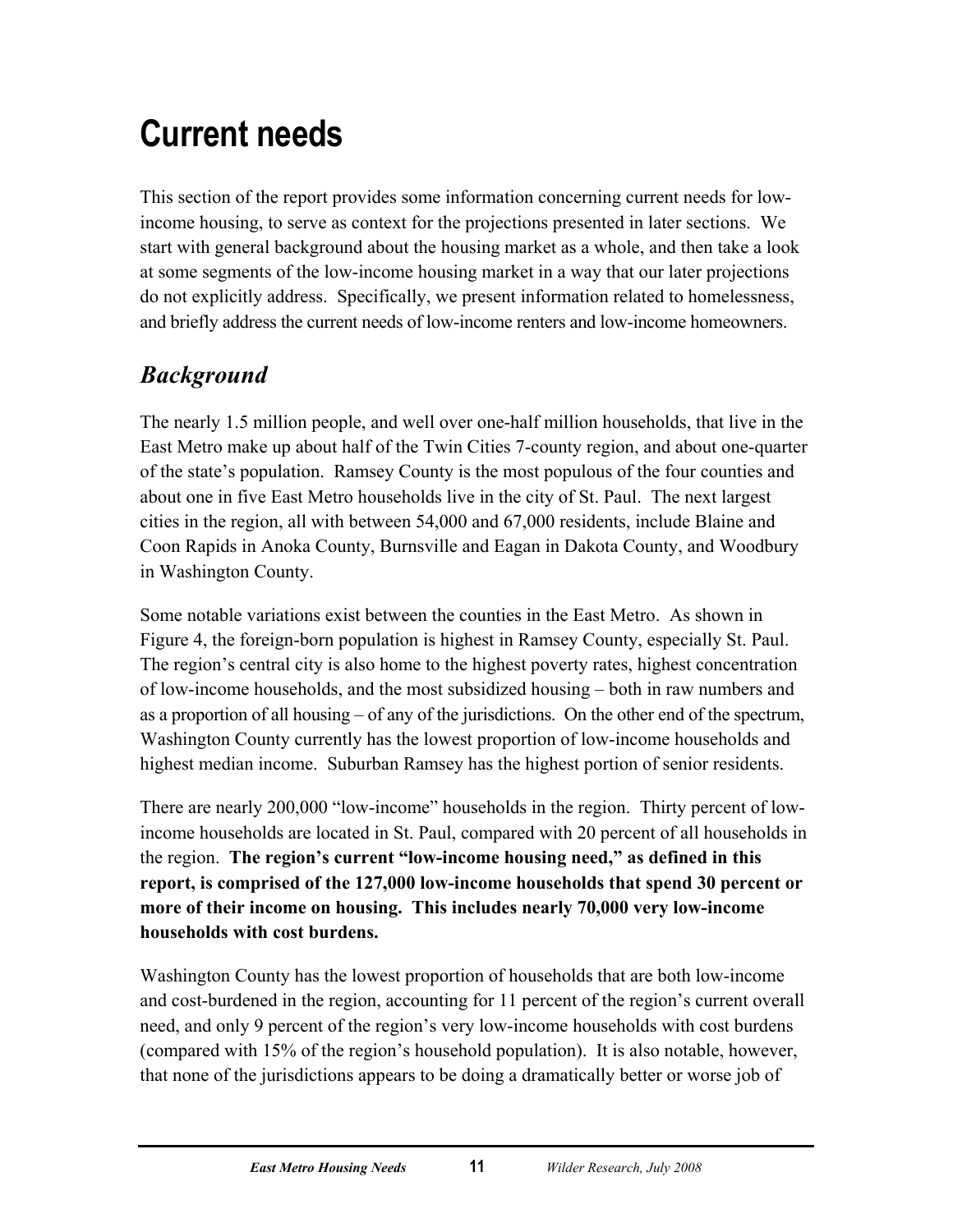<span id="page-17-0"></span>affordably housing its low-income residents. The proportions of low-income households that are cost-burdened exceeds 60 percent in each jurisdiction.

#### **4. Selected housing-related data by county, 2006 estimates**

|                                                                                                       | Anoka           | <b>Dakota</b>   | St. Paul        | <b>Suburban</b><br>Ramsey <sup>t</sup> | Washington      | East<br><b>Metro</b> |
|-------------------------------------------------------------------------------------------------------|-----------------|-----------------|-----------------|----------------------------------------|-----------------|----------------------|
| Population *                                                                                          | 328,614         | 391,613         | 286,620         | 228,439                                | 228,103         | 1,463,389            |
| 65 years or older **                                                                                  | 8%              | 8%              | 10%             | 16%                                    | 9%              | 10%                  |
| Foreign born **                                                                                       | 7%              | 8%              | 14%             | 7%                                     | 7%              | 8%                   |
| Poverty rate **                                                                                       | 6%              | 5%              | 21%             | 6%                                     | 5%              | $8%$ <sup>+</sup>    |
| Households *                                                                                          | 119,138         | 147,824         | 113,574         | 92,575                                 | 83,762          | 556,873              |
| Average household size *                                                                              | 2.8             | 2.6             | 2.5             | 2.5                                    | 2.7             | 2.6                  |
| Median household income **                                                                            | \$66,315        | \$70,502        | \$43,654        | \$59,263                               | \$76,380        | \$63,352+            |
| Low-income households <sup>††</sup><br>(percent of all)**                                             | 37,286<br>(31%) | 43,637<br>(30%) | 59,316<br>(52%) | 35,063<br>(38%)                        | 21,827<br>(26%) | 197,129<br>(35%)     |
| Very low-income households <sup>††</sup><br>(percent of all)**                                        | 14,459<br>(12%) | 16,589<br>(11%) | 31,173<br>(27%) | 14,572<br>(16%)                        | 7,744<br>(9%)   | 84,537<br>(15%)      |
| Households spending 30% or more of income on housing                                                  |                 |                 |                 |                                        |                 |                      |
| Cost-burdened <sup>††</sup><br>(percent of all)**                                                     | 40,258<br>(34%) | 48,844<br>(33%) | 48,212<br>(42%) | 30,762<br>(33%)                        | 27,897<br>(33%) | 195,973<br>(35%)     |
| Low-income and cost-burdened <sup>††</sup><br>(percent of low-income) <sup><math>\dagger</math></sup> | 22,635<br>(61%) | 29,090<br>(67%) | 40,190<br>(68%) | 20,944<br>(60%)                        | 14,317<br>(67%) | 127,176<br>(65%)     |
| Very low-income and cost-burdened <sup>tt</sup><br>(percent of very low-income)**                     | 11,461<br>(79%) | 13,860<br>(84%) | 25,329<br>(81%) | 11,696<br>(80%)                        | 6,069<br>(78%)  | 68,415<br>(81%)      |
| Subsidized units (percent of all<br>households)* <sup>,****</sup>                                     | 3,795<br>(3%)   | 6,443<br>(4%)   | 17,862<br>(16%) | 4,620<br>(5%)                          | 4,056<br>(5%)   | 36,776<br>(7%)       |
| Subsidized units added in 2005 and 2006***                                                            | 22              | 55              | 770             | 117                                    | 59              | 1,023                |

*Sources: Metropolitan Council (\*) and US Census Bureau, 2006 American Community Survey (ACS; \*\*), HousingLink (\*\*\*), and author's estimate (weighted average or interpolation) based on 2006 ACS (*†*) or applying percentages derived from ACS to Metropolitan Council data (*††*). "Subsidized units" including both unit- and tenant- based subsidies targeting households at or below 60% of MFI; and a limited number targeting up to 80% of MFI. "Subsidized*  units added" includes only physical units (as opposed to any new tenant-based vouchers). Note that, as estimates, numbers presented in this table are *subject to error; for example, the ACS data presented above generally have margins of error of at least*  $\pm 1$  *percentage point.* 

*Note: Low-income is defined here as an annual income at or below \$47,100 (60% of MFI). Very low-income is defined here as an annual income at or below \$23,550 (30% of MFI). Very low-income households are included in the counts of low-income households.*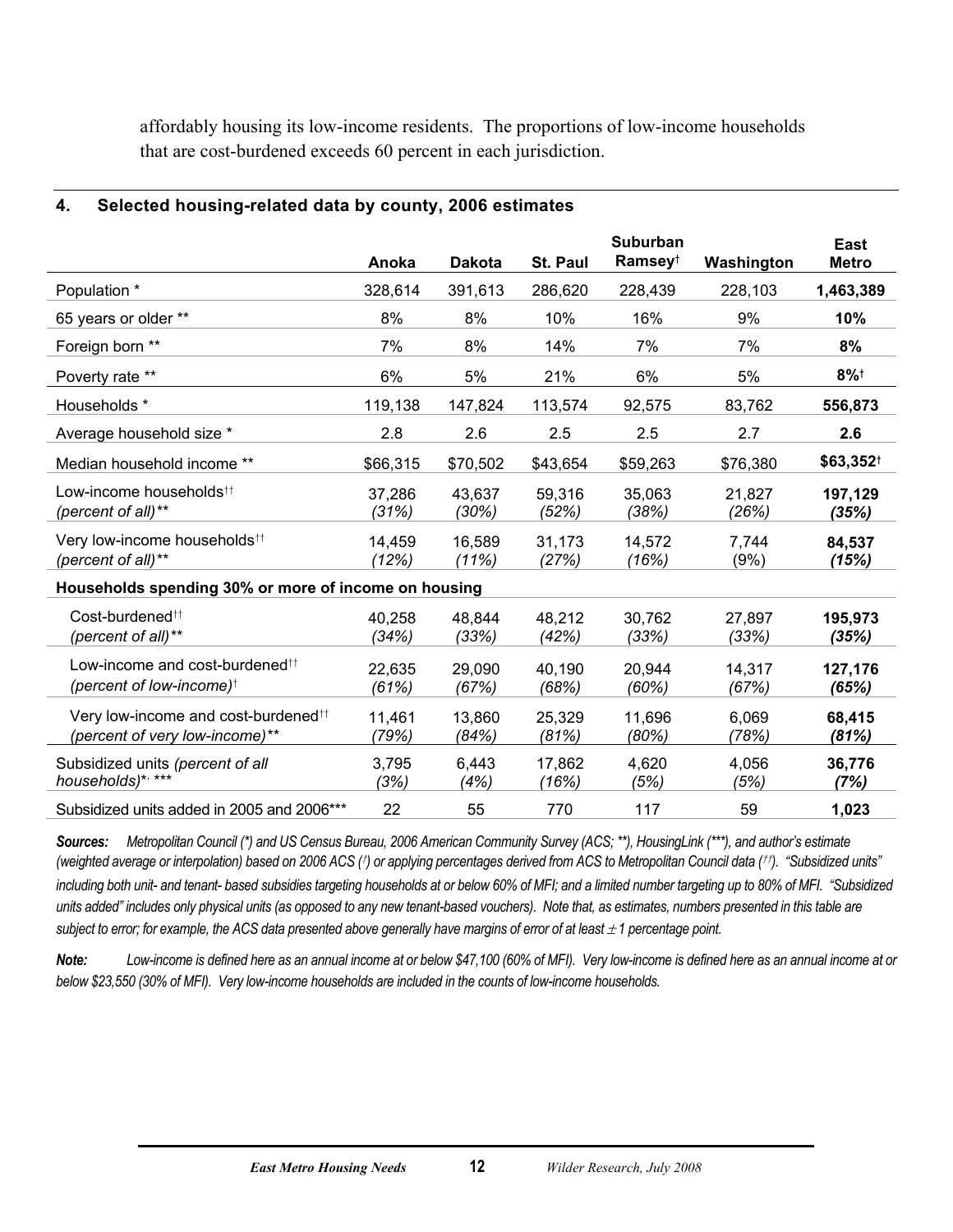## <span id="page-18-0"></span>*Homelessness*

This report does not attempt to project the numbers of people who will be experiencing homelessness in 2010 or 2020. Therefore, this section provides a summary of what is known about these most acute housing needs. "The homeless" are a far-from-stable population, with some falling into homelessness for only a night or two and others remaining homeless for months and even years.

The number of people experiencing homelessness on any given night in the East Metro has hovered around 2,000 for the past few years. The main source of data on homelessness in Minnesota is the point-in-time survey that Wilder Research conducts every three years. The survey includes those meeting the federal government's definition of homelessness; those staying in emergency and domestic violence shelters, transitional housing programs for the homeless, and those found in places "not meant for human habitation" (encampments, bus shelters, and the like).

Comparing findings from Wilder's recent surveys, there was an increase of less than 10 percent in persons sheltered in the East Metro from 2000 to 2006 (see Figure 5). The only notable increase from 2000-2006 was among teen-agers who were on their own on the night of the survey, the so-called "unaccompanied youth." This apparently dramatic increase (85%), likely has more to do with an increase in shelter space over the past few years, which makes it easier to count youth experiencing homelessness.

The 2006 survey included interviews representing 256 persons living on the street; up from 80 in 2000. This apparent increase likely has less to do with actual changes in the numbers on the streets than it has to do with the improved outreach efforts in the 2006 survey.

A notable trend over the past few surveys is the increase in percentage of homeless adults with difficult personal barriers. For example, the proportion of homeless adults in Minnesota with a serious mental illness has increased from 36 percent in 2000 to 52 percent in 2006. Similarly, the proportion unemployed grew from 59 percent to 72 percent, and the proportion of ex-offenders increased from 36 percent in 2000 to 47 percent in 2006.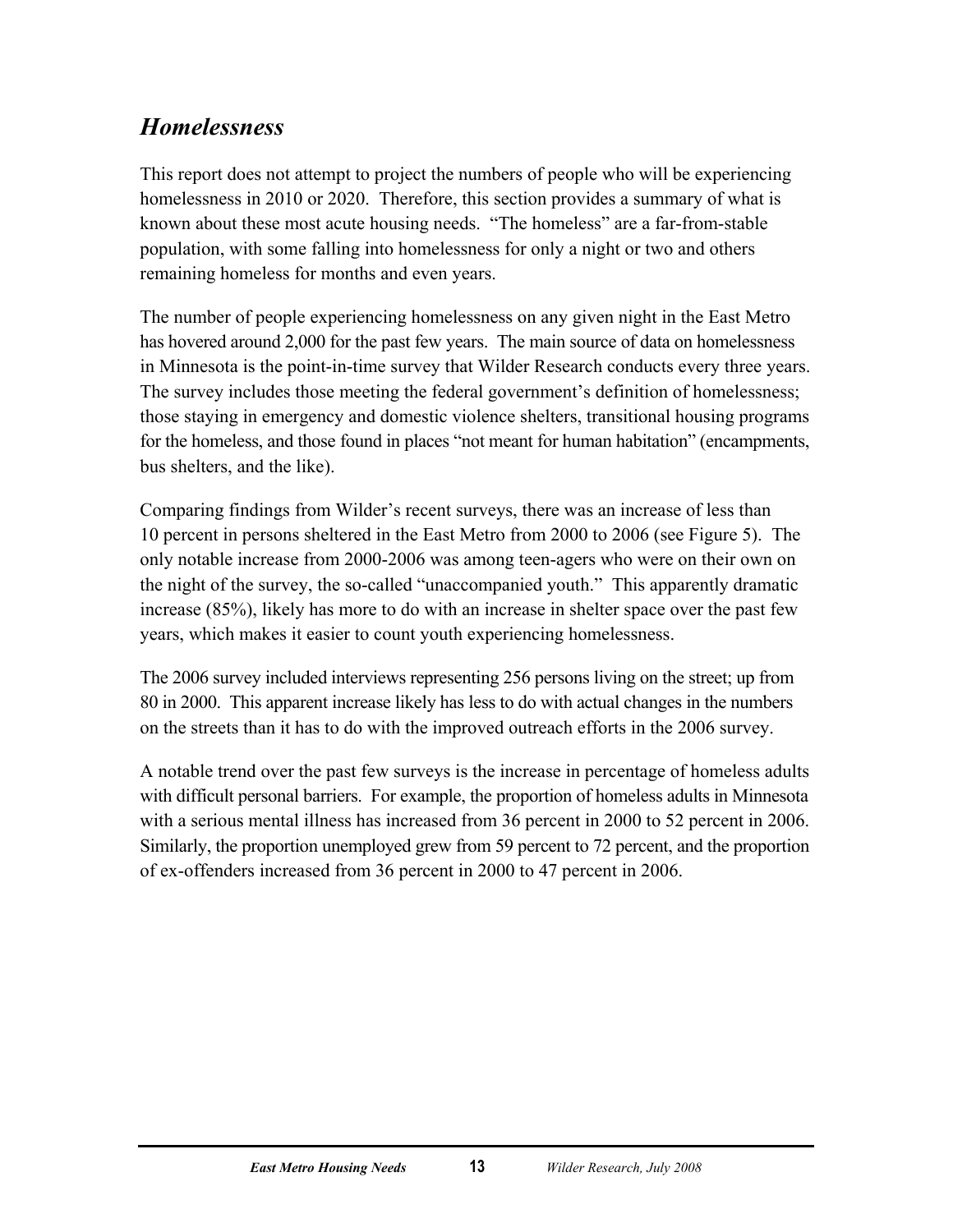#### <span id="page-19-0"></span>**5. Sheltered homeless population by county, 2000 and 2006\***

|                         | 2000           | 2006           | <b>Change 00-06</b> |
|-------------------------|----------------|----------------|---------------------|
| Anoka                   | 225            | 170            | $-55$               |
| Men                     | 31             | 23             | -8                  |
| Women                   | 67             | 54             | $-13$               |
| Unaccompanied youth     | 1              | $\overline{2}$ | $\mathcal I$        |
| Children                | 126            | 91             | $-35$               |
| <b>Dakota</b>           | 305            | 253            | $-52$               |
| Men                     | 74             | 49             | $-25$               |
| Women                   | 79             | 83             | $\overline{4}$      |
| Unaccompanied youth     | $\mathbf{1}$   | $\mathbf{1}$   | 0                   |
| Children                | 151            | 120            | $-31$               |
| Ramsey                  | 1,067          | 1,311          | 244                 |
| Men                     | 197            | 350            | 153                 |
| Women                   | 348            | 421            | 73                  |
| Unaccompanied youth     | 26             | 49             | 23                  |
| Children                | 496            | 491            | $-5$                |
| Washington              | 54             | 60             | 6                   |
| Men                     | $\overline{2}$ | 3              | $\mathcal I$        |
| Women                   | 18             | 26             | 8                   |
| Unaccompanied youth     | 0              | $\mathbf 0$    | 0                   |
| Children                | 34             | 31             | $-3$                |
| <b>East Metro total</b> | 1,651          | 1,794          | 143                 |
| Men                     | 304            | 425            | 121                 |
| Women                   | 512            | 584            | 72                  |
| Unaccompanied youth     | 28             | 52             | 24                  |
| Children                | 807            | 733            | $-74$               |

*Source: Wilder Research statewide survey of Minnesotans without permanent shelter.* 

*\* October 26, 2000 and October 23, 2006. Table includes those housed in emergency shelters (including domestic violence shelters and emergency hotel vouchers), and transitional housing programs. In addition, the survey identified 256 individuals living "on the street" in 2006.*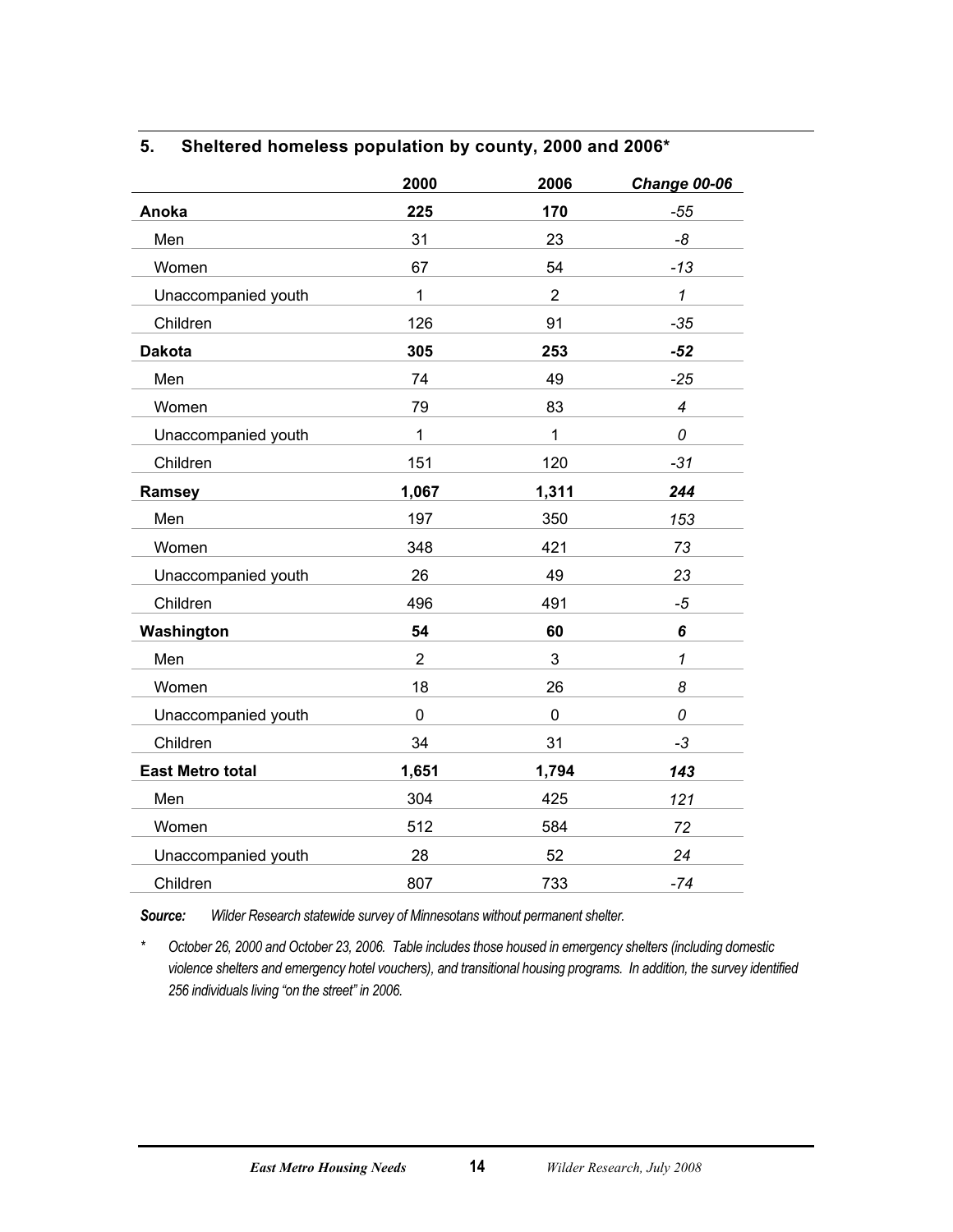A second source of data relevant to homelessness in the East Metro is administrative data from the region's shelters. This source is most developed in Ramsey County, which has seen fairly substantial increases in the numbers of people using emergency shelters in the first half of the decade. For example, since 2000 the total number served in Ramsey County shelters grew from 3,367 to over 4,500. Over that same time the number of families entering shelters (not including domestic violence shelters) declined by 9 percent (from 353 to 329), while the number of single females more than doubled (from 265 to 575), and the number of single males grew by over 50 percent (from 1,[8](#page-20-0)89 to 2,927). $8$ 

Administrative data show that in 2004 and 2005 about a quarter of all those using shelter met an operational definition of "long term homelessness" (858 in 2004 and 1,049 in 2005), with nearly 90 percent of those persons being single males. Research has shown that housing programs that couple rent subsidies with supportive services, often referred to as "permanent supportive housing," can be particularly effective with this population. On the other end of the spectrum, many of the families and individuals that become homeless for a short period of time might be able to avoid homelessness if emergency rental assistance, subsidized housing, or income supports were more readily available.

In light of these trends, what is the current capacity and program mix for housing those who experience homelessness? And what planning is underway to address the needs? Currently, there are about 2,000 emergency shelter and transitional housing beds in the East Metro, which is nearly identical to the number of sheltered and unsheltered in the region. In addition, the region provides about 1,450 "permanent supportive housing" beds designated for the formerly homeless (Figure 6). About two-thirds of the total current capacity is designated for families experiencing homelessness. Approximately 80 percent of the region's current capacity is located in Ramsey County.

<span id="page-20-0"></span> $\overline{a}$ 8 Craig Helmstetter and Joanne Arnold, "Counting on Shelter: Emergency and transitional housing use in Ramsey County, 2004 and 2005," ([www.wilder.org/report.html?id=1934\)](http://www.wilder.org/report.html?id=1934).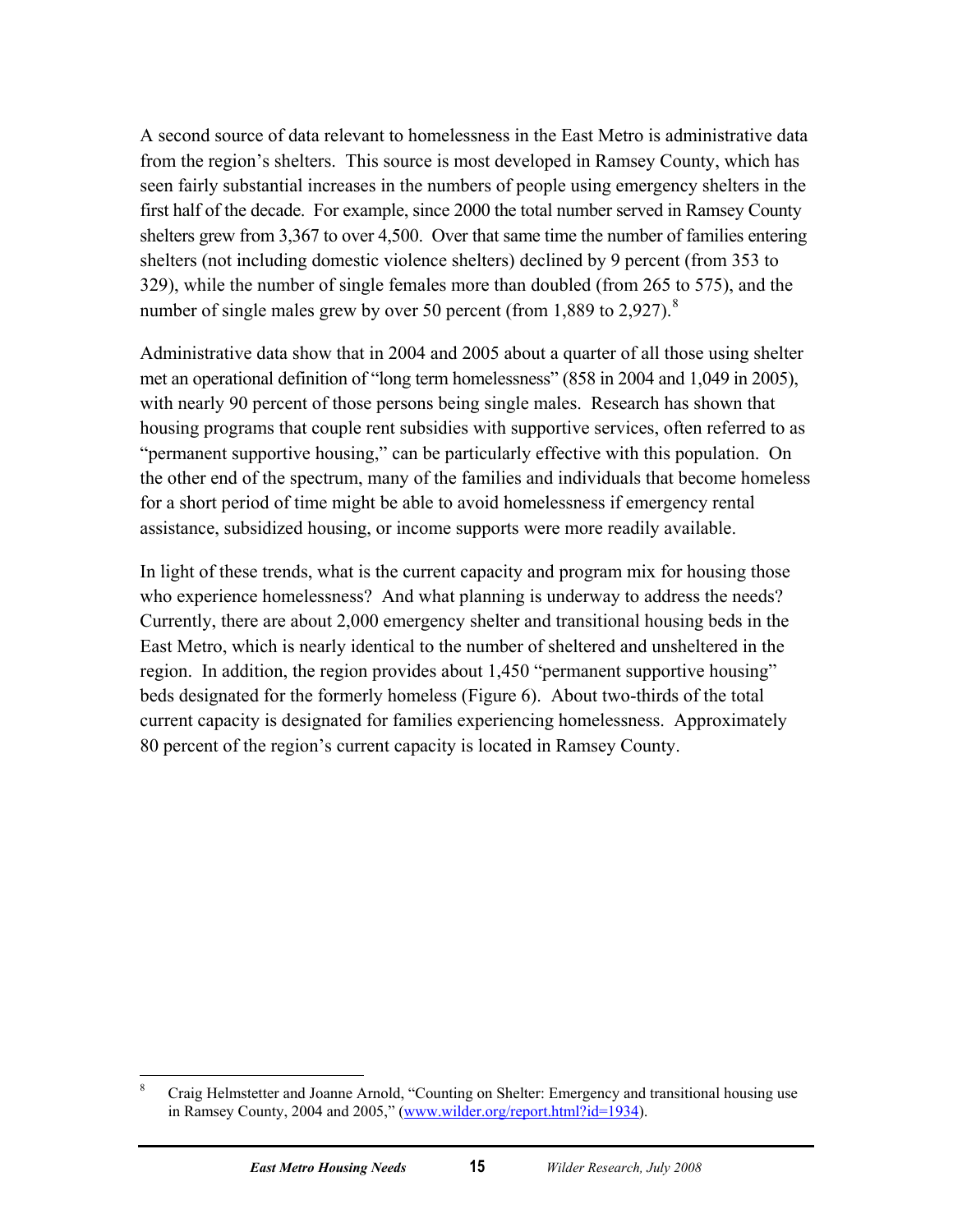<span id="page-21-0"></span>

| 6. |  | Bed capacity and unmet needs in housing programs for the homeless, 2006 |
|----|--|-------------------------------------------------------------------------|
|    |  |                                                                         |

|                              | <b>Families</b> | Single adults | Youth | <b>Total</b> |
|------------------------------|-----------------|---------------|-------|--------------|
| <b>Emergency shelter</b>     |                 |               |       |              |
| Current capacity (beds)      | 330             | 336           | 16    | 682          |
| Under development            | 0               | 40            | 0     | 0            |
| Unmet need                   | 117             | 39            | $10*$ | 156          |
| <b>Transitional housing</b>  |                 |               |       |              |
| Current capacity             | 922             | 277           | 88    | 1,287        |
| Under development            | 0               | 0             | 0     | 0            |
| Unmet need                   | 164             | 136           | 50*   | 350          |
| Permanent supportive housing |                 |               |       |              |
| Current capacity             | 946             | 492           | 12    | 1,450        |
| Under development            | 18              | 114           | 0     | 132          |
| Unmet need                   | 755             | 514           | 50*   | 1.319        |

*Note: Both transitional and permanent supportive housing are referred to as "supportive housing," with the main distinction being that transitional housing is typically time limited to 24 months, while "permanent" supportive housing is not.* 

*Source: Anoka, Dakota, Ramsey, and Washington County Exhibit 1 Application to the US Department of Housing and Urban Development, June 2006. Note that the "unmet needs" presented here are determined by community experts and provided in the context of an application for funding from HUD's competitive homeless assistance programs funding.* 

*\* The HUD applications do not specifically single out needs for youth-specific housing. The unmet needs of 10 shelter beds, 50 transitional beds, and 50 permanent supportive housing beds is taken from the recommendations in "Heading Home Ramsey," the City of St. Paul/Ramsey County Homeless Advisory Board's plan to end homelessness.* 

County planners and non-profits in all four East Metro counties are actively engaged in efforts to improve housing and services to meet the needs of those experiencing homelessness. For example, all four counties have active homeless prevention programs and "Continuum of Care" committees organized to help access federal homeless assistance dollars, and all have agencies participating in the state's plan to end long-term homelessness.

Recently the Ramsey County/City of Saint Paul Homeless Advisory Board has developed two especially important plans related to the provision of additional units for those experiencing homelessness. First, in 2005 the Board released a plan to end long-term homelessness by 2010 that calls for creation of an additional 920 units of permanent supportive housing.

Second, in 2006 the Board released a draft of an even more ambitious plan to end homelessness. This plan calls for, among other things, an aggressive expansion of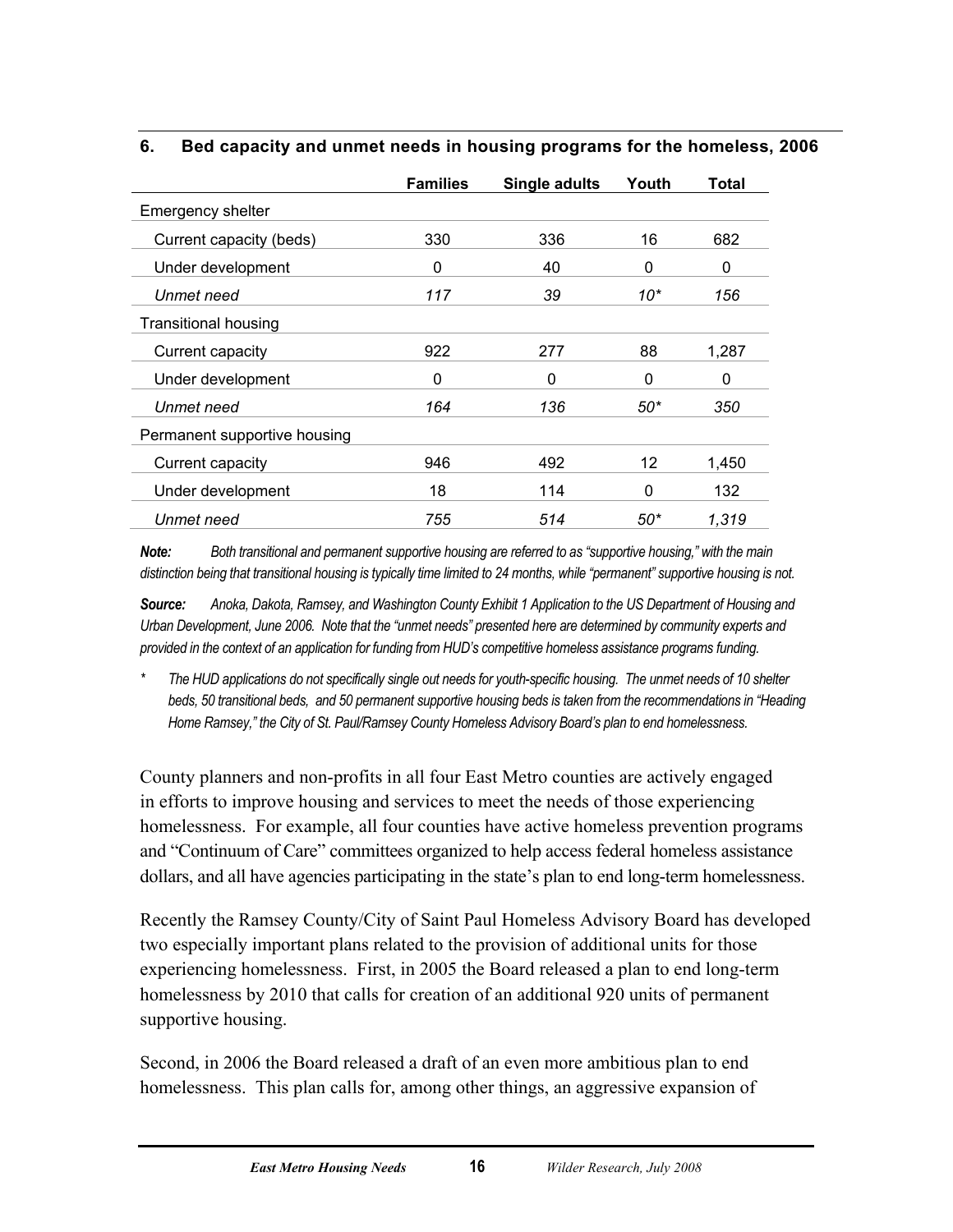<span id="page-22-0"></span>available rental subsidies, through both an increased supply of federal Housing Choice Vouchers (Section 8) and creation of 500 flexible rental assistance vouchers. For homeless youth, including teen parents, the plan calls for a small increase in shelter capacity and a large increase – 100 units – of transitional or permanent supportive housing. Perhaps also relevant to the broader discussion of housing capacity is the goal that the plan sets to reduce the county's population in emergency shelter by 50 percent over the next five years. Anoka and Dakota counties are also in the process of developing local plans to end homelessness.

## *Rental housing*

The East Metro is currently home to nearly 120,000 households that rent. As shown in Table 7, about one-third of the region's rental households are located in St. Paul. The proportion of the population that rents varies substantially by jurisdiction, from over 40 percent in St. Paul to 15 percent or less in Anoka and Washington counties. Renting households also vary by age throughout the region, with younger households being most likely to rent, householders in their prime working years (35 to 64) renting least frequently, and rental frequency rising somewhat again among households headed by someone retirement age or older.

Renters tend to have smaller households and much lower incomes than homeowners. In 2006 the overall median income for renters in the East Metro was about \$30,000, which equates to a maximum affordable rent of no more than \$750 per month. Median renter incomes range from a low of about \$23,000 in St. Paul to a high of nearly \$36,000 in Dakota County, which translates to maximum affordable rents of \$570 and \$890, respectively. Comparing median rent to median income suggests that the rental markets in Anoka, Dakota, and Suburban Ramsey are more affordable than is the case in either St. Paul or Washington County.

Low-income households are much more likely to live in rental housing than are higher income households. For example, 45 percent of low-income households in the East Metro rent, compared with only 23 percent of all households in the East Metro. Seen another way, 70 percent of the region's renters meet our definition of low-income. Therefore the state of the region's rental market is especially important for purposes of this report.

Close to 90,000 renter households in the East Metro meet our definition of low-income, with close to 50,000 meeting the definition of very low-income. Low-income renters are very likely to face cost burdens, and very low-income renters are extremely likely to face housing cost burdens. **In raw numbers, the current unmet need for more affordable housing among renters equates to the 60,000 low-income renter households that are**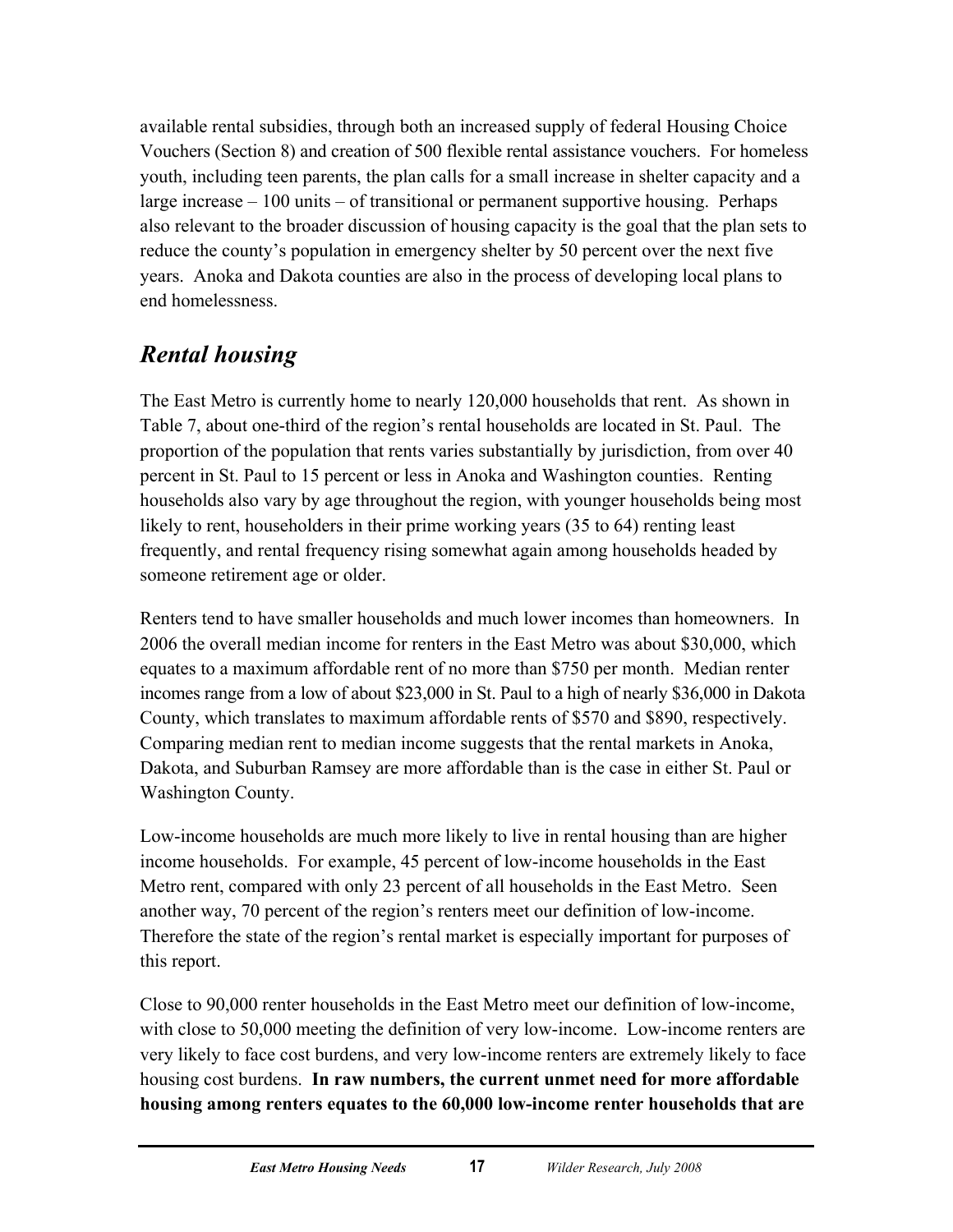<span id="page-23-0"></span>**spending 30 percent or more of their income on housing, including about 41,000 cost-burdened very low-income renter households.** 

|                                                                                         | Anoka           | <b>Dakota</b>   | St. Paul        | <b>Suburban</b><br>Ramsey <sup>t</sup> | Washington      | East<br><b>Metro</b> |
|-----------------------------------------------------------------------------------------|-----------------|-----------------|-----------------|----------------------------------------|-----------------|----------------------|
| Renter households<br>$(rate)^*$                                                         | 16,926<br>(15%) | 30,888<br>(20%) | 41,090<br>(41%) | 19,744<br>(24%)                        | 10,831<br>(13%) | 119,479<br>(23%)     |
| Rental rate by householder age                                                          |                 |                 |                 |                                        |                 |                      |
| 15 to 34 years                                                                          | 27%             | 41%             | 59%             | 63%                                    | 33%             | 44%                  |
| 35 to 64 years                                                                          | 11%             | 13%             | 27%             | 34%                                    | 5%              | 16%                  |
| 65 years and over                                                                       | 19%             | 19%             | 25%             | 33%                                    | 22%             | 22%                  |
| Average renter household size*                                                          | 2.2             | 2.0             | 2.2             | 1.9                                    | 1.8             | 2.1 <sup>†</sup>     |
| Median income, renter households*                                                       | \$32,531        | \$35,581        | \$22,791        | \$31,230                               | \$34,579        | \$29,775             |
| Median rent*                                                                            | \$792           | \$821           | \$732           | \$775                                  | \$926           | \$787 <sup>+</sup>   |
| Low-income households that rent<br>(percent of all renter households) <sup>†</sup>      | 13,061<br>(71%) | 18,642<br>(62%) | 35,608<br>(76%) | 14,971<br>(69%)                        | 6,698<br>(61%)  | 88,980<br>(70%)      |
| Very low-income households that rent<br>(percent of all renter households) <sup>+</sup> | 6,406<br>(35%)  | 9,465<br>(31%)  | 22,398<br>(48%) | 7,460<br>(35%)                         | 3,342<br>(30%)  | 49,071<br>(38%)      |
| Households spending 30% or more of income on housing                                    |                 |                 |                 |                                        |                 |                      |
| Cost-burdened<br>(percent of renters) <sup><math>\dagger</math></sup>                   | 8,885<br>(48%)  | 14,752<br>(49%) | 25,844<br>(55%) | 10,580<br>(49%)                        | 5,045<br>(46%)  | 65,106<br>(51%)      |
| Low-income and cost-burdened<br>(percent of low-income) <sup><math>\dagger</math></sup> | 8,074<br>(62%)  | 13,246<br>(71%) | 24,817<br>(70%) | 9,710<br>(65%)                         | 4,616<br>(69%)  | 60,463<br>(68%)      |
| Very low-income and cost-burdened<br>(percent of very low-income) <sup>+</sup>          | 5,499<br>(86%)  | 8,255<br>(87%)  | 18,598<br>(83%) | 6,283<br>(84%)                         | 2,740<br>(82%)  | 41,375<br>(84%)      |

#### **7. Selected information related to households that rent, 2006 estimates**

*Source(s): US Census Bureau, 2006 American Community Survey (ACS; where numbers are shown, percentages from ACS are weighted to Metropolitan Council estimates; \*), author's estimate (weighted averages and interpolations) based on 2006 ACS (*†*). Note that, as estimates, the Metropolitan Council*  and ACS data presented in this table are subject to error; for example, the ACS data presented above generally have margins of error of at least  $\pm 1$ *percentage point.* 

*Note: Low-income is defined here as an annual income at or below \$47,100 (60% of MFI). Very low-income is defined here as an annual income at or below \$23,550 (30% of MFI). Very low-income households are included in the counts of low-income households.*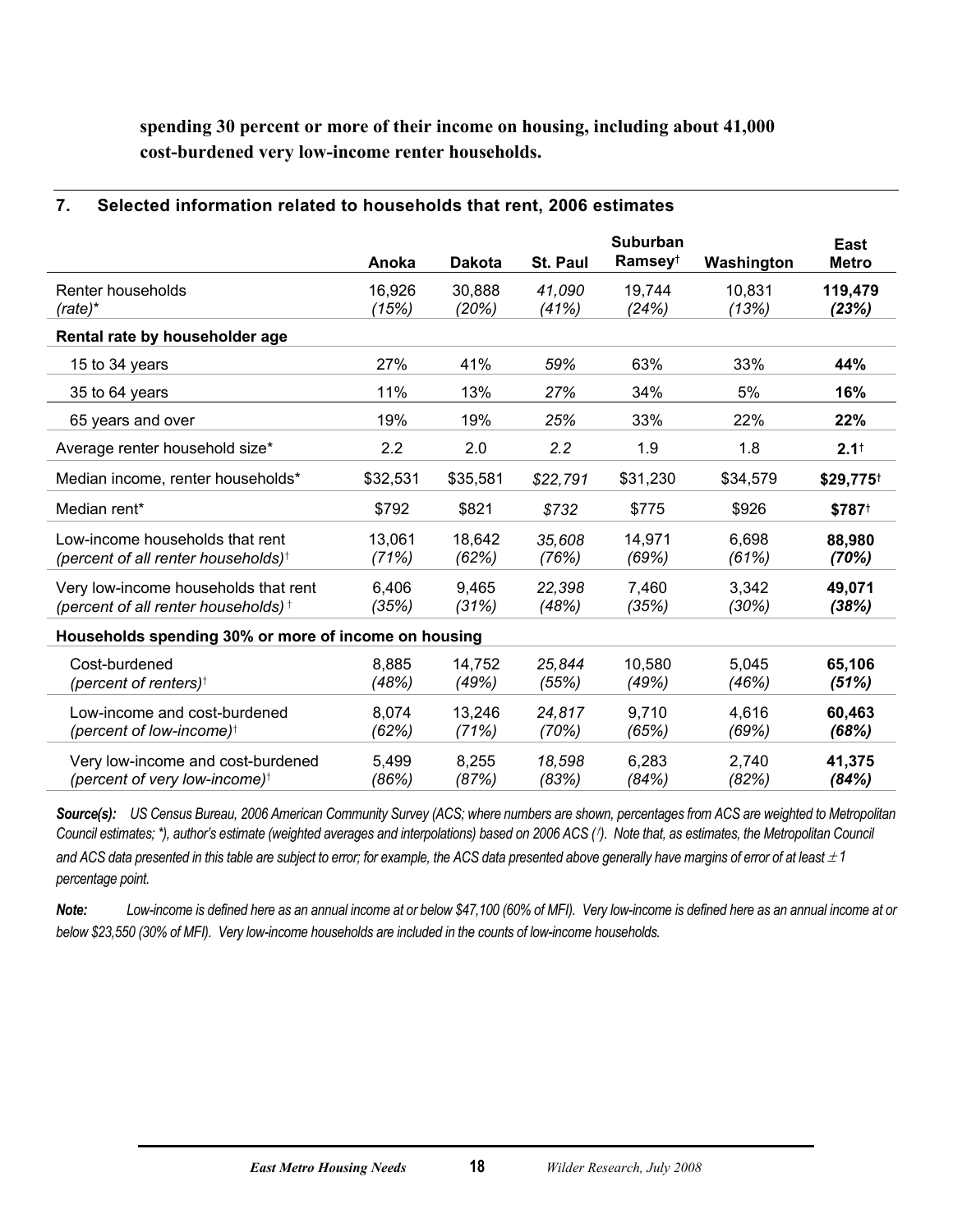## <span id="page-24-0"></span>*Owner occupied housing*

The East Metro has a high homeownership rate. More than three-quarters of all households in the East Metro – well over 400,000 – own their home. Following the general pattern for the region, the highest ownership rates, median incomes, and home sales prices are in the suburbs, especially Washington County. Table 8 shows selected information related to homeownership in the region, as of 2006.

Several trends in homeownership are beyond the scope of our analysis. Two of these are noted in the table. First, the East Metro, like the Twin Cities as a whole, is subject to a large gap in homeownership rates between White households and households of color. In the East Metro overall the ownership rate for households of color is only about two thirds of the ownership rate for whites. Second, the region also has been hit hard by the foreclosure crisis. From 2005 to 2006, the number of sheriff's sales increased by 73 percent. Unease in the housing market has led to a slowdown in sales and a stalling in home sales prices throughout the East Metro.

In 2006 the median income of home owning households was over twice that of renter households in the region, and ranged from a low of \$62,000 in St. Paul to \$82,000 in Dakota and Washington counties. These median incomes roughly equate to a maximum affordable home price of \$197,000 in St. Paul and \$260,000 in Dakota and Washington counties (\$238,000 for the East Metro as a whole). <sup>[9](#page-24-1)</sup> These home values are fairly similar to the existing home values and sales prices in each of the jurisdictions.

Overall, about 31 percent of the East Metro's homeowners were cost-burdened in 2006, but that rate was doubled among the 108,000 low-income owners in the region. Fewer than 10 percent of owners in the region meet the definition of very low-income, but fully three-quarters of those 35,000 households are cost-burdened. **About 67,000 low-income homeowners are spending 30 percent or more of their income on housing, including about 27,000 cost-burdened very low-income households**.

Finally, a comparison of current rental and ownership markets shows that low-income housing needs differ by type and location. For example, the majority of low-income households with cost burdens in the suburbs are currently homeowners, while the reverse is true in St. Paul. Additionally, while the 127,000 low-income and cost-burdened households in the region are split fairly evenly between renter and owner households, the nearly 70,000 very low-income households with cost burdens are much more likely to currently be in rental housing.

<span id="page-24-1"></span><sup>-&</sup>lt;br>9 Assuming 10 percent down and an 8 percent mortgage interest rate and accounting for utility costs within the affordability limit. Note that this calculation ignores mortgage insurance and taxes.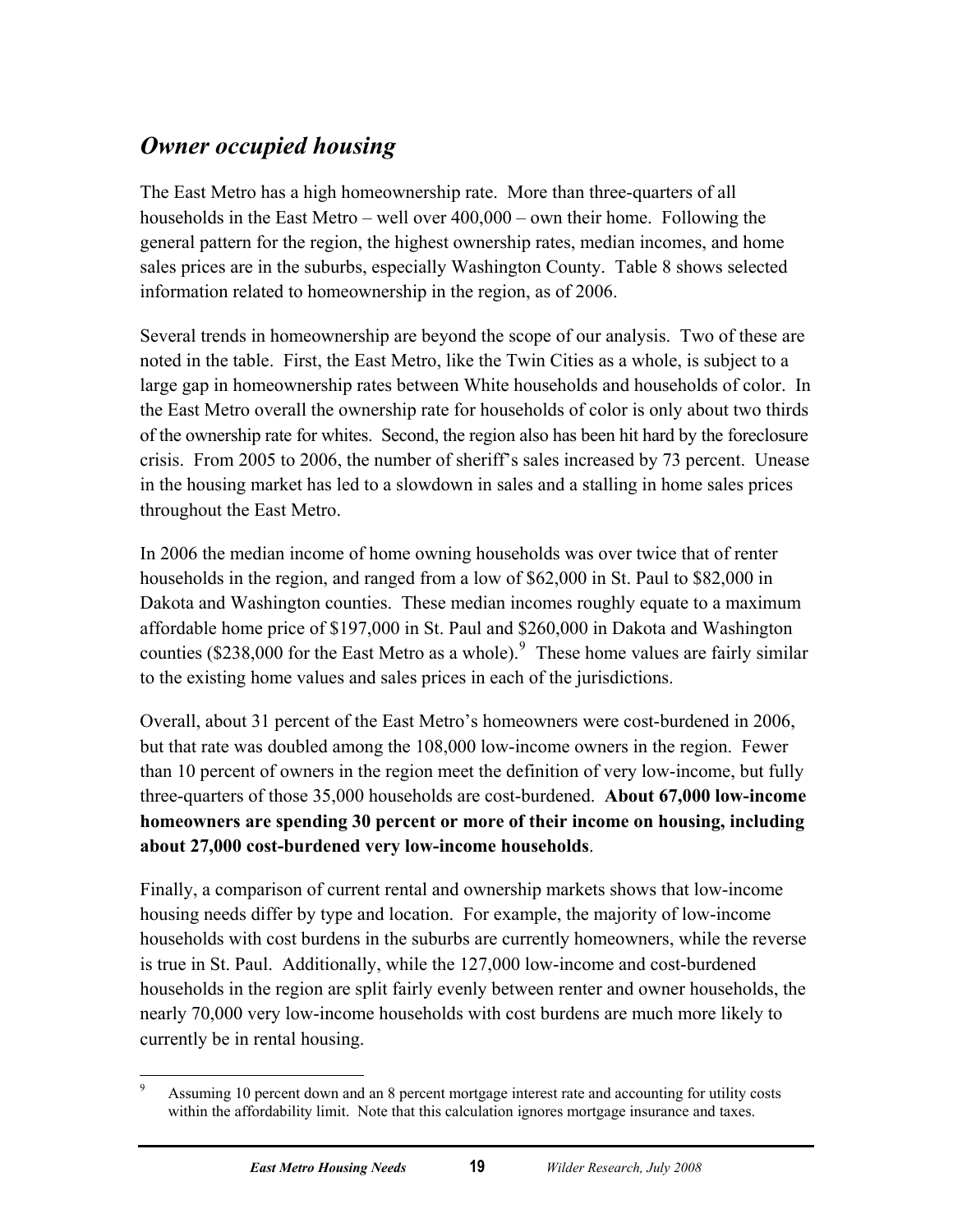#### <span id="page-25-0"></span>**8. Selected information related to homeownership, 2006 estimates**

|                                                         | Anoka        | <b>Dakota</b> | St. Paul  | <b>Suburban</b><br>Ramsey <sup>t</sup>            | Washington   | East<br><b>Metro</b>   |
|---------------------------------------------------------|--------------|---------------|-----------|---------------------------------------------------|--------------|------------------------|
| Households owning**                                     | 100,717      | 117,729       | 66,994    | 70,984                                            | 72,780       | 429,204                |
| $(rate)*$                                               | (85%)        | (80%)         | (59%)     | (76%)                                             | (87%)        | (77%)                  |
| Average household size*                                 | 2.9          | 2.7           | 2.6       | 2.6                                               | 2.8          | 2.7                    |
| Ownership rate for White, non-Hispanic<br>householders* | 86%          | 82%           | 68%       | 79%                                               | 87%          | 81%                    |
| Ownership rate for householders of color*               | 68%          | 59%           | 36%       | 53%                                               | 82%          | 52%                    |
| Median household income for owners*                     | \$73,084     | \$82,017      | \$62,499  | \$70,153                                          | \$82,018     | \$75,039+              |
| Median value, owner-occupied units *                    | \$229,700    | \$247,900     | \$209,800 | \$237,400                                         | \$263,400    | \$238,800 <sup>+</sup> |
| Median sales price of existing units                    | \$224,000    | \$233,650     | \$199,000 | \$238,400                                         | \$253,925    | \$229,900              |
| (change from '05)**                                     | (0%)         | (1%)          | $(2.1\%)$ | $(1%)^{\dagger\dagger}$                           | (1%)         | $(1%)$ <sup>tt</sup>   |
| Number of sales                                         | 4,528        | 5,842         | 3.399     | 2,714                                             | 3,596        | 20,079                 |
| (change from '05)**                                     | (-23%)       | $(-19%)$      | $(-14%)$  | $(-14%)$                                          | (-14%)       | $(-18%)$               |
| Foreclosure proceedings**<br>(increase over '05)        | 849<br>(63%) | 880<br>(92%)  |           | 1,047<br>$\overline{\phantom{a}}$<br>(125%)<br>-- | 414<br>(70%) | 3,190<br>(73%)         |
| Low-income owner households                             | 24,225       | 24,996        | 23,708    | 20,093                                            | 15,128       | 108,150                |
| (percent of all owners) $\dagger$                       | (24%)        | (21%)         | (35%)     | (28%)                                             | (21%)        | (25%)                  |
| Very low-income owner households                        | 8,053        | 7,124         | 8.775     | 7,112                                             | 4,402        | 35,466                 |
| (percent of all owners)                                 | (8%)         | (6%)          | (13%)     | (10%)                                             | (6%)         | (8%)                   |
| Households spending 30% or more of income on housing    |              |               |           |                                                   |              |                        |
| Cost-burdened**                                         | 31,500       | 34,189        | 22,496    | 20,281                                            | 22,892       | 131,358                |
| (percent of all)                                        | (31%)        | (29%)         | (34%)     | (29%)                                             | (31%)        | (31%)                  |
| Low-income and cost-burdened**                          | 14,560       | 15,844        | 15,373    | 11,233                                            | 9,700        | 66,710                 |
| (percent of low-income) <sup>+</sup>                    | (60%)        | (63%)         | (65%)     | (56%)                                             | (64%)        | (62%)                  |
| Very low-income and cost-burdened**                     | 5,962        | 5,605         | 6,731     | 5,413                                             | 3,329        | 27,040                 |
| (percent of very low-income) <sup>+</sup>               | (74%)        | (79%)         | (77%)     | (76%)                                             | (76%)        | (76%)                  |

*Sources: US Census Bureau, 2005 American Community Survey (ACS \*), Saint Paul Area Association of REALTORS (SPAAR\*\*, this source includes the majority of home sales but excludes those not involved in the MLS), HousingLink (proceedings = Sheriff's sales; \*\*\*), author's estimate (weighted averages and interpolations) based on 2006 ACS (*†*), or SPAAR data (*†† *). Note that, as estimates, all numbers presented in this table are subject to error; for example, the ACS data presented above generally have margins of error of at least*  $\pm$  *1 percentage point.* 

*Note: Low-income is defined here as an annual income at or below \$47,100 (60% of MFI). Very low-income is defined here as an annual income at or below \$23,550 (30% of MFI). Very low-income households are included in the counts of low-income households.*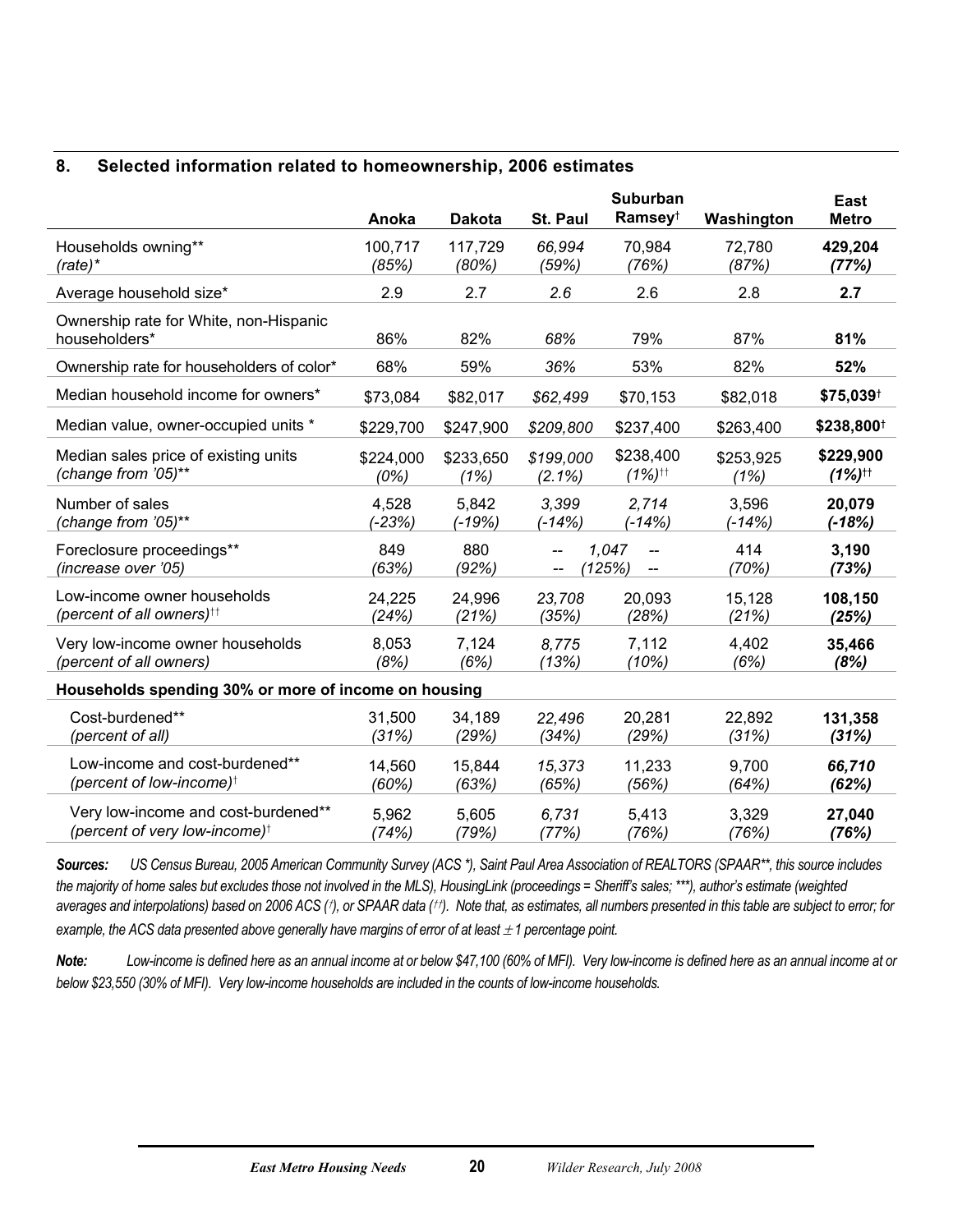## <span id="page-26-0"></span>**Previous projections**

Two earlier studies have made projections similar to those presented here. *The Next Decade of Housing in Minnesota*, conducted by BBC Research & Consulting, was jointly commissioned by Minnesota Housing, the Family Housing Fund, and the Greater Minnesota Housing Fund.[10](#page-26-1) *Determining Affordable Housing Need in the Twin Cities 2011 – 2020* was conducted by the Metropolitan Council under the guidance of an advisory panel convened for purposes of the study.<sup>[11](#page-26-2)</sup>

Published in 2003, *Next Decade* projects housing needs through 2010 for the purpose of providing a common point of reference for all parties involved with developing affordable housing. The Metropolitan Council report, published in 2006 and updated in 2007, was conducted to inform municipalities of the amount of affordable housing development they would be expected to include in their statutorily mandated comprehensive plans.

Both efforts are to be commended. Both reports employed a reasonable methodology, and both have proven useful for their respective purposes. Both have also been subject to some controversy, especially the Metropolitan Council study due to the sensitive nature of assigning municipalities responsibility for producing affordable housing. For purposes of this report, we briefly summarize some of the key assumptions and finding of each study as a precursor to the discussion of our methods and the findings. Note that we return to the findings from these studies in the concluding section of the report, which draws comparisons between our projections and those made in the two studies discussed here.

## *Next decade of housing*

The basic formula employed in *Next Decade*, as shown on page 3 of the report, is as follows:

(1) New low-income households 2000-2010

#### *minus*

(2) Expected provision of low-income units by the private market by 2010

#### *minus*

(3) Expected provision of low-income units by public and philanthropic sectors by 2010

*equals*

(4) Unmet need for new low-income units in 2010

<span id="page-26-1"></span> $10\,$ 10 Currently available at: www.mnhousing.gov/news/reports/index.aspx

<span id="page-26-2"></span><sup>&</sup>lt;sup>11</sup> Currently available at: www.metrocouncil.org/planning/Housing/HousingNeeds.htm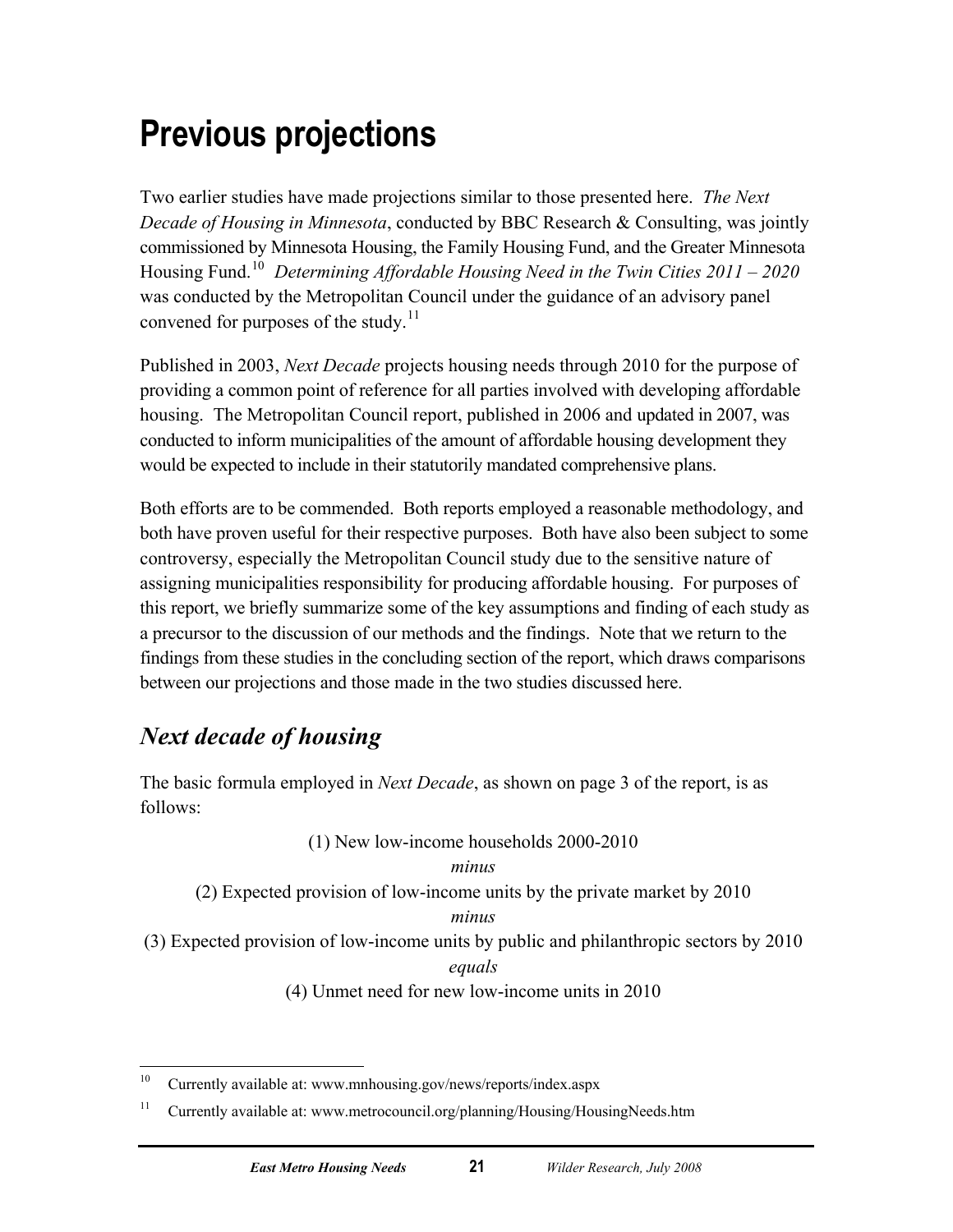<span id="page-27-0"></span>Note that while existing needs for low-income units, defined as numbers of low-income households spending 30 percent or more of their income on housing (including those experiencing homelessness), are provided in the report, the main focus is on the projected growth in need.

For projections of low-income households (step 1), BBC relied on data from the US Census, Minnesota Planning, and the Metropolitan Council, as well as commercial data providers. To arrive at the expected provision of low-income units by the private market (step 2) BBC projected forward the current percentage of low-income households assumed to be suitably housed in the private market. This percentage was arrived at by starting with the number of low-income households and subtracting those who are cost-burdened (i.e., paying 30% or more of their income on housing), and also subtracting the number of subsidized units. The report indicates that the resulting proportion has been stable in recent history, presumably making it a reasonable estimate of private market provision of lowincome housing.

BBC worked with its partners on the study to estimate the expected provision of low-income units by the public and philanthropic sectors (step 3). They did so by reviewing (and unduplicating) lists of units funded by a variety of sources. Unlike the other projections in the series this data was provided at the regional level (Twin Cities 7-county), rather than the county level.

#### Next Decade's basic findings

Overall, *Next Decade* projects a growth of 27,463 low-income households in the East Metro during the current decade, resulting in an addition of 16,104 new housing needs. The report also estimates that some of the new need – approximately 40 percent – will be met by the public and philanthropic sectors. The report does not make those projections at levels lower than the Twin Cities 7-county region as a whole, but if it did the total projected "unmet new housing construction need" would likely be just under 10,000 units.

#### **9. Summary of** *Next Decade* **projections 2000-2010, by county**

|                                                                                    | Anoka   | <b>Dakota</b> | Ramsey   | Washington | <b>East Metro</b> |
|------------------------------------------------------------------------------------|---------|---------------|----------|------------|-------------------|
| Existing households, 2000                                                          | 106,596 | 131,481       | 201,978  | 71.520     | 511,575           |
| Low-income households, 2000                                                        | 32.438  | 37,353        | 91.058   | 17.974     | 178,823           |
| Cost-burdened low-income households, 2000                                          | 14.013  | 16,791        | 40.505   | 8,263      | 79,572            |
| Households added 2000-2010                                                         | 22.427  | 28,894        | 13,890   | 20.082     | 85,293            |
| Low-income households added 2000-2010                                              | 5.888   | 16.850        | $-2.844$ | 7.569      | 27,463            |
| Projected new low-income housing needs 2000-2010<br>(not served by private market) | 3.026   | 8,665         |          | 4.413      | 16,104            |

*Source: Next Decade of Housing: Twin Cities Metropolitan Area Regional Report (2003).*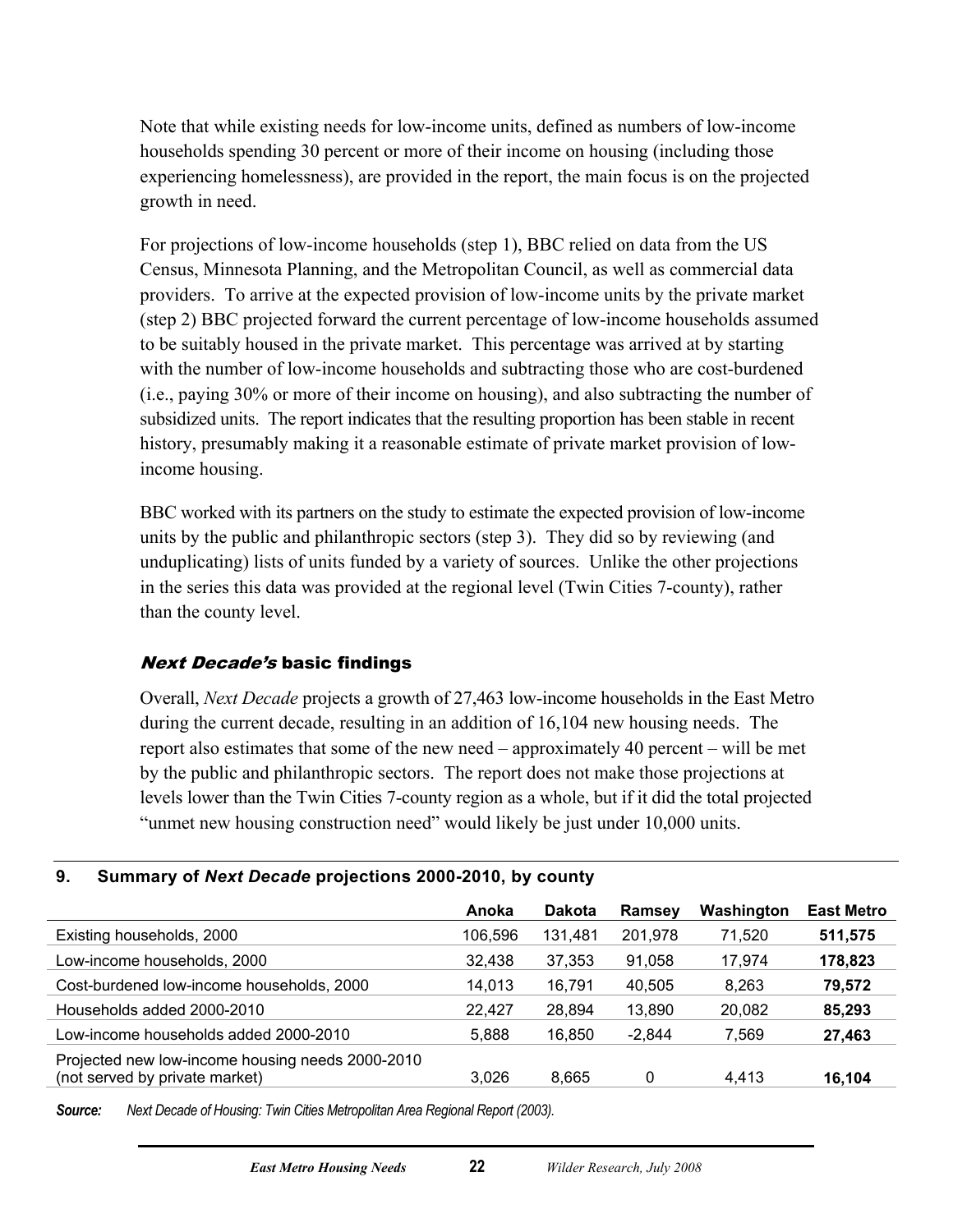<span id="page-28-0"></span>While we do not rely on this same assumption, it is notable that even though *Next Decade* projected this decline in low-income households, Ramsey County starts off with a much higher concentration of low-income households. According to the report, 45 percent of all households in Ramsey County are low-income, compared to 28 percent in the suburban counties. Further, if one were to take as the grand total overall need for 2010 the combination of low-income cost-burdened households in 2000 added to the projected new low-income households not served by the private market by 2010, Ramsey County remains the county with the highest level of affordable housing needs in the East Metro at the end of the decade.<sup>[12](#page-28-1)</sup>

|                                                                                    | <b>Families</b><br>with<br>children | <b>Seniors</b> | Non-Senior<br>households<br>without<br>children | East<br>Metro* |
|------------------------------------------------------------------------------------|-------------------------------------|----------------|-------------------------------------------------|----------------|
| Existing households, 2000                                                          | 188.431                             | 78,822         | 244.322                                         | 511,575        |
| Low-income households, 2000                                                        | 47.582                              | 50,771         | 80.468                                          | 178,823        |
| Cost-burdened low-income households, 2000                                          | 21,075                              | 24,390         | 34,105                                          | 79,572         |
| Households added 2000-2010                                                         | 33.188                              | 7.413          | 44,689                                          | 85,293         |
| Low-income households added 2000-2010                                              | 8.426                               | 4.704          | 14.338                                          | 27,463         |
| Projected new low-income housing needs<br>2000-2010 (not served by private market) | 6,142                               | 2.614          | 7.348                                           | 16.104         |

#### **10. Summary of** *Next Decade* **projections for the East Metro, by type of household**

*Source: Next Decade of Housing: Twin Cities Metropolitan Area Regional Report (2003).* 

*\* Categories do not always sum to total, apparently due to the way the numbers were rounded in the original report.* 

Looking at the *Next Decade* projections by household type, it would appear that the largest needs exist among non-senior households without children. In 2000, more than 34,000 such households were cost-burdened, and by 2010, more than 7,000 will be added to their ranks. This sort of pattern holds for every county in the East Metro, although *Next Decade* projects both Anoka and Washington Counties to add more families with low-income housing needs than either seniors or non-seniors without children.

<span id="page-28-1"></span> $12$ 40,505 cost-burdened in 2010+ 0 added needs by  $2010 = 19$  percent of all households in Ramsey; while in the combined suburban counties 39,067 cost-burdened in 2010+ 16,104 new unmet needs by 2010 = 14 percent of all households in Anoka, Dakota, and Washington counties combined.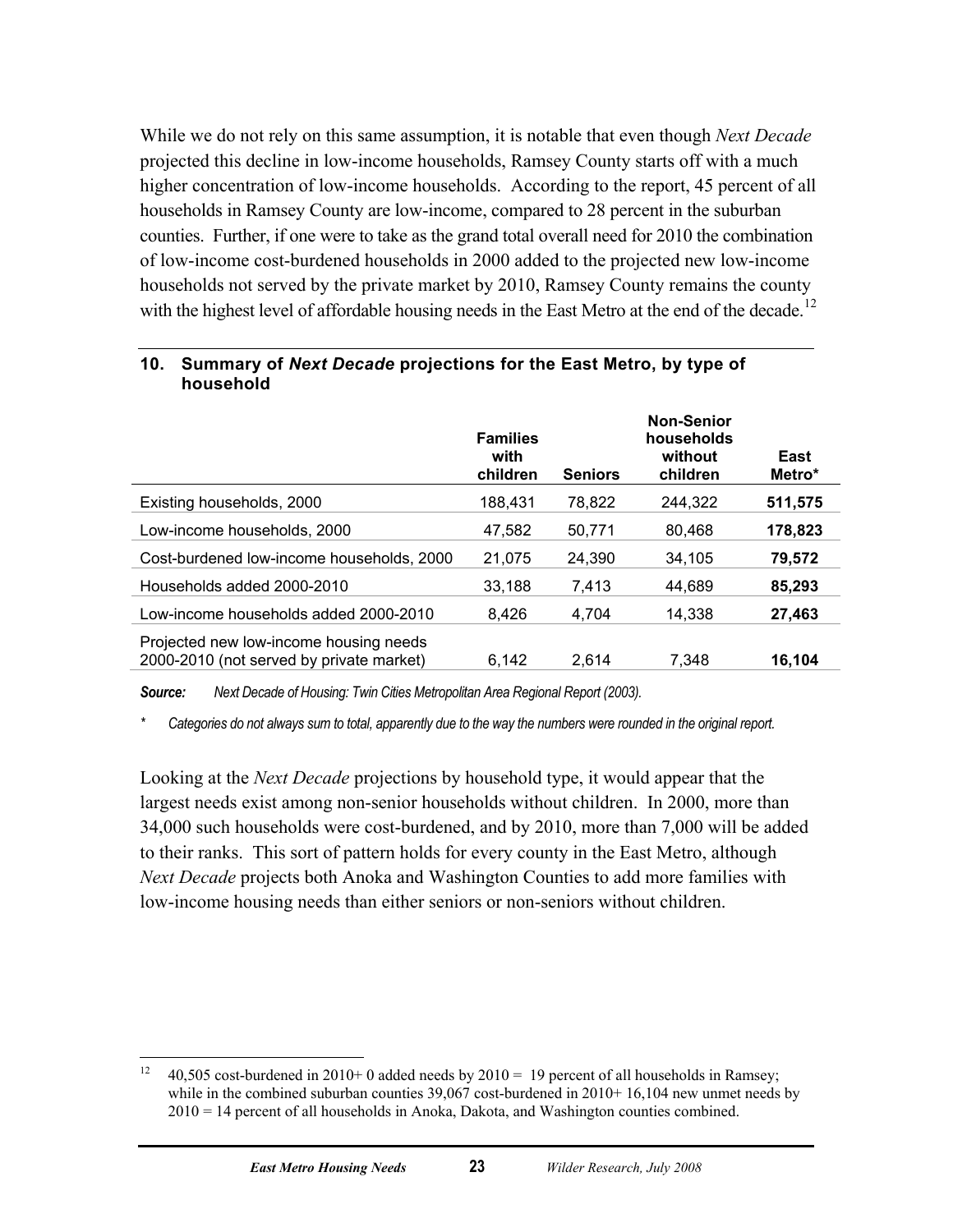#### <span id="page-29-0"></span>Next Decade's basic assumptions and limitations

As is necessarily the case with any report of its nature, *Next Decade* is subject to assumptions and limitations, some of which we can start to examine due to new data that has accumulated since publication of the report. This examination is not meant in any way to discredit *Next Decade*, particularly since some of their assumptions have proven very good.

*Population projections:* As mentioned above, *Next Decade* relied on Metropolitan Council's 2000-2010 household growth forecasts into its model. Since the report was published the Metropolitan Council has published yearly estimates, as well as new forecasts that can be used to improve upon the earlier projections.<sup>[13](#page-29-1)</sup> Overall, the new forecasts are 3 percent higher than the previous forecasts, which is an increase of nearly 20,000 households over earlier projections. While this is not an overwhelming difference for the East Metro as a whole, the new forecasts, which we rely on for the present report, are over 5 percent higher in Anoka County, and nearly 7 percent higher in Washington County.

| .          | <b>HOUSEIIOIU DI OIECHOIIS</b> |                             |                     |                                 |
|------------|--------------------------------|-----------------------------|---------------------|---------------------------------|
|            | 2000<br><b>US Census *</b>     | Original<br>2010 forecast * | 2006<br>estimate ** | <b>New 2010</b><br>forecast *** |
| Anoka      | 106,596                        | 129,023                     | 119,138             | 135,670                         |
| Dakota     | 131,481                        | 160,375                     | 147,824             | 164,190                         |
| Ramsey     | 201,978                        | 215,868                     | 206,149             | 219,170                         |
| Washington | 71.520                         | 91.602                      | 83,762              | 97.749                          |
| Total      | 511,575                        | 596,868                     | 556,873             | 616,779                         |

#### **11. Household projections**

*\* US Census Bureau and Metropolitan Council, as presented in Next Decade of Housing (2003).* 

*\*\* Metropolitan Council, Twin Cities Population and Household Estimates, 2006.* 

*\*\*\* Metropolitan Council, Regional Development Framework – Revised Forecasts January 3, 2007.* 

*Provision of low-income housing by the private market*: As mentioned above, *Next Decade* accounts for the number of low-income households whose needs would be met by the private market in step 2 of its basic formula. It does so by subtracting the number of cost-burdened households from the larger number of low-income households, which the report claims to be a fairly stable proportion. Since the report was published, however,

<span id="page-29-1"></span><sup>13</sup> 13 There is a discrepancy between US Census Bureau estimates and those produced by the Metropolitan Council, most notably in that the Census Bureau estimates that the City of St. Paul's population decreased 2000-2005, while the Metropolitan Council estimates suggest a slight increase. Throughout this report we rely on Metropolitan Council estimates when possible.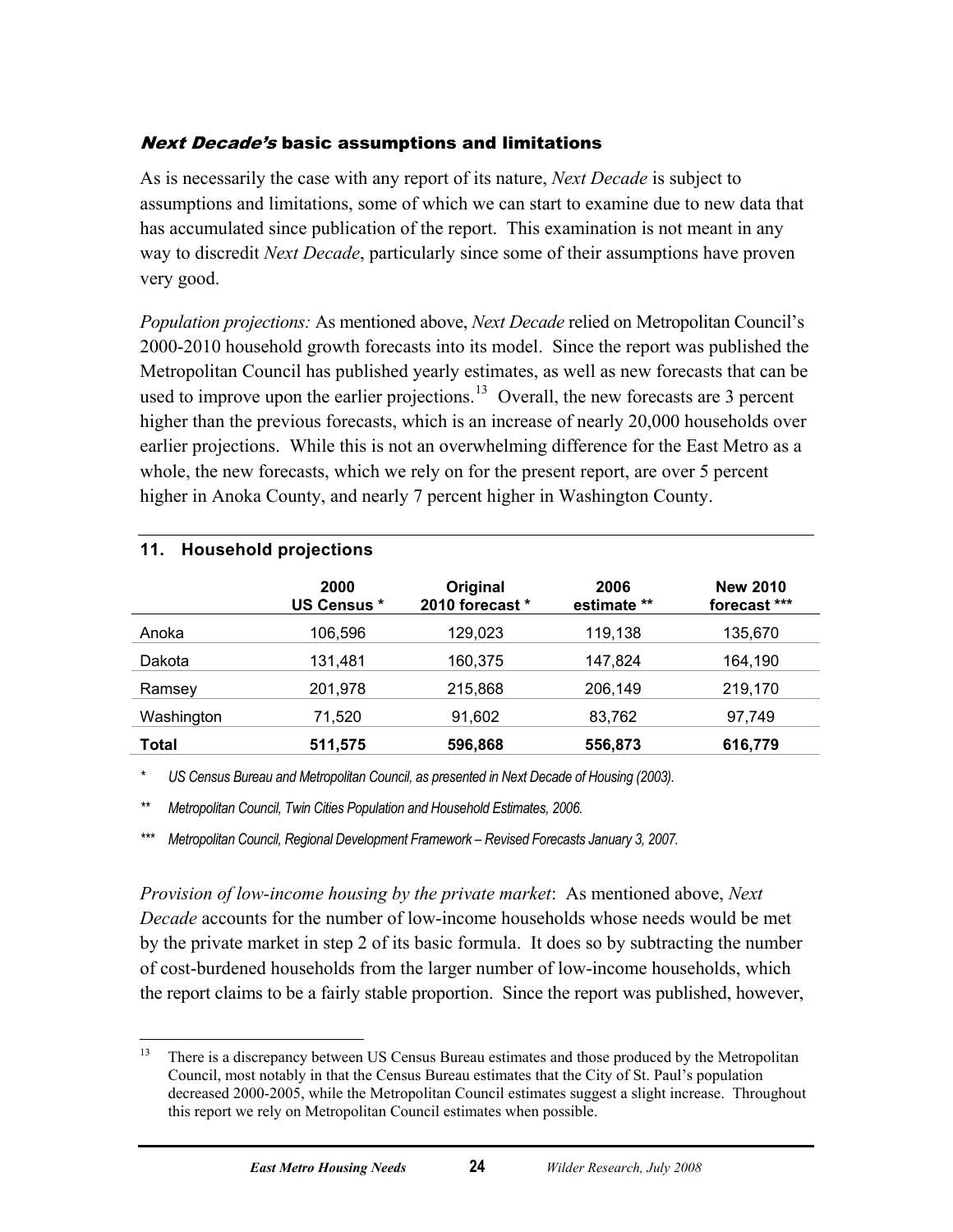the region and the nation as a whole has seen a growth in housing cost-burdens, as evidenced by the current foreclosure crisis, as well as more recent data. Census Bureau data suggests cost burdens for low-income households in the East Metro have grown from 42 percent in 2000 to 65 percent in 2006.<sup>[14](#page-30-0)</sup>

Even before the current foreclosure crisis the continued ability of the private market to provide historic levels of low-income housing may have been somewhat questionable due to the growth in condominium conversions and the more general increase in housing valuation. Further, *Next Decade* did not explicitly attempt to account for units lost due to demolition.<sup>[15](#page-30-1)</sup>

*Provision of low-income housing by the public and philanthropic sectors*: Step 3 in *Next Decade*'s model included an "expected provision of low-income housing by public and philanthropic sectors 2000-2010." One problem with this step is that functionally it may double-count subsidized housing. The 2000 Census data which served as input to the model would have included data on people living in subsidized units as a matter of representing the entire population. So step 2 likely includes households living in subsidized housing as being among those living in affordable units provided by the private market. Thus, the additional subtractions of subsidized units in step 3 could underestimate the need by, in effect, double counting subsidized units.

To the extent that step 3 remains an important step in the process, however, it would be important to have reasonable projections of the provision of low-income housing by public and philanthropic sources. Now, midway through the decade, it is possible to verify the expectations used in *Next Decade*, thanks to *Housing Counts*, an annual joint publication of HousingLink and the Family Housing Fund. According to *Housing Counts*, the production of affordable housing in the 7-county metro is somewhat lower than the predictions made in *Next Decade,* with an annual pace of 1,069 units produced 2004 to 2006, compared with the predicted pace of nearly 1,400 per year.

If this discrepancy holds, just over 3,000 of the Twin Cities area households – including roughly 1,500 in the East Metro – that *Next Decade* predicted would be adequately housed at the end of the decade will not be receiving housing subsidized by public and philanthropic sources. Further, *Next Decade* does not explicitly model for a potential loss

<span id="page-30-0"></span> $14\phantom{.}$ 14 Author's analysis of data from U.S. Census Bureau's Census 2000 and 2006 American Community Survey.

<span id="page-30-1"></span><sup>&</sup>lt;sup>15</sup> According to HousingLink and the Family Housing Fund, there were 340 units permitted for demolition in St. Paul 2002 to 2006. Since some number of these units were either unoccupied or market rate, the number of units affordable to low-income units that were lost to demolitions is unknown (*HousingCounts 2002-2006*, published by HousingLink and Family Housing Fund in July 2007 available at www.housinglink.org/counts.htm as of  $1/9/2008$ ). Anecdotally, the number of demolitions appears to be on the increase due to increases in numbers of foreclosed properties.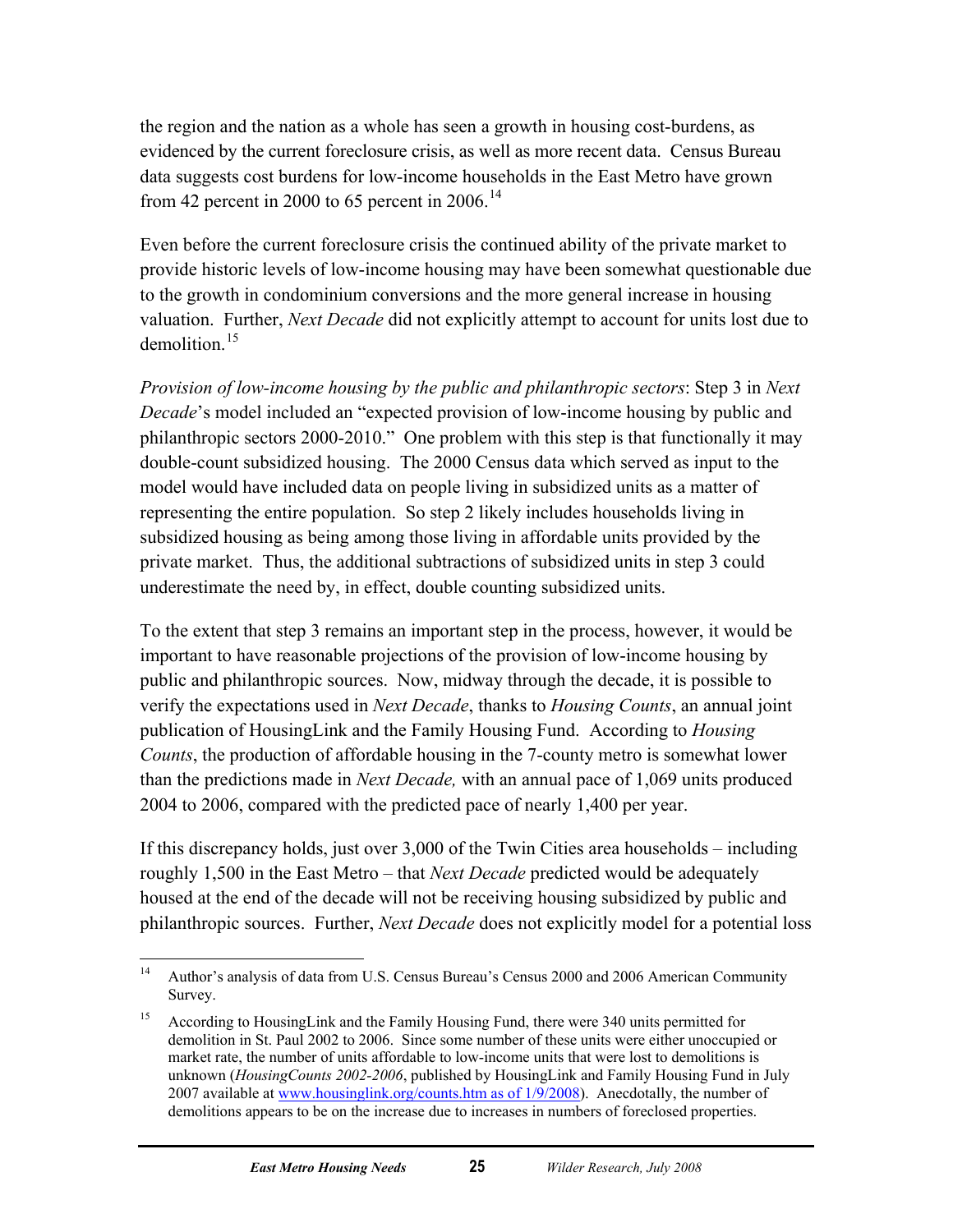<span id="page-31-0"></span>of subsidized housing through the expiration of federal contracts on otherwise privately held units. Although hundreds of units could be lost through this process, the public and philanthropic sectors seem to be responding to minimize this potential threat.<sup>[16](#page-31-1)</sup>

|                             | <b>Expected provision</b><br>2000 to 2010* | <b>Actual new units</b><br>$2004 - 2006**$ |
|-----------------------------|--------------------------------------------|--------------------------------------------|
| Anoka                       |                                            | 22                                         |
| Dakota                      |                                            | 129                                        |
| St. Paul                    |                                            | 1,155                                      |
| Suburban Ramsey             |                                            | 191                                        |
| Washington                  |                                            | 59                                         |
| <b>Total East Metro</b>     |                                            | 1,556                                      |
| <b>Total 7-County Metro</b> | 13,856 (1,386 per year)                    | 3,206 (1,069 per year)                     |

#### **12. Expected and actual provision of low-income housing by public and philanthropic sectors**

*\* Next Decade. In the Next Decade report BBC declined to project expected provision of affordable housing at a smaller geographic level than the 7-county region.* 

*\*\* Housing Counts, HousingLink and the Family Housing Fund.* 

*Other limitations*: Beyond the limitations pointed out above, two other limitations deserve noting. First, since *Next Decade* begins by identifying the number of new lowincome households added in the decade, their model does not leave open the possibility that, in effect, needs will be added from among the low-income households existing at the beginning of the study period. Mid-decade data now available suggest that the growth in cost burdens has exceeded the growth in low-income households, which *Next Decade*'s basic framework would not accommodate.

A final limitation of *Next Decade* has to do with a lack of finer grained detail. For example, *Next Decade* does not make projections for the city of St. Paul separate from Ramsey County. Additionally, while *Next Decade* does project by senior versus nonsenior households, it does not attempt projections by unit size beyond family with children and households without children. Further, *Next Decade* does not attempt to divide its projections between low and very low-income households as we do in the present report.

<span id="page-31-1"></span><sup>16</sup> 16 For example, *Housing Counts* indicates that 933 units have received either preservation or stabilization funding in St. Paul 2002 to 2006, and another 589 have been stabilized or preserved in suburban East Metro 2004 to 2006. That report also notes the loss of only 71 units to conversion throughout the suburbs of the entire 7-county metro area over the past three years (HousingLink and Family Housing Fund, July 2007).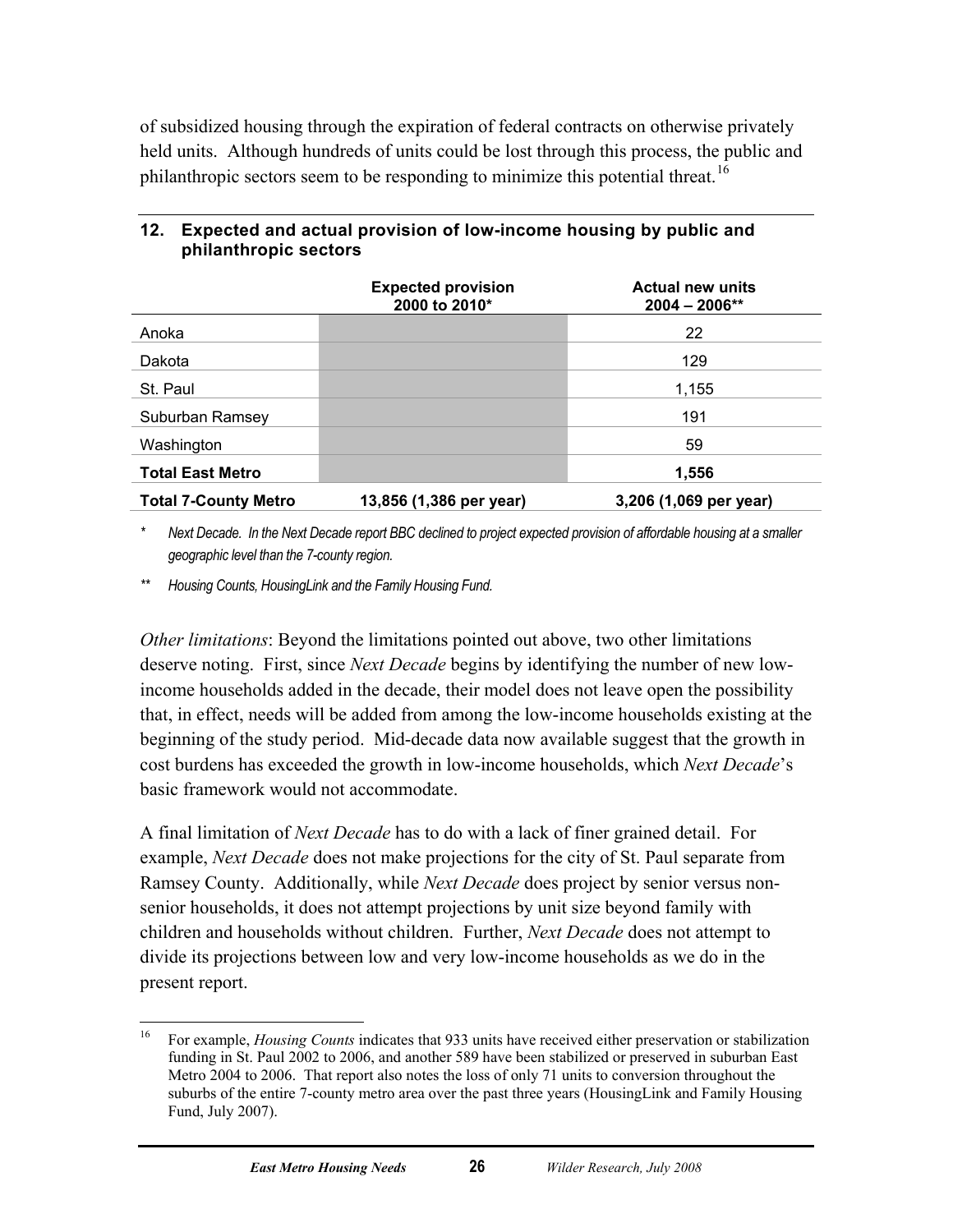<span id="page-32-0"></span>Most of the limitations noted above are explicitly recognized in *Next Decade*, which states "These limitations combine to make the estimates presented in this report a conservative picture of affordable housing needs in Minnesota" (page 5). Despite the assumptions that may now appear in need of correction, the report accomplished its goal of "serv[ing] as a benchmark for further discussion, analysis and research… to further clarify the need for low-income housing throughout Minnesota" (page 1).

## *Metropolitan Council affordable housing need projections*

The Metropolitan Council provides its affordable housing need projections due to its responsibility for land-use planning in the 7-county metro, as well as the Council's more specific mandate to use this authority to contribute to the provision of affordable housing in the region. The Council's projections pick up where *Next Decade* leaves off, covering the period 2011-2020, and building directly on many of the assumptions as well as some of the basic steps in that earlier report.

As in *Next Decade*, the Council follows the steps of (1) projecting the number of lowincome households in the region, and (2) subtracting the number of private sector units that will serve low-income households. Importantly for their purposes, however, the Metropolitan Council only subtracts *existing* private sector units that will meet lowincome housing needs; private sector units yet to be developed are left in. Further, instead of subtracting units provided by public and philanthropic sources (step 3 in the *Next Decade* formula), the Metropolitan Council keeps those units as a part of its projected need, and even adds vacant units that would be needed to maintain market equilibrium, as well as units designated for homeless households.

The Council's departures from the *Next Decade* are due to its responsibilities for land-use planning. The Council is interested in *all* units that require development, since these units may impact land use. The Council's projections are to serve as a guide for the affordable housing sections of municipalities' comprehensive plans, so the Council's report goes on to assign responsibility for development of the needed units to sewered municipalities throughout the region. The formula the Council developed to assign these units takes into account each municipality's forecasted population growth, job growth, and availability of transportations options.

#### Metropolitan Council's basic findings

For the purposes of the present report it is notable that the Council only projects the numbers of low-income households at the level of the 7-county region. The county- and East Metro-level information summarized in Table 13 is derived from the formula-driven apportionments made at the municipal level.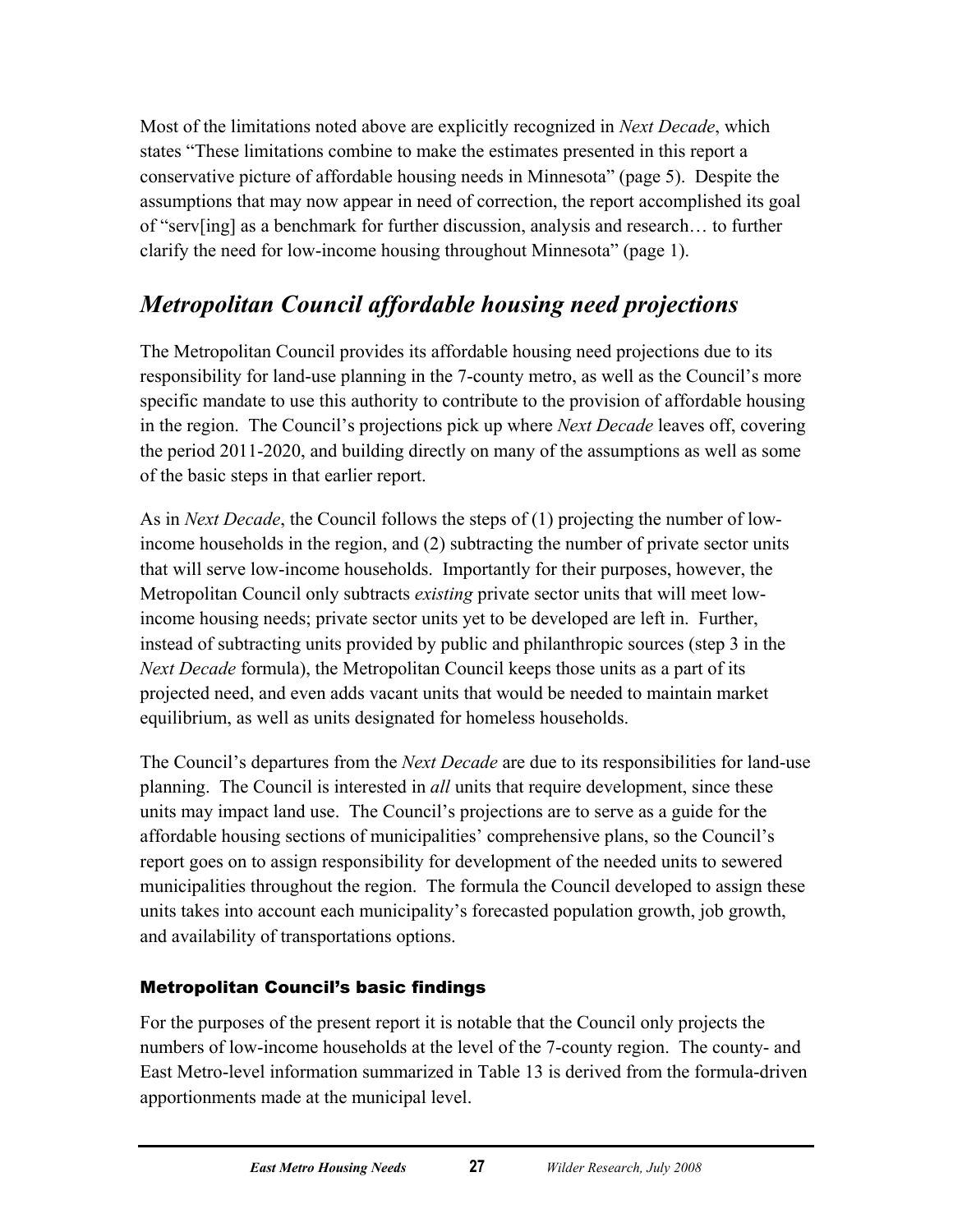<span id="page-33-0"></span>The Metropolitan Council projects a need for more than 22,000 units affordable to lowincome households in the East Metro by 2020. Notably, the Council apportions most of this need to the suburbs, including well over 4,000 units in Anoka County, well over 5,000 units in Washington County, and well over 7,000 units in Dakota County.

|                                            | Anoka   | <b>Dakota</b> | <b>Suburban</b><br><b>Ramsey</b> t | St. Paul | Washington | East<br><b>Metro</b> |
|--------------------------------------------|---------|---------------|------------------------------------|----------|------------|----------------------|
| Projected number of households, 2010*      | 135.670 | 164.190       | 99.170                             | 120,000  | 97.749     | 616,779              |
| Households added 2011-2020*                | 22,090  | 29.100        | 5.500                              | 7.000    | 25,015     | 88,705               |
| Apportioned new low-income housing units** | 4.482   | 7.611         | 1.911                              | 2,625    | 5.627      | 22,256               |

#### **13. Summary of Metropolitan Council projections 2011-2020, by county**

*Sources: \* Metropolitan Council, Regional Development Framework-Revised Forecasts, January 3, 2007 [\(www.metrocouncil.org/planning/framework/](http://www.metrocouncil.org/planning/framework/) accessed 1/5/08). \*\* Metropolitan Council, 2011 – 2020 Allocation of Affordable Housing Need by City/Township, November 2007 ([www.metrocouncil.org/planning/housing/housingneeds.htm](http://www.metrocouncil.org/planning/housing/housingneeds.htm) accessed 1/3/08).*

#### Assumptions and limitations of the Metropolitan Council's projections

Like *Next Decade* one of the Metropolitan Council's major assumptions is that there will not be a growth in housing needs among the low-income population residing in the region at the start of the decade. The Metropolitan Council only looks at the added increment of new households, making the scenario that we have observed this decade mathematically impossible. In effect, the Metropolitan Council's model does not allow for cost burdens to grow faster than low-income households. This possibility may be of less concern to the Metropolitan Council, however, since the Council's main concern lies with land-use planning. A rapid growth in cost burdens could be addressed through subsidies to existing housing rather than the development of new housing affordable to low-income households.

Other assumptions built into Metropolitan Council's projections, and explicitly discussed in that report, include those around the municipal apportionment formula. The municipallevel apportionments, however, are less relevant to the current study.

A final limitation of the Metropolitan Council's report is that it does not attempt to identify need by size of household, income level, or age. Again, this may be due to the Council's particular locus of control and emphasis on land use rather than social planning. Without somewhat greater detail on the types of units needed, however, it is possible that the Council's apportionment goals could be met through the development of 22,256 efficiency units for seniors at the very top of the low-income definition. While that scenario is farfetched, it does point to a need for somewhat more detailed projections to help guide development decisions, which is what we provide in the next section.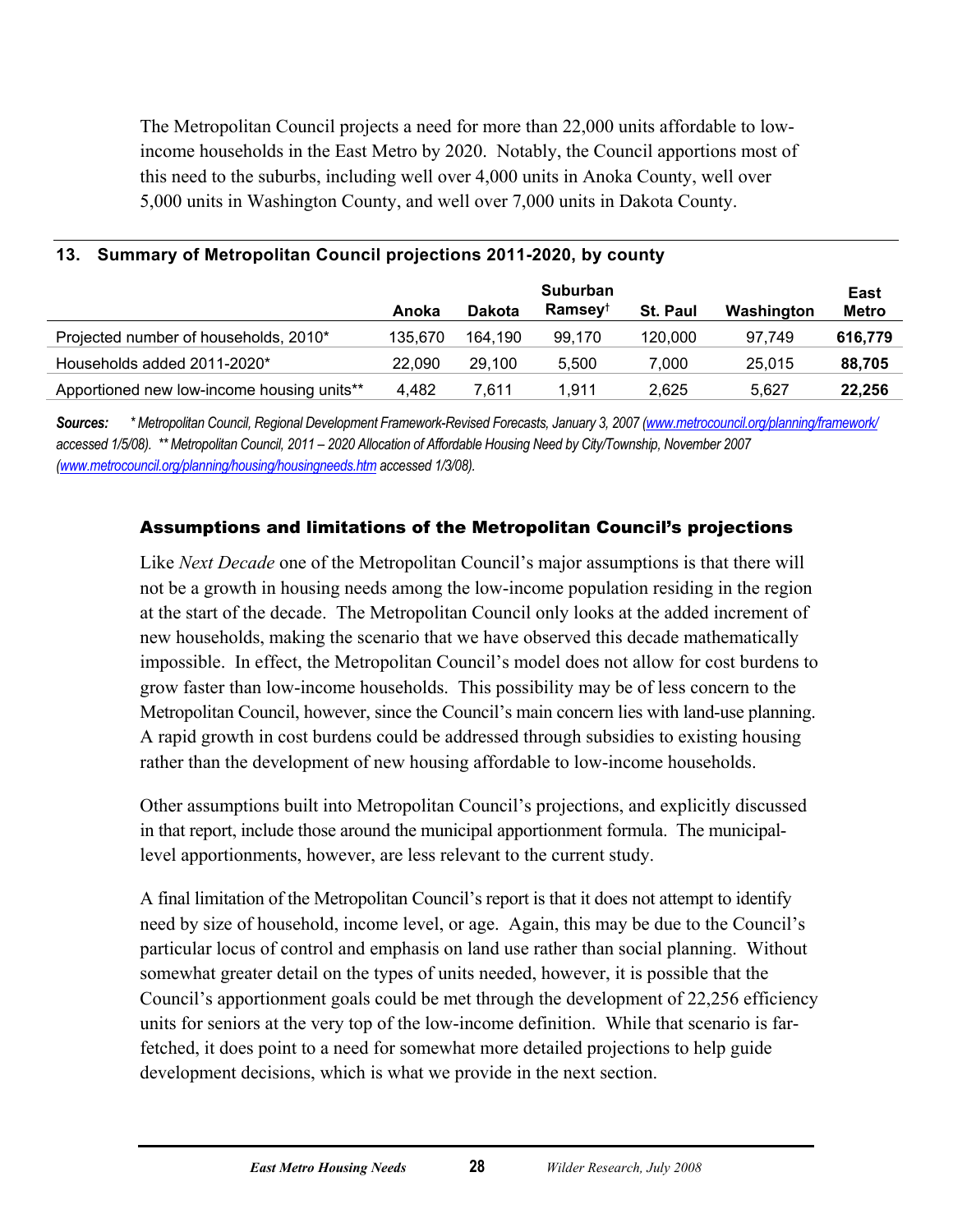## <span id="page-34-0"></span>**Projected demands**

We estimate demands for low-income housing in a manner similar to that established in *Next Decade* and the Metropolitan Council's report, but rely on our own set of methods and assumptions. The steps we used for these projections include the following:

Step 1: Project the number of low-income households

Step 2: Project the number of cost-burdens among low-income households

Step 3: Estimate needs by household size

All of our projections were made at the county level and relied on county-level data, except for the city of St. Paul, which was treated separately. (See appendix B for a more detailed explanation of our methods.)

To get to the number of low-income households we first created a seven by seven matrix of householder age by household income using decennial census data. We then updated the matrix using age projections from the state demographer to arrive at projected income distributions for the years 2010 and 2020. Note that since the state demographer does not project by *householder* age, we derived householder age from overall age-of-population projections, based on patterns observable in the 2000 census data. The projected age by income distributions were then applied to the Metropolitan Councils household forecasts for 2010 and 2020.

Like *Next Decade*, we are concerned here not only with the number of low-income households, but with those who would have housing affordability problems. Therefore, we project numbers of low-income households with housing "cost burdens" of 30 percent or more. These projections relied on 2005 and 2006 American Community Survey data, which estimate the number of cost-burdened households by income and tenure (home owners versus renters), for each county and the city of St. Paul.<sup>[17](#page-34-1)</sup>

Unlike *Next Decade*, we did not attempt to project development of such units. Neither did we add a factor for homeless households, assuming that most such households would be accounted for in the bottom of the income distribution.

After projecting the numbers of low-income and cost-burdened households we estimated the demands by household size, based on a special tabulation of 2000 census data available

<span id="page-34-1"></span><sup>17</sup> 17 The 2006 ACS provides cost-burdening estimates for the same tenure by age by income distribution observable for each jurisdiction in 2000 census data. Our projected demands are quite sensitive to the general increase in cost burdening between 2000 and 2006, as discussed in Appendix B.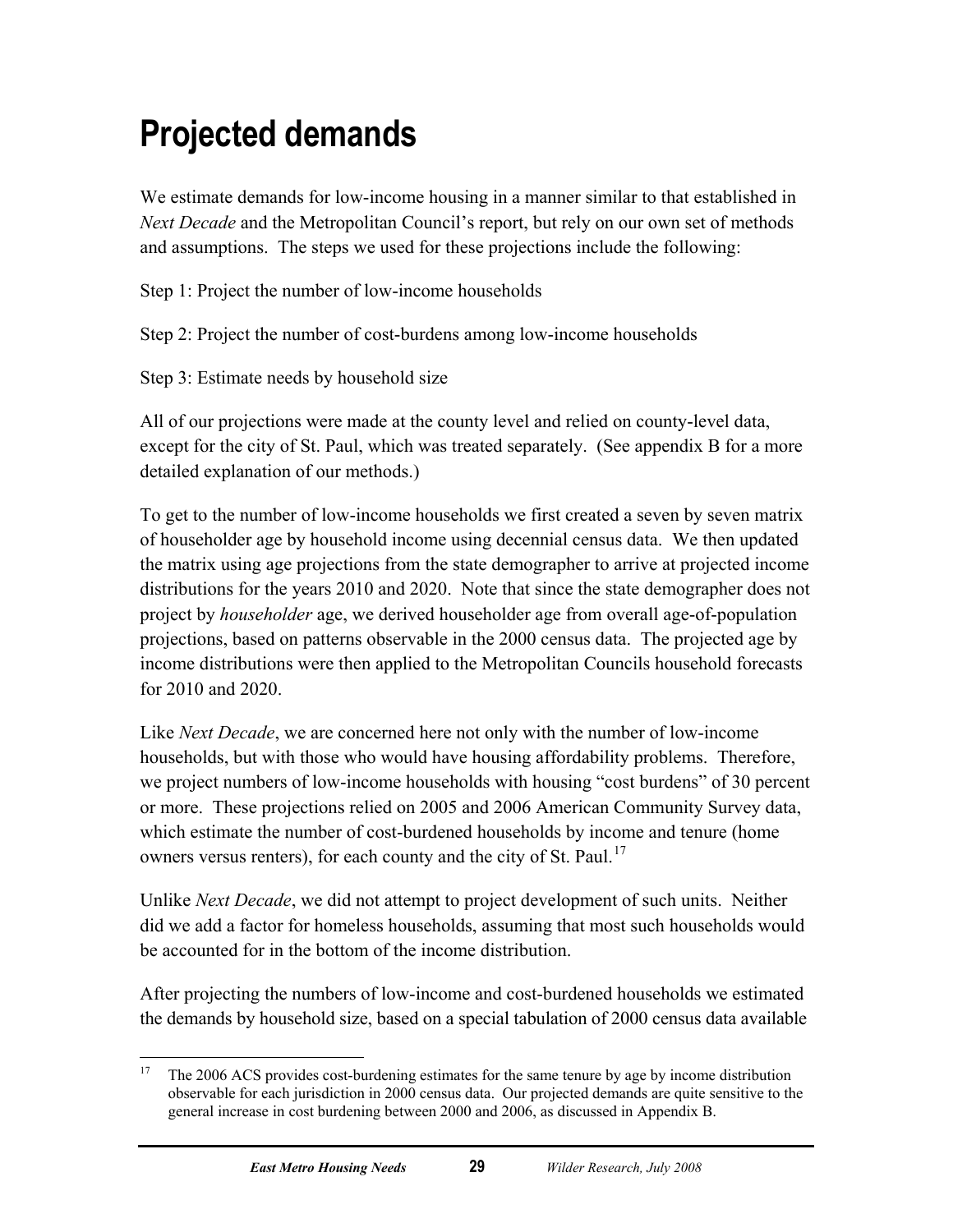<span id="page-35-0"></span>from the US Department of Housing and Urban Development (HUD). Our estimates result from applying the proportional distribution from the tabulations that show the number of persons per household "with conditions" – including cost-burdened households – by income for each jurisdiction in this study.

### *Results for all households*

The two trends that dominate our projections are the overall household growth pattern and the aging of the population. Since our model does not attempt to forecast changes in the job market, mortgage interest rates, wealth effects, or, for example, large influxes of immigrants, overall household growth and aging largely dictate the projected changes in numbers of low-income and cost-burdened households in the East Metro.

The Metropolitan Council has forecast a 21 percent growth in households for the decade 2000 to 2010, followed by a 14 percent increase in the next decade, leaving the region with over 705,000 households by 2020. Due to the aging of the baby boom generation (born 1946-1964), the growth of senior households is particularly rapid from 2010 to 2020, growing by 71 percent to nearly 135,000 households.



#### **14. Number of East Metro households, 2000 - 2020**

*Source: Metropolitan Council (for households) and Wilder Research (for low and very low-income projections), based on Metropolitan Council and U.S. Census Bureau data.* 

*Note: Low-income = households earning the equivalent of \$48,500 or less in 2008 dollars.*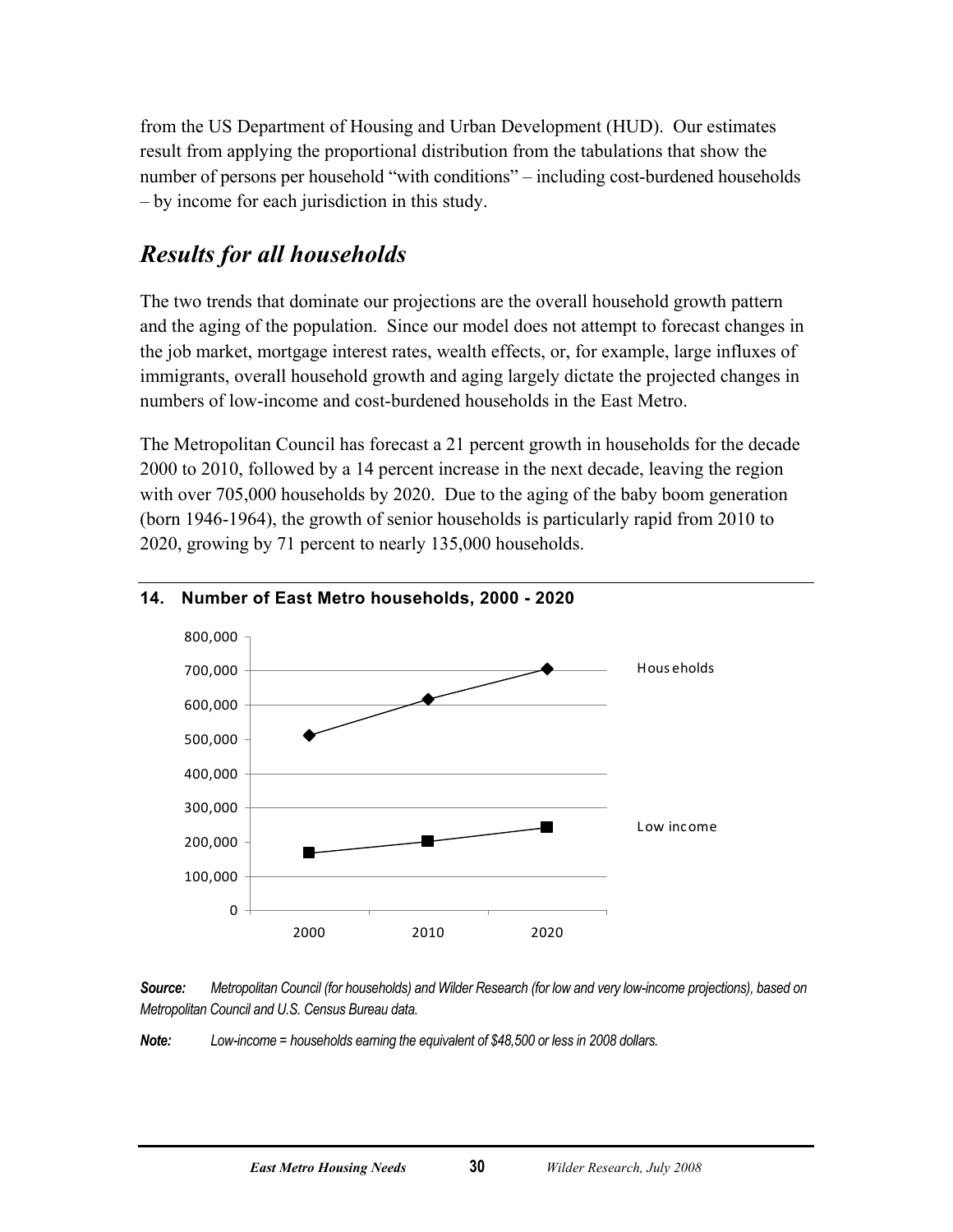<span id="page-36-0"></span>Based largely on these two trends, we are projecting that the number of low-income households – those earning the equivalent of \$48,500 or less in 2008 dollars – will reach about 202,000 by 2010, including nearly 77,000 very low-income households.<sup>[18](#page-36-1)</sup> We project that by 2020 nearly 40,000 additional households will add to the ranks of lowincome holds region-wide, bringing the total to just over 242,000.





*Source: Metropolitan Council (for households) and Wilder Research (for low and very low-income projections), based on Metropolitan Council and U.S. Census Bureau data.* 

*Note: Low-income = households earning the equivalent of \$48,500 or less in 2008 dollars; Very low-income = households earning the equivalent of \$24,250 or less in 2008 dollars (very low-income households are included in the counts of low-income households); Cost-burdened = spending 30 percent or more of income on housing.* 

For purposes of this report we are most concerned with households that are both lowincome and living in housing that is not affordable to them. As shown in Figure 15, **we are projecting that there will be nearly 140,000 low-income and cost-burdened households in the East Metro by 2010, and nearly 170,000 by 2020. These numbers include significant numbers of cost-burdened very low-income households – nearly 70,000 by 2010 and over 84,000 by 2020.** 

Trends in the first part of the current decade suggest that greater proportions of lower income households will be cost-burdened at the end of the decade than was the case at the beginning. In 2000, over 40 percent of low-income households were cost-burdened, including over 60 percent of very low-income households. Based on current trends we project that these proportions will increase to approximately 70 and 90 percent, respectively, in both 2010 and 2020.

Beyond the increase in numbers, the geographic patterns of growth are also worth noting. In the coming decade we expect most growth to take place in the suburban areas of the region, owing to the near complete development of land in St. Paul. As shown in the top

<span id="page-36-1"></span> $18\,$ See Appendix A for the definitions of low-income used in this report.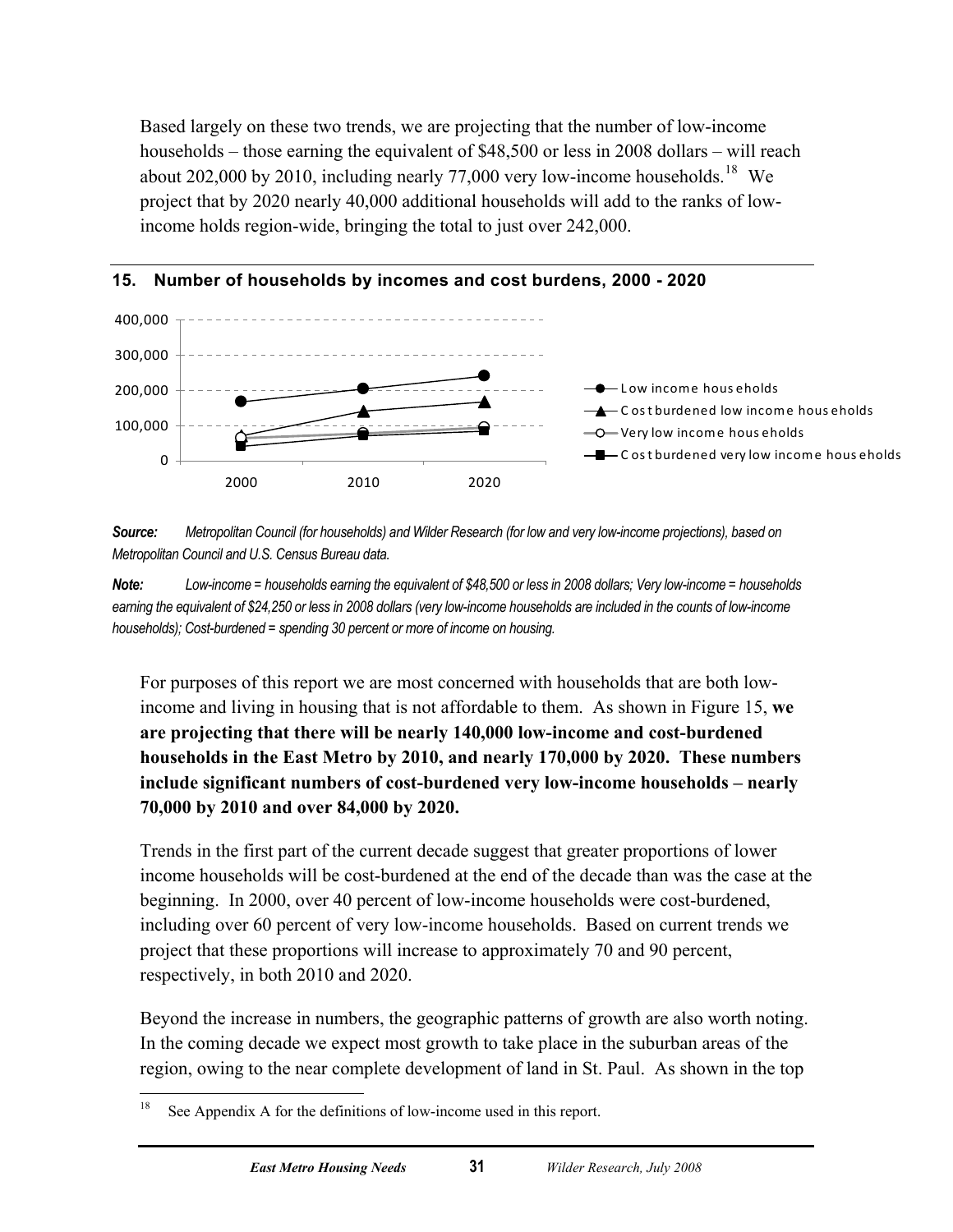<span id="page-37-0"></span>panel of Figure 16, more than 90 percent of the East Metro's household growth during 2010 to 2020 will occur in the suburbs. The bottom panel shows that while very lowincome households will continue to be concentrated in St. Paul through 2010 (and through 2020), 84 percent of the growth in very low-income households will occur outside of the region's central city.







*Note: Very low-income = households earning the equivalent of \$24,250 or less in 2008 dollars.*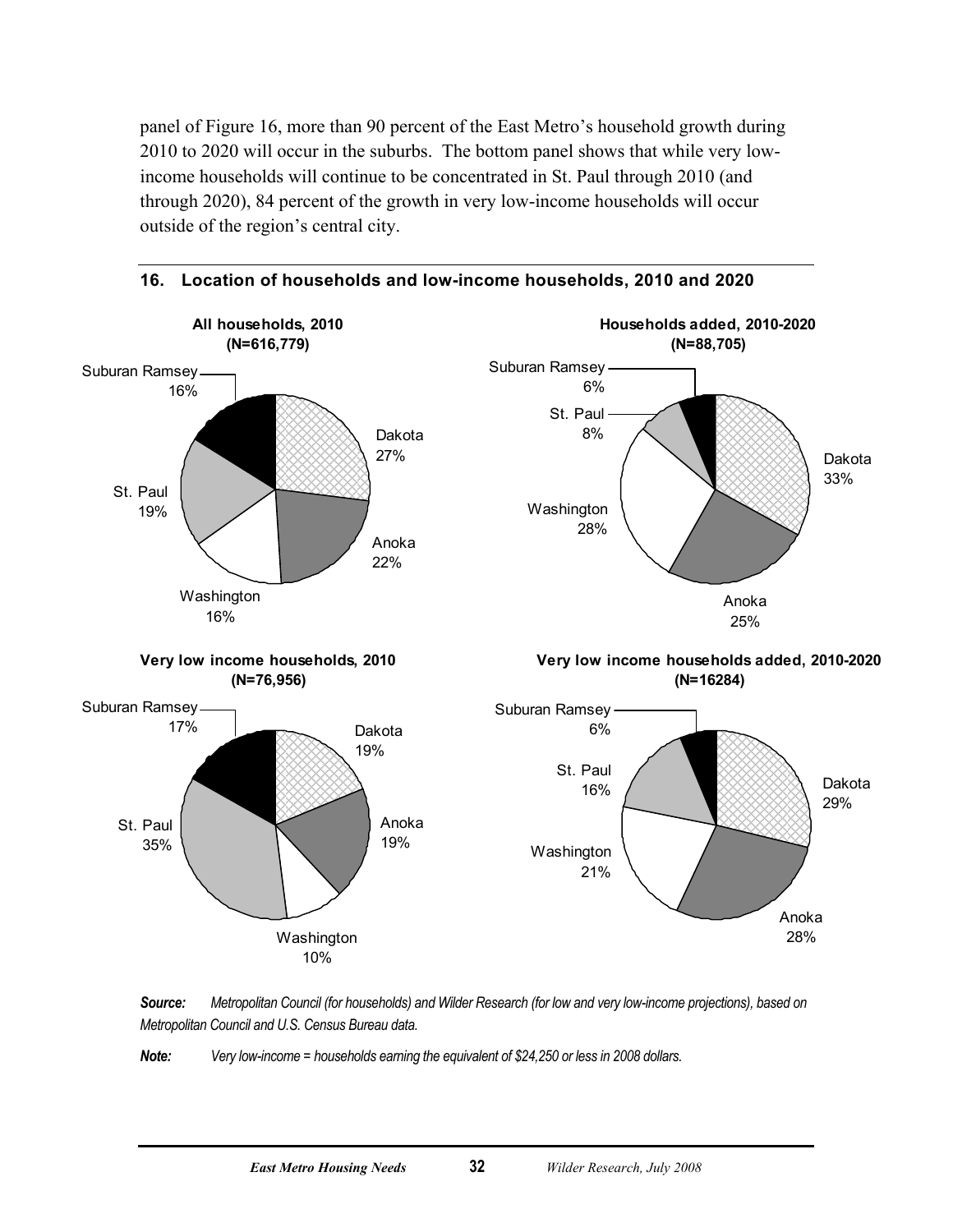#### **Jurisdictional results for all households**

Table 17 presents the overall projected needs for affordable housing by jurisdiction (see the appendix for additional detail). The table shows in greater detail a trend observable in graph above: In the current decade the growth among cost-burdened low-income households actually outpaces the growth of low-income households. Methodologically this is due to our reliance on 2005 and 2006 American Community Survey data to model cost burdens. Practically, what this means is that the region is losing the ability for low-income households to access units that are affordable to them. Current evidence of this trend can be seen in the boom in foreclosures.

We are also projecting that each of the suburban areas will experience a fairly rapid growth in low-income housing needs. Throughout the region there were nearly 41,000 low-income households facing cost burdens at the start of the current decade. We are projecting that number to more than double to 84,000 by 2020. That pattern is most dramatic in Anoka, Dakota, and Washington Counties, where the numbers of costburdened very low-income households are projected to rise by around 250 percent between 2000 and 2020.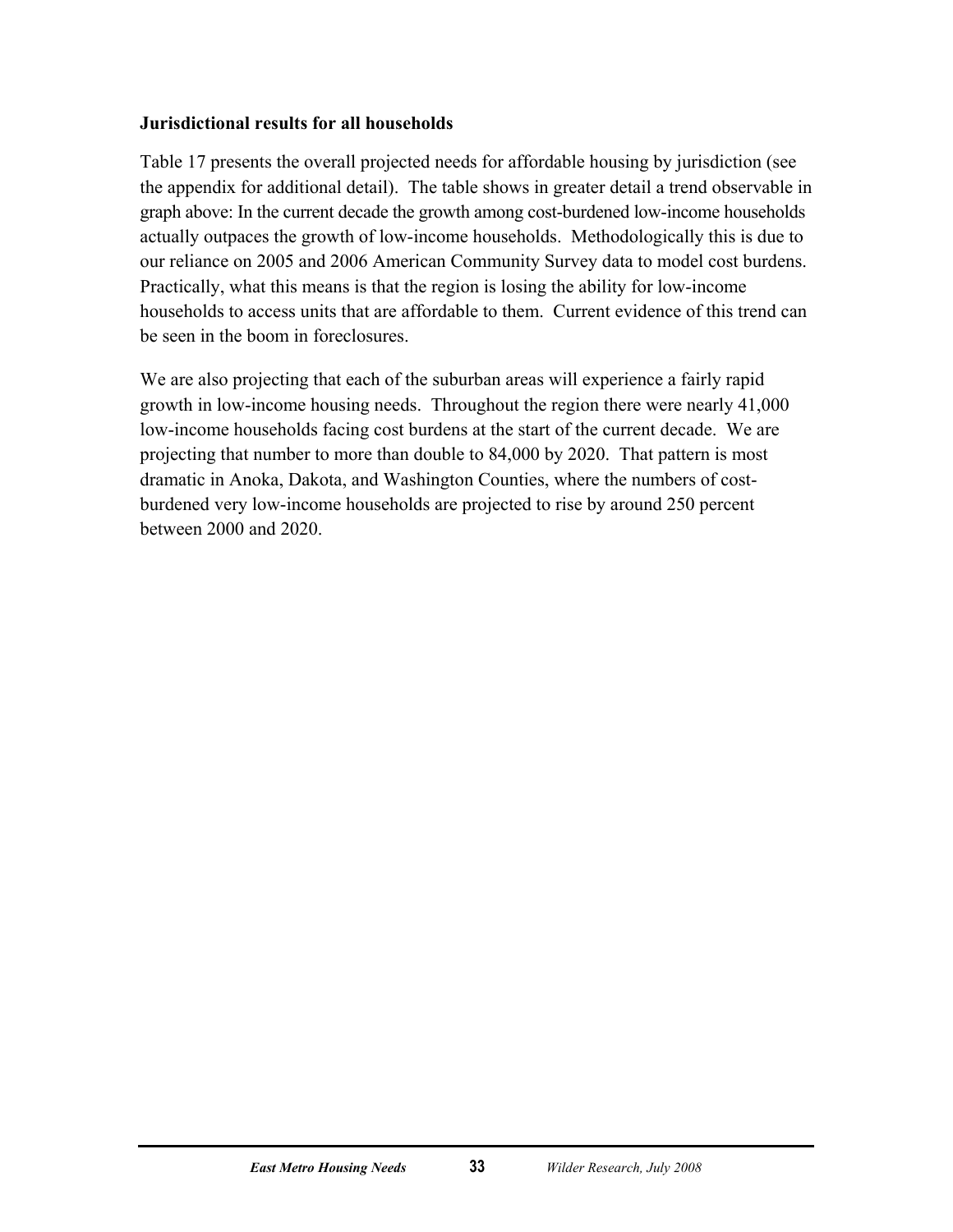#### <span id="page-39-0"></span>**17. Households by income, cost burden, and jurisdiction 2000, 2010, and 2020**

|                                          | Anoka   | <b>Dakota</b> | St. Paul | <b>Suburban</b><br>Ramsey <sup>t</sup> | Washington | <b>East</b><br><b>Metro</b> |
|------------------------------------------|---------|---------------|----------|----------------------------------------|------------|-----------------------------|
| 2000                                     |         |               |          |                                        |            |                             |
| Households                               | 106,428 | 131,151       | 112,109  | 89,127                                 | 71,462     | 510,277                     |
| Low-income households                    | 30,186  | 34,835        | 56,661   | 29,598                                 | 16,731     | 168,010                     |
| Cost-burdened low-income households      | 13,365  | 15,799        | 21,824   | 12,285                                 | 7,989      | 71,262                      |
| Very low-income households*              | 10,597  | 11,226        | 25,684   | 10,709                                 | 5,439      | 63,655                      |
| Cost-burdened very low-income households | 6,795   | 7,815         | 15,280   | 7,370                                  | 3,624      | 40,884                      |
| 2010                                     |         |               |          |                                        |            |                             |
| Households                               | 135,670 | 164,190       | 120,000  | 99,170                                 | 97,749     | 616,779                     |
| Low-income households                    | 40,033  | 44,721        | 58,904   | 34,858                                 | 23,837     | 202,354                     |
| Cost-burdened low-income households      | 26,891  | 32,788        | 41,713   | 23,060                                 | 15,239     | 139,691                     |
| Very low-income households*              | 14,523  | 14,738        | 26,706   | 12,989                                 | 7,999      | 76,956                      |
| Cost-burdened very low-income households | 12,424  | 14,259        | 24,069   | 11,967                                 | 7,028      | 69,747                      |
| 2020                                     |         |               |          |                                        |            |                             |
| Households                               | 157,760 | 193,290       | 127,000  | 104,670                                | 122,764    | 705,484                     |
| Low-income households                    | 50,370  | 56,758        | 63,641   | 37,939                                 | 32,944     | 241,652                     |
| Cost-burdened low-income households      | 33,925  | 41,726        | 45,163   | 24,938                                 | 21,164     | 166,915                     |
| Very low-income households*              | 19,074  | 19,430        | 29,240   | 14,026                                 | 11,470     | 93,239                      |
| Cost-burdened very low-income households | 16,248  | 18,770        | 26,293   | 12,861                                 | 10,039     | 84,211                      |
| <b>Added 2010-2020</b>                   |         |               |          |                                        |            |                             |
| Households                               | 22,090  | 29,100        | 7,000    | 5,500                                  | 25,015     | 88,705                      |
| Low-income households                    | 10,336  | 12,037        | 4,737    | 3,081                                  | 9,108      | 39,298                      |
| Cost-burdened low-income households      | 7,034   | 8,938         | 3,450    | 1,878                                  | 5,925      | 27,224                      |
| Very low-income households*              | 4,550   | 4,692         | 2,534    | 1,036                                  | 3,471      | 16,284                      |
| Cost-burdened very low-income households | 3,824   | 4,511         | 2,223    | 895                                    | 3,011      | 14,464                      |

*Source: Metropolitan Council (for households) and Wilder Research (for low and very low-income projections), based on Metropolitan Council and U.S. Census Bureau data.* 

**Note:** *Low-income = households earning the equivalent of \$48,500 or less in 2008 dollars; Very low-income = households earning the equivalent of \$24,250 or less in 2008 dollars; Cost-burdened = spending 30 percent or more of income on housing.*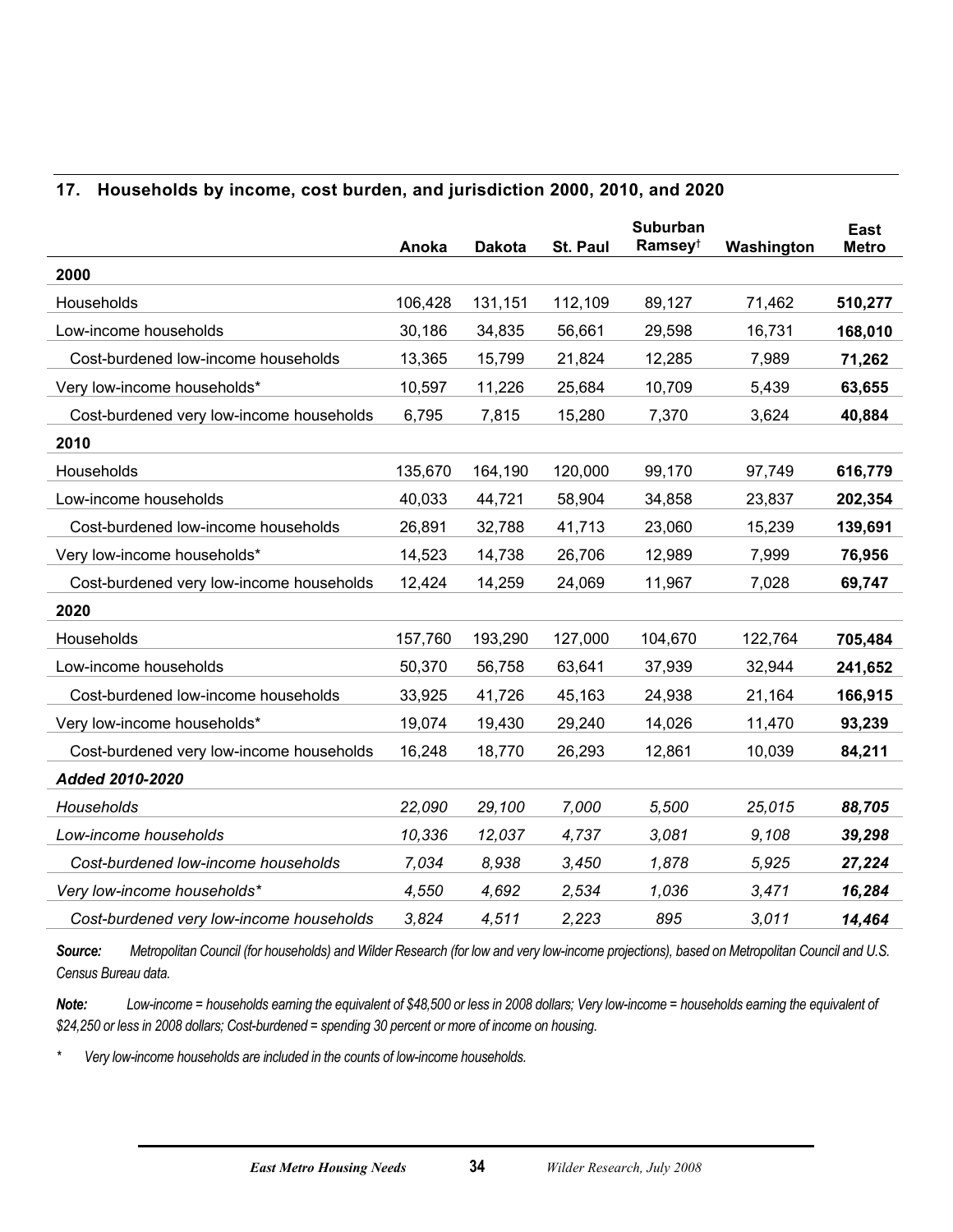#### Needs by household size for all households

While projecting demand by unit size is beyond the scope of this work, we take a step in this direction by projecting the number of low-income households by household size.

To estimate needs by household size we apply the household size by income distribution shown in special tabulations of Census 2000 data to our overall projections of low-income and cost-burdened households.<sup>[19](#page-40-0)</sup> Effectively, we assume that the distribution of household sizes among low-income households will remain the same.

For purposes of allocating needs according to household size it is important to recall that our overall projections of low-income and cost-burdened households relied on single income cut offs for designating "low-income" and "very low-income." For example, a single person household making \$48,500 is defined as "low-income," but a five person household making \$49,000 is not. This across-the-board-style definition was also used by the earlier *Next Decade* and Metropolitan Council studies, but has some obvious limitations. Larger households need more bedrooms, and since more bedrooms result in higher housing costs, even relatively higher incomes can easily be subject to housing cost burdens for larger households. To address this issue many housing subsidy programs index their income qualifications by household size, allowing larger households to earn more money than smaller households.

<span id="page-40-0"></span><sup>19</sup> [http://www.huduser.org/DATASETS/spectabs.html,](http://www.huduser.org/DATASETS/spectabs.html) accessed 6/26/07. We applied the tables showing household size by income for households "with conditions." " 'With Conditions' is defined as a household having at least one of the following housing conditions: lacking complete plumbing facilities, lacking complete kitchen facilities, with more than 1.01 persons per room, and selected monthly owner costs greater than 30 percent of household income… or gross rent as a percentage of household income... of greater than 30 percent." Our analysis of the tables suggests that a majority of households "with conditions" are cost-burdened, making the "with conditions" tables more appropriate for these purposes than, for example, HUD's special tabulations showing household size by income. Additionally, these special tabulations are available for each jurisdiction in our analysis (suburban Ramsey is derived by subtracting St. Paul from Ramsey County).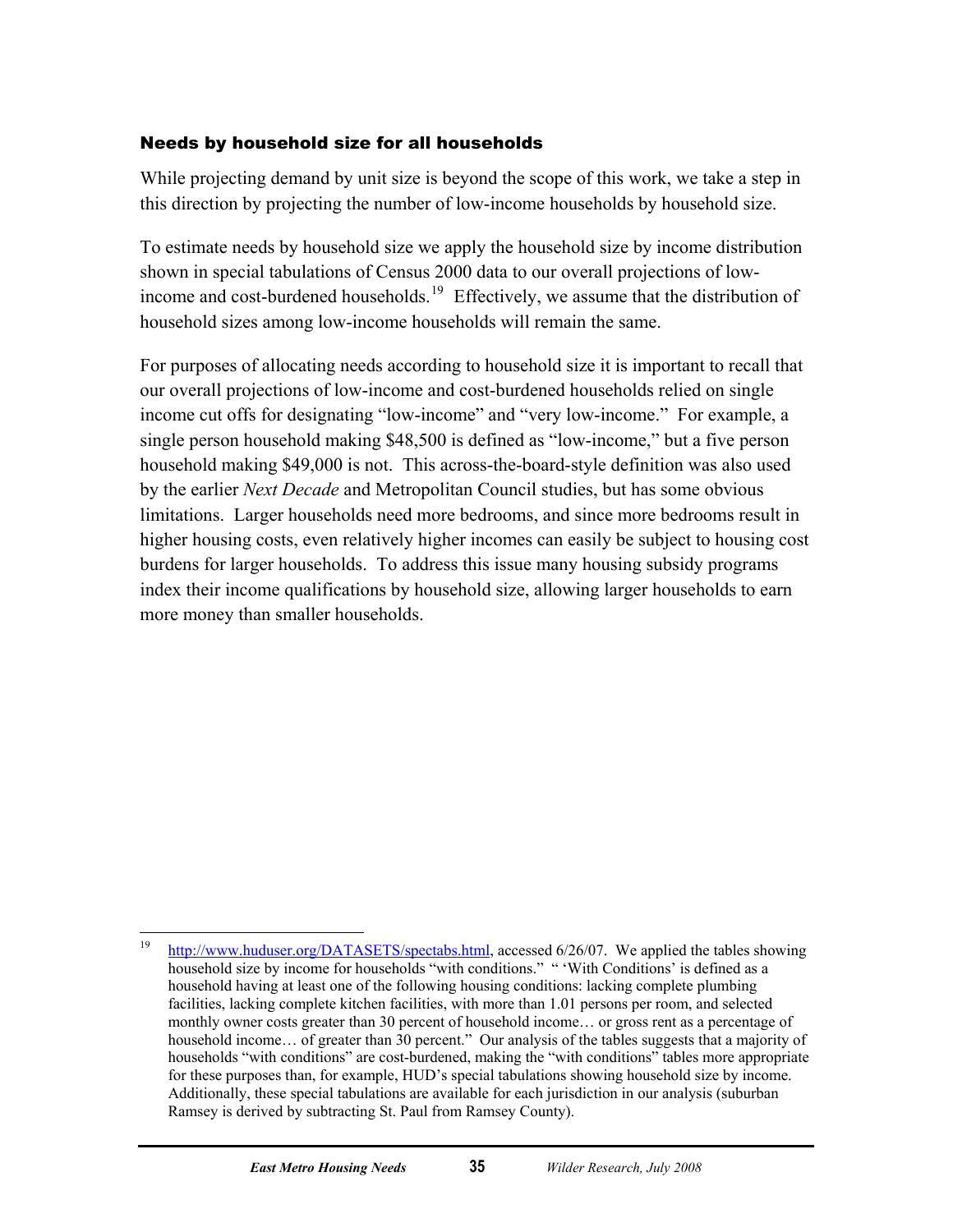

#### <span id="page-41-0"></span>**18. Projected housing cost burdens by household size and income level, 2010**

*Note: Low-income = households earning the equivalent of \$48,500 or less in 2008 dollars; Very low-income = households earning the equivalent of \$24,250 or less in 2008 dollars. Very low-income households are included in the counts of low-income households.* 

We did not index income cut-offs for household size in our modeling of low-income and cost-burdened households due to data limitations and the complexities it would have introduced to the analysis. If we had indexed for household size, however, our results would very likely have shown somewhat greater needs among larger households. Indeed, as Figure 19 shows, our methods produced results suggesting that over one-third of both 1- and 2-person households that will meet our definition of "low-income" in 2010 will *not* face housing burdens, but that virtually all 3, 4, and 5 person households will. Thus, given the nature of our projections, it may be helpful for some readers to focus on the "very lowincome" category for 1 and 2 person households, and the "low-income" category for households of 3 or more persons (see Appendix A for more on income definitions).

Figures 20 and 21 show overall projections of low-income housing needs by household size. By 2010 about half of all low-income housing needs will be among single person households, including nearly 60 percent of all needs among very low-income households (those making the 2008 equivalent of \$24,250 or less per year). Low-income households that are not very low-income – those with incomes between \$24,250 and \$48,500 in today's dollars – are more likely to be multi-person households.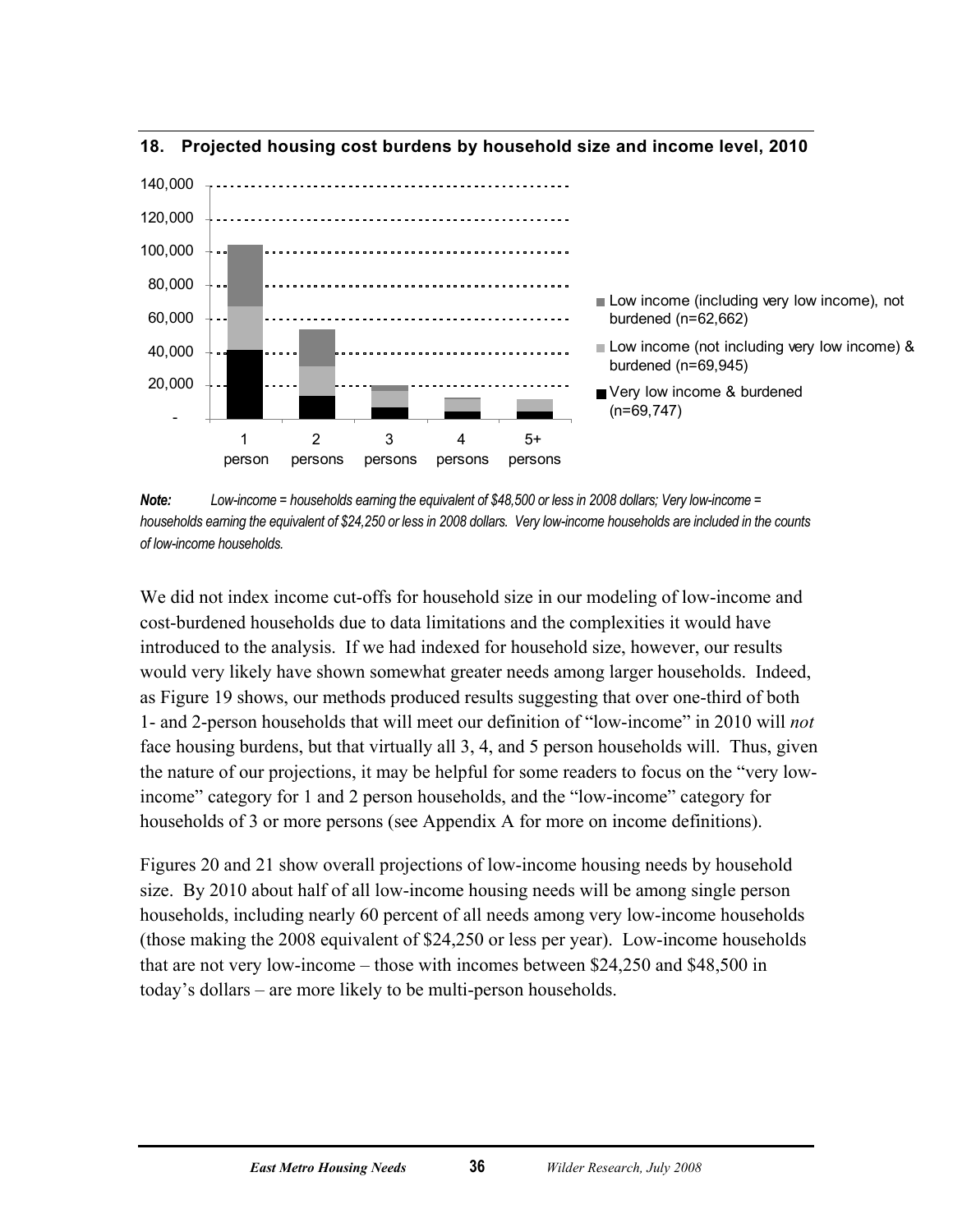

#### <span id="page-42-0"></span>**19. Projected needs by size of household, 2010**

*Note: All households shown above are projected to be cost-burdened (spending 30% or more of income on housing).*  Low-income = households earning the equivalent of \$48,500 or less in 2008 dollars; Very low-income = households earning *the equivalent of \$24,250 or less in 2008 dollars. Very low-income households are included in the counts of low-income households.* 



#### **20. Projected needs added, 2010-2020, by size of household**

*Note: All households shown above are projected to be cost-burdened (spending 30% or more of income on housing).*  Low-income = households earning the equivalent of \$48,500 or less in 2008 dollars; Very low-income = households earning *the equivalent of \$24,250 or less in 2008 dollars. Very low-income households are included in the counts of low-income households.*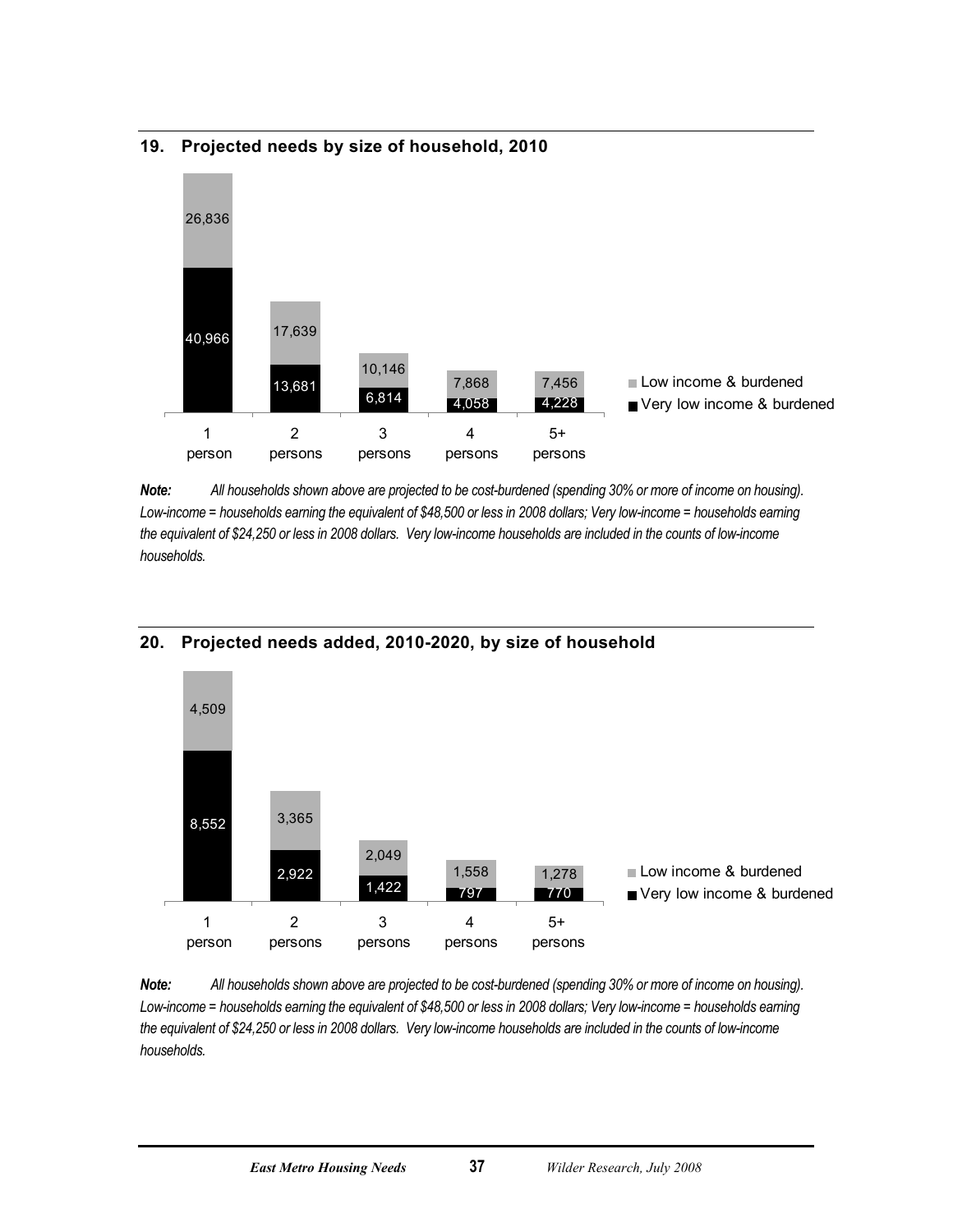|                                             | Anoka  | <b>Dakota</b> | St. Paul | Suburban<br>Ramsey <sup>t</sup> | Washington | <b>East Metro</b><br>total |
|---------------------------------------------|--------|---------------|----------|---------------------------------|------------|----------------------------|
| 2010                                        |        |               |          |                                 |            |                            |
| Cost-burdened low-<br>income households     | 26,891 | 32,788        | 41,713   | 23,060                          | 15,239     | 139,691                    |
| 1-person                                    | 11,912 | 16,343        | 19,771   | 12,458                          | 7,301      | 67,802                     |
| 2-person                                    | 6,504  | 7,229         | 8,163    | 5,597                           | 3,814      | 31,321                     |
| 3-person                                    | 3,688  | 4,342         | 4,437    | 2,572                           | 1,920      | 16,960                     |
| 4-person                                    | 2,619  | 2,756         | 3,746    | 1,571                           | 1,240      | 11,926                     |
| 5+-person                                   | 2,168  | 2,118         | 5,596    | 862                             | 964        | 11,683                     |
| Cost-burdened very<br>low-income households | 12,424 | 14,259        | 24,069   | 11,967                          | 7,028      | 69,747                     |
| 1-person                                    | 6,907  | 8,947         | 13,187   | 7,788                           | 4,162      | 40,966                     |
| 2-person                                    | 2,652  | 2,608         | 4,382    | 2,430                           | 1,615      | 13,681                     |
| 3-person                                    | 1,404  | 1,394         | 2,388    | 1,036                           | 590        | 6,814                      |
| 4-person                                    | 788    | 689           | 1,724    | 518                             | 332        | 4,058                      |
| 5+-person                                   | 673    | 622           | 2,388    | 195                             | 329        | 4,228                      |
| 2020                                        |        |               |          |                                 |            |                            |
| Cost-burdened low-<br>income households     | 33,925 | 41,726        | 45,163   | 24,938                          | 21,164     | 166,915                    |
| 1-person                                    | 15,027 | 20,798        | 21,406   | 13,472                          | 10,140     | 80,863                     |
| 2-person                                    | 8,205  | 9,200         | 8,839    | 6,053                           | 5,297      | 37,608                     |
| 3-person                                    | 4,653  | 5,525         | 4,804    | 2,781                           | 2,666      | 20,431                     |
| 4-person                                    | 3,304  | 3,508         | 4,056    | 1,698                           | 1,722      | 14,281                     |
| 5+-person                                   | 2,736  | 2,696         | 6,059    | 933                             | 1,339      | 13,732                     |
| Cost-burdened very<br>low-income households | 16,248 | 18,770        | 26,293   | 12,861                          | 10,039     | 84,211                     |
| 1-person                                    | 9,032  | 11,777        | 14,405   | 8,370                           | 5,946      | 49,518                     |
| 2-person                                    | 3,469  | 3,433         | 4,786    | 2,612                           | 2,306      | 16,603                     |
| 3-person                                    | 1,836  | 1,835         | 2,609    | 1,113                           | 843        | 8,236                      |
| 4-person                                    | 1,030  | 907           | 1,884    | 557                             | 474        | 4,855                      |
| 5+-person                                   | 880    | 819           | 2,609    | 210                             | 470        | 4,998                      |

#### <span id="page-43-0"></span>**21. Needs by income level, household size, and jurisdiction 2010 and 2020**

*Source: Metropolitan Council (for households) and Wilder Research (for low and very low-income projections), based on Metropolitan Council and U.S. Census Bureau data.* 

*Note: Low-income = households earning the equivalent of \$48,500 or less in 2008 dollars; Very low-income = households earning the equivalent of \$24,250 or less in 2008 dollars; Cost-burdened = spending 30 percent or more of income on housing. Very low-income households are included in the counts of low-income households.*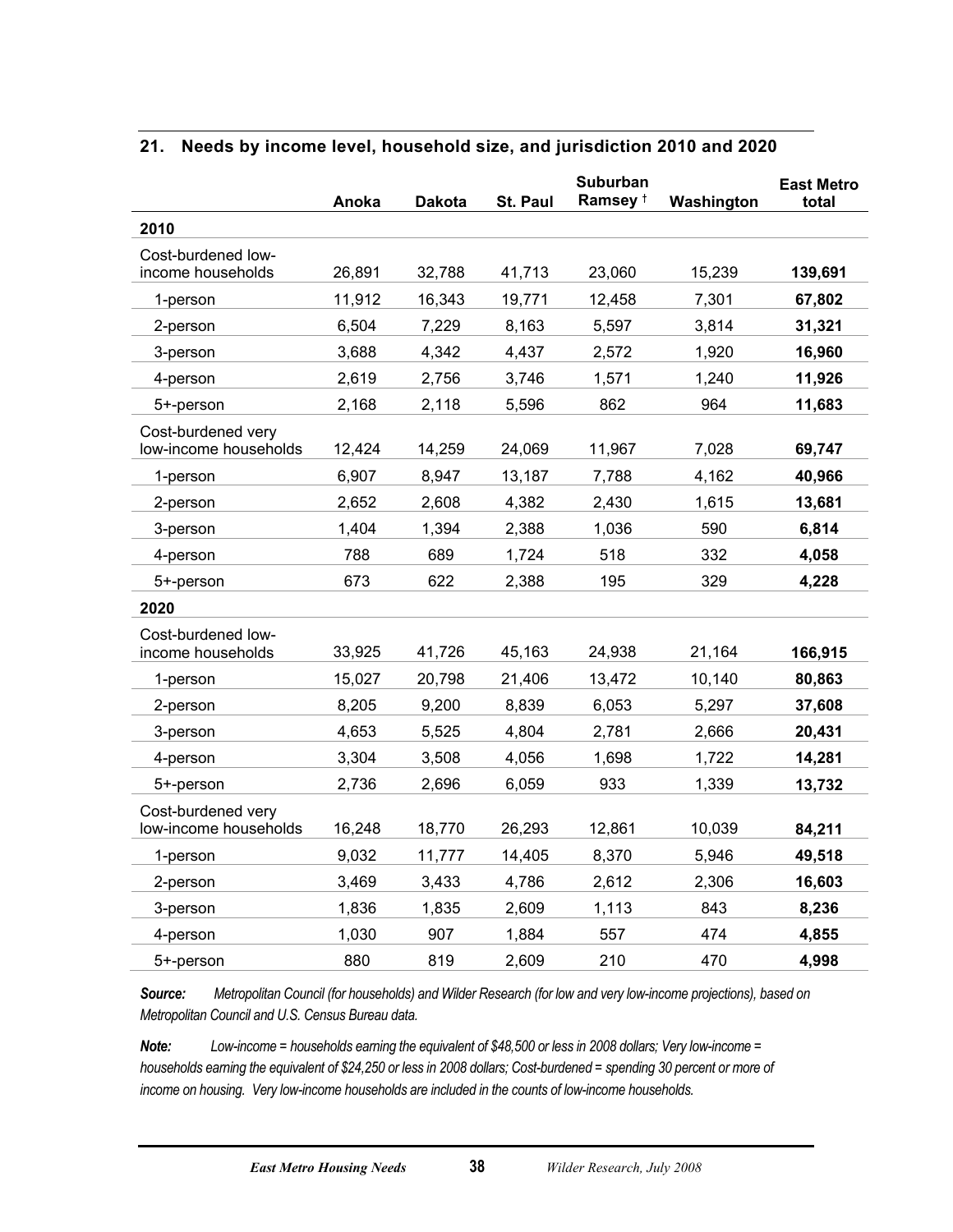### <span id="page-44-0"></span>*Results for senior households*

The aging of the baby boom generation means that the demographic profile of the East Metro will change rapidly in coming years. The number of senior households is on track to increase by 20 percent in this decade, and by over 40 percent in the following decade to nearly 135,000 households by 2020. We are projecting that there will be a similar rate of increase among low- and very low-income senior households, as well the proportions of senior households that are both low-income and cost-burdened.

Senior households are much more likely than non-senior households to be either low- or very low-income, and are more likely to have low-income housing needs.<sup>[20](#page-44-1)</sup> By 2010, for example, we project that 30 percent of senior households will be low-income, compared with 12 percent of all households.

During the decade 2010 to 2020, much of the general increase in low-income households, and thus the increase in low-income housing needs during that decade, will be due to increases in the number of households headed by someone age 65 or older. We are projecting that 37 percent of all needs among very low-income households will be among senior households in 2010, and that proportion will increase by 5 percentage points by 2020. Perhaps more dramatically, we are projecting that of the entire 14,500 added new increment of very low-income housing need in the East Metro during that decade, fully 10,000 will be headed by seniors.

Since senior households tend to be 1- and 2- person households, we encourage readers to focus on very low-income households when looking at the region's needs for affordable senior housing.[21](#page-44-2) **We are projecting that by 2010 there will be over 25,000 very lowincome senior households in need of more affordable housing, and that by 2020 that number will grow to more than 35,000.**

<span id="page-44-1"></span><sup>20</sup> 20 This is true even though many senior households have paid off their mortgages in full. Census data suggests that many senior homeowners with paid mortgages still face housing cost burdens, and we assume that these burdens are primarily due to the costs of property taxes, insurance, and utilities.

<span id="page-44-2"></span><sup>&</sup>lt;sup>21</sup> Since the vast majority of senior households are either 1- or 2-person households we did not conduct a household size analysis for senior households.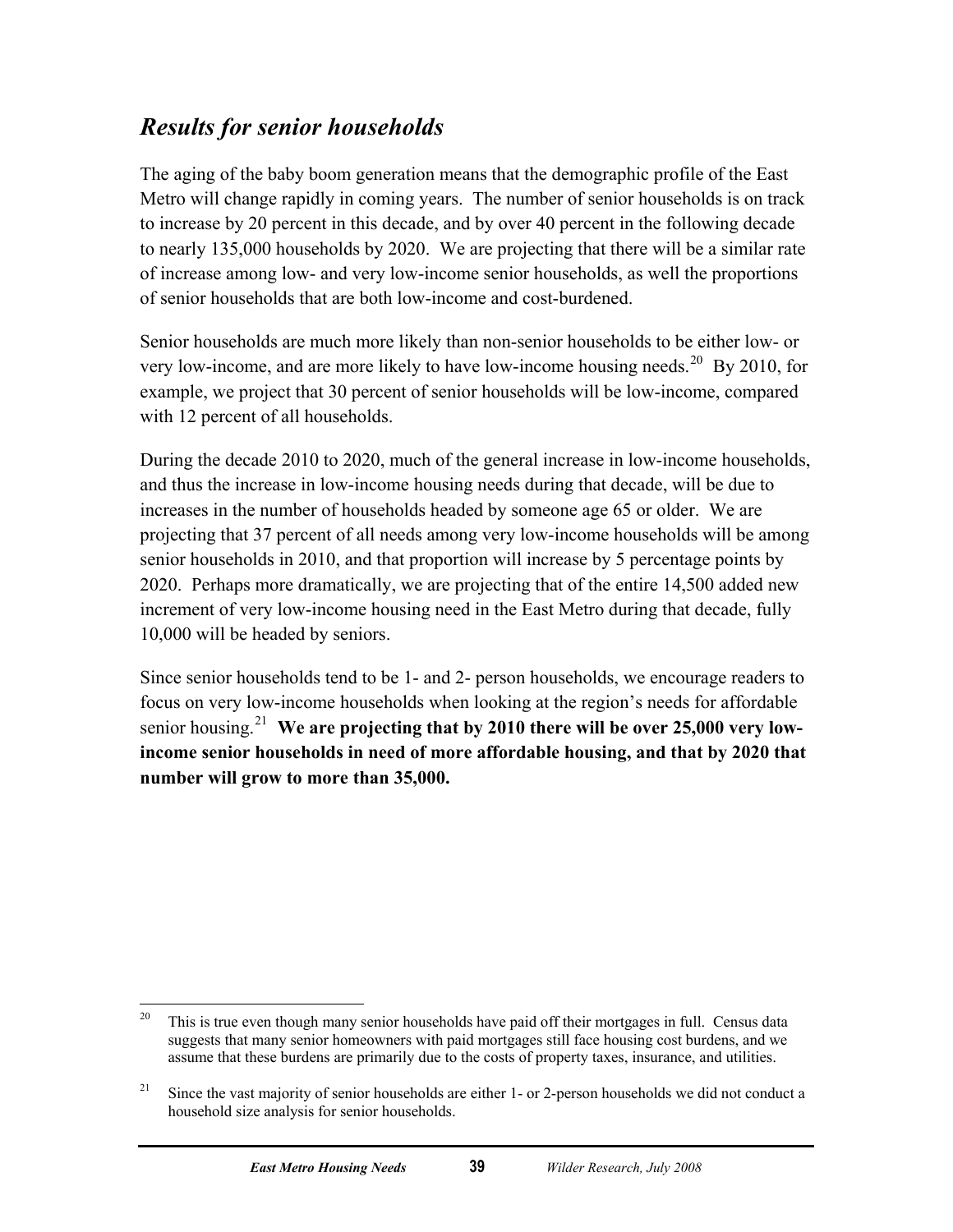

#### <span id="page-45-0"></span>**22. Number of households by incomes and cost burdens, 2000 - 2020**

*Source: Metropolitan Council (for households), State Demographers Office (for age projections) and Wilder Research (for low and very low-income projections), based on Metropolitan Council and U.S. Census Bureau data.* 

*Note: Low-income = households earning the equivalent of \$48,500 or less in 2008 dollars; Very low-income = households*  earning the equivalent of \$24,250 or less in 2008 dollars (very low-income households are included in the counts of low-income *households); Cost-burdened = spending 30 percent or more of income on housing.* 

#### Jurisdictional results for senior households

In general the distribution of senior households in the East Metro follows a pattern very similar to that of other households in the East Metro, with about one in five senior households located in St. Paul. The distribution of low-income senior households differs somewhat, however, with far less concentration of low-income seniors in the central city. For example, while we are projecting that 35 percent of all of the region's very low-income households will reside in St. Paul by the end of this decade, we are projecting that only 24 percent of very low-income seniors will reside in St. Paul. We project that these proportions will remain similar through 2020.

Our results for senior households also suggest that nearly all of the household growth in Ramsey County over the coming decade will occur among senior households. In St. Paul we project a total increase of 7,000 households 2010 to 2020, including an increase of more than 6,000 senior households. In suburban Ramsey we project a total increase of 5,500, including an increase of more than 6,000 senior households. This is possible since the changes reflected in the model are *net* changes. Households of all ages will be coming and going from each jurisdiction, and our results suggest that by 2020 more seniors will "enter" suburban Ramsey than leave, but that more non-senior households will "leave."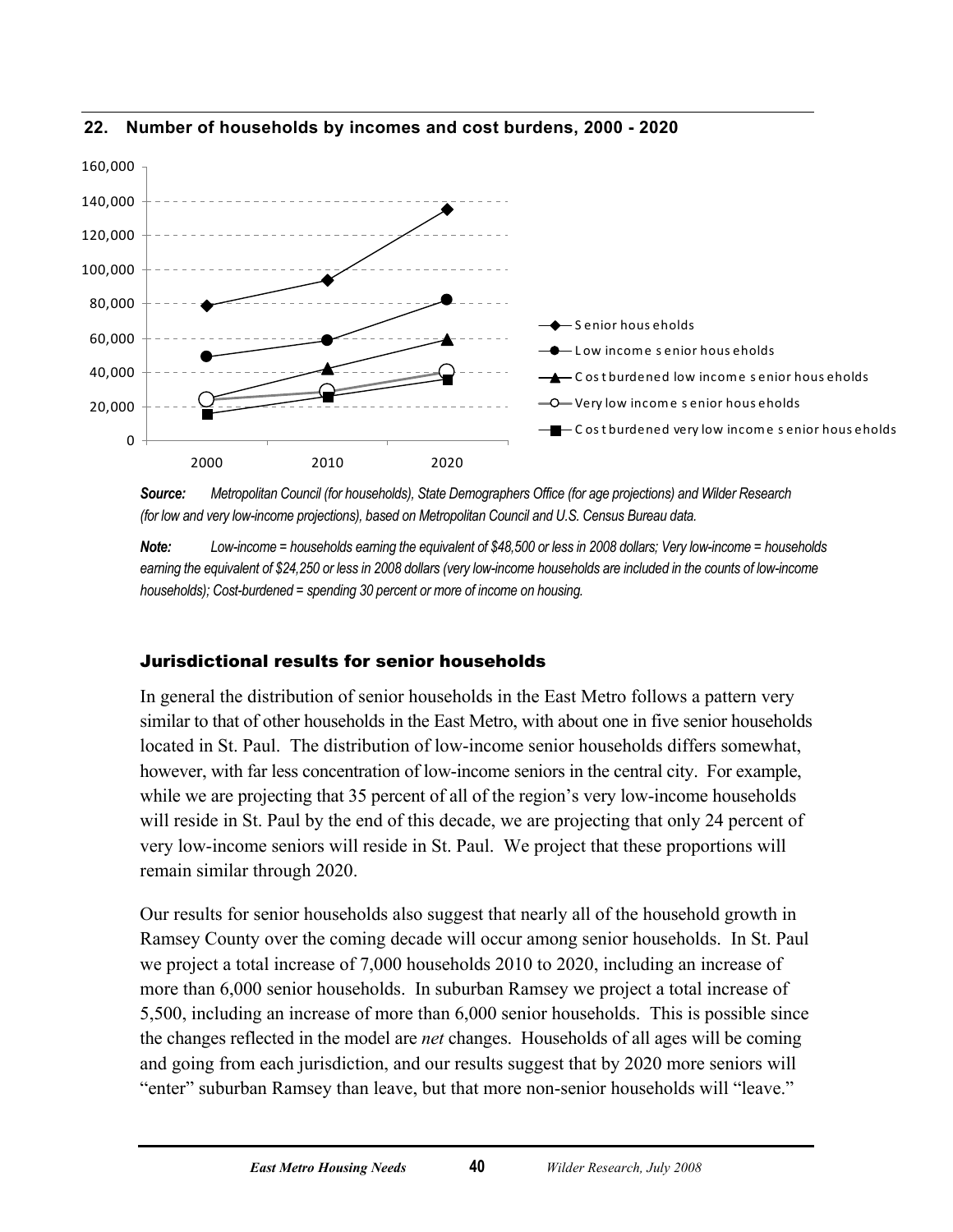<span id="page-46-0"></span>Note that in this case, "entering" is much more likely to result from the baby boom "entering" senior status than it is from some mass migration to the county.

#### **23. Senior households by income, cost burdens, and jurisdiction 2000, 2010, and 2020**

|                                             | Anoka  | <b>Dakota</b> | <b>St. Paul</b> | <b>Suburban</b><br>Ramsey <sup>+</sup> | Washington | <b>East Metro</b><br>total |
|---------------------------------------------|--------|---------------|-----------------|----------------------------------------|------------|----------------------------|
| 2000                                        |        |               |                 |                                        |            |                            |
| Households                                  | 13,742 | 17,045        | 19,581          | 18,929                                 | 9,449      | 78,746                     |
| Low-income households                       | 9,021  | 10,201        | 13,190          | 11,117                                 | 5,567      | 49,095                     |
| Cost-burdened low-income<br>households      | 4,633  | 5,409         | 6,160           | 5,176                                  | 3,048      | 24,425                     |
| Very low-income households*                 | 4,501  | 4,587         | 7,301           | 5,066                                  | 2,471      | 23,925                     |
| Cost-burdened very low-income<br>households | 2,831  | 3,147         | 4,467           | 3,352                                  | 1,662      | 15,459                     |
| 2010                                        |        |               |                 |                                        |            |                            |
| Households                                  | 18,777 | 21,496        | 18,753          | 21,910                                 | 12,949     | 93,885                     |
| Low-income households                       | 12,216 | 12,798        | 12,470          | 13,216                                 | 7,534      | 58,234                     |
| Cost-burdened low-income<br>households      | 8,575  | 9,871         | 9,169           | 9,174                                  | 5,120      | 41,908                     |
| Very low-income households*                 | 6,162  | 5,826         | 6,844           | 6,297                                  | 3,412      | 28,541                     |
| Cost-burdened very low-income<br>households | 5,204  | 5,614         | 6,032           | 5,663                                  | 2,975      | 25,488                     |
| 2020                                        |        |               |                 |                                        |            |                            |
| Households                                  | 27,804 | 32,988        | 25,518          | 28,027                                 | 20,519     | 134,856                    |
| Low-income households                       | 17,966 | 19,252        | 16,811          | 16,390                                 | 11,739     | 82,158                     |
| Cost-burdened low-income<br>households      | 12,655 | 14,846        | 12,350          | 11,237                                 | 7,998      | 59,086                     |
| Very low-income households*                 | 9,110  | 8,705         | 9,173           | 7,522                                  | 5,332      | 39,841                     |
| Cost-burdened very low-income<br>households | 7,713  | 8,395         | 8,093           | 6,760                                  | 4,665      | 35,627                     |
| Added 2010-2020                             |        |               |                 |                                        |            |                            |
| Households                                  | 9,027  | 11,492        | 6,765           | 6,117                                  | 7,570      | 40,971                     |
| Low-income households                       | 5,750  | 6,454         | 4,341           | 3,174                                  | 4,206      | 23,925                     |
| Cost-burdened low-income<br>households      | 4,080  | 4,975         | 3,182           | 2,063                                  | 2,878      | 17,178                     |
| Very low-income households*                 | 2,948  | 2,879         | 2,329           | 1,224                                  | 1,920      | 11,300                     |
| Cost-burdened very low-income<br>households | 2,509  | 2,781         | 2,061           | 1,098                                  | 1,690      | 10,139                     |

*Source: Metropolitan Council (for households), State Demographers Office (for age projections) and Wilder Research (for low and very low-income projections), based on Metropolitan Council and U.S. Census Bureau data.* 

*Note: Low-income = households earning the equivalent of \$48,500 or less in 2008 dollars; Very low-income = households earning the equivalent of \$24,250 or less in 2008 dollars; Cost-burdened = spending 30 percent or more of income on housing.*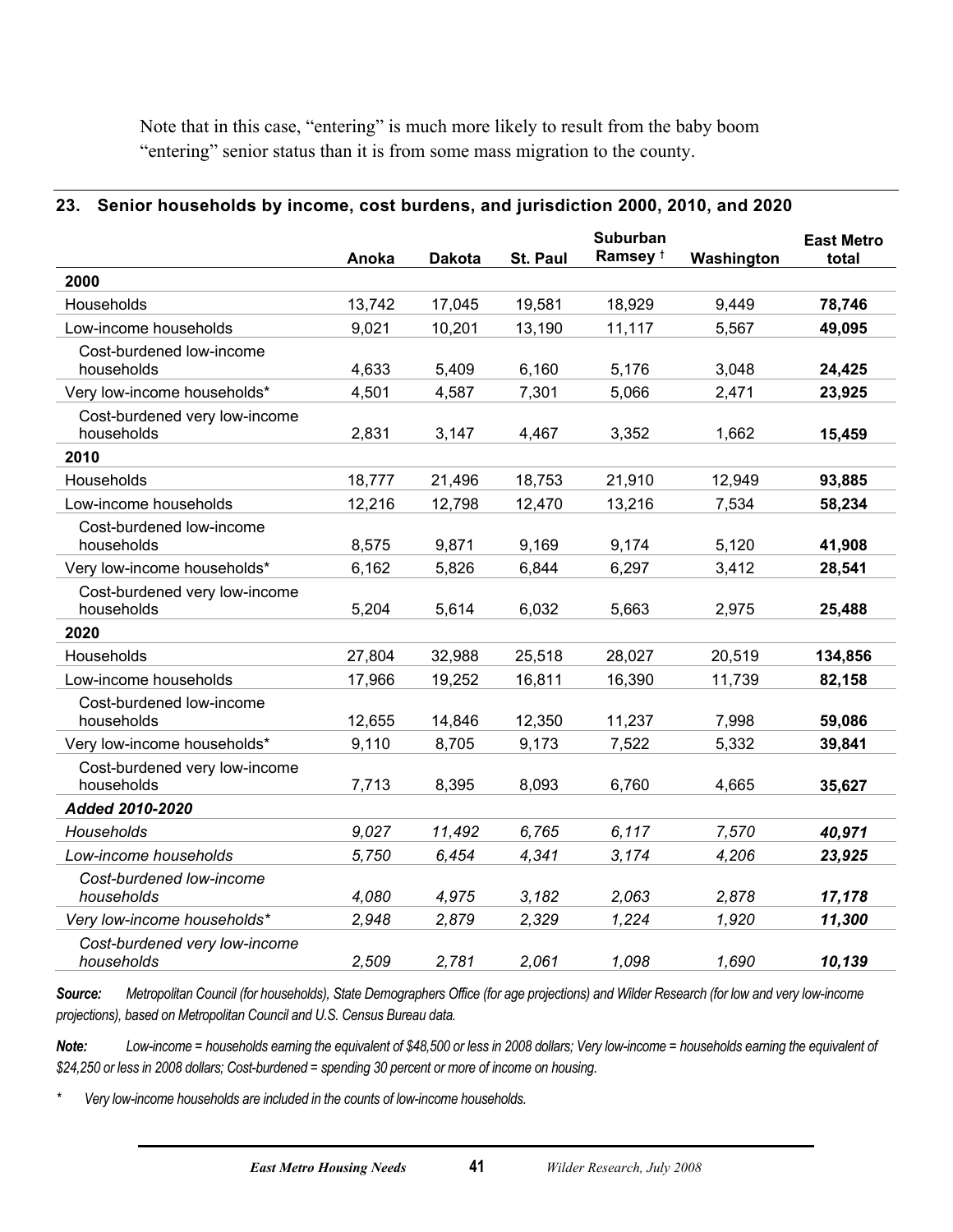## <span id="page-47-0"></span>**Comparisons and limitations**

The projections presented in the previous section are imprecise. Just as the authors of the *Next Decade* report, writing five years ago, could not have predicted the extent of the current foreclosure crisis, neither can we predict how future fluctuations in interest rates, job markets, and migration patterns will impact the housing market.

To help place this study in context, we conclude the report with some comparisons between our projections and those made by others, as well as a section that notes some of the major limitations of the current study and possible avenues for future research.

## *Comparison of current results with previous studies*

Comparing the current study with previous projections shows some substantial differences. First, while definitions used in *Next Decade* found more low-income households to be cost-burdened in 2000 than does our study, *Next Decade* projected that fewer low-income households would be added to the region. This difference is almost entirely in the difference of projections for Ramsey County. *Next Decade* projected a net loss of 2,844 low-income households in Ramsey County over the decade; the current study projects an increase of 7,500.

The biggest difference between *Next Decade* and the current study is the projected "new need." *Next Decade* arrives at this need by estimating the added low-income households and then subtracting projected numbers of needs met by the private market. Although not shown in Table 24, *Next Decade* also projects that about 40 percent of the "new lowincome needs not served by the private market" in the Twin Cities 7-county region will be met by public and philanthropic sectors. Extending that projection to the East Metro would make the discrepancy between *Next Decade* and the current study even wider.

Our projections, on the other hand, do not isolate the potential growth in need to the newly-added low-income households. Indeed our "new need" is double the added increment of low-income households. This is because our definition of "new need" is an estimate of the low-income households that are cost-burdened at the end of the decade. Functionally we are taking into account the thousands of households that began the decade as low-income households without burdens that we project will become costburdened. We are, of course, able to take this factor into account due to mid-decade data not available to the authors of *Next Decade* in 2003.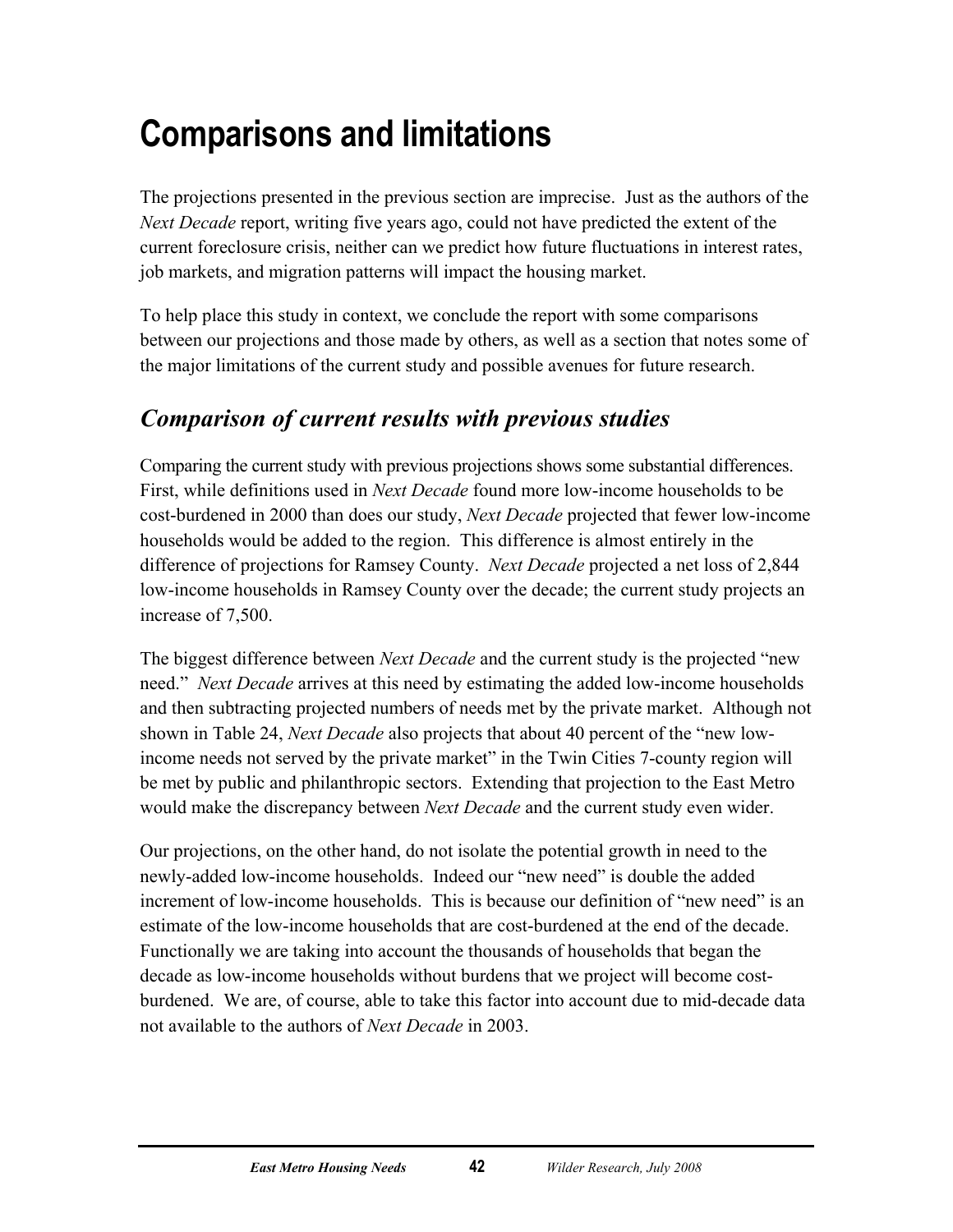|                                          | $2000 - 2010$ |                         | $2011 - 2020$                         |                         |
|------------------------------------------|---------------|-------------------------|---------------------------------------|-------------------------|
|                                          | Next decade   | <b>Current</b><br>study | <b>Metropolitan</b><br><b>Council</b> | <b>Current</b><br>study |
| Need at start of decade                  | 79,572        | 71,262                  | NА                                    | 139,691                 |
| Low-income households<br>added in decade | 27,463        | 34.343                  | NА                                    | 39,298                  |
| "New need" added in decade*              | 16.104        | 68.430                  | 22,256                                | 27,224                  |
| Total need<br>(existing plus new)        | 95,676        | 139.691                 | <b>NA</b>                             | 166,915                 |

#### <span id="page-48-0"></span>**24. Overall results of current study, compared with two previous studies**

*\* Defined as low-income households not served in the private market for both* Next Decade *and Metropolitan Council studies, with the latter including a 5 percent market stabilizing vacancy rate. Defined as projected number of households that are both cost-burdened and low-income for the current study.* 

In 2010 to 2020 our projections do not show "new needs" outpacing the number of lowincome households. For this report we are assuming that the increases in the proportion of cost-burdened households that we have seen in the current decade will not continue on their upward trajectory, but will instead stay level. Therefore, the differences between the "new need" estimated by this study and the Metropolitan Council are not as stark. Our projections are over 20 percent higher – even without considering the vacancy factor that is included in the Metropolitan Council's projections. This discrepancy does not appear to be driven by a major difference between the Metropolitan Council's projections and ours in any one of the four component East Metro counties, but is consistent across each.

Since the Metropolitan Council's projections are aimed at new development needs, their study does not estimate the existing low-income needs at their starting point in 2011, nor total needs by 2020. As shown in Table 24, we only make comparisons concerning the projected added increments of low-income households since the Metropolitan Council's methodology starts with projections at the 7-county level and only goes to smaller levels when apportioning these needs. Recall that a key difference between the current study and the Metropolitan Council's is that while the current study includes far more detail concerning the types of units needed (income levels, household size, and needs for senior housing), the Metropolitan Council's projections are far more detailed in terms of addressing how many new needs are to be addressed by each municipality in the region.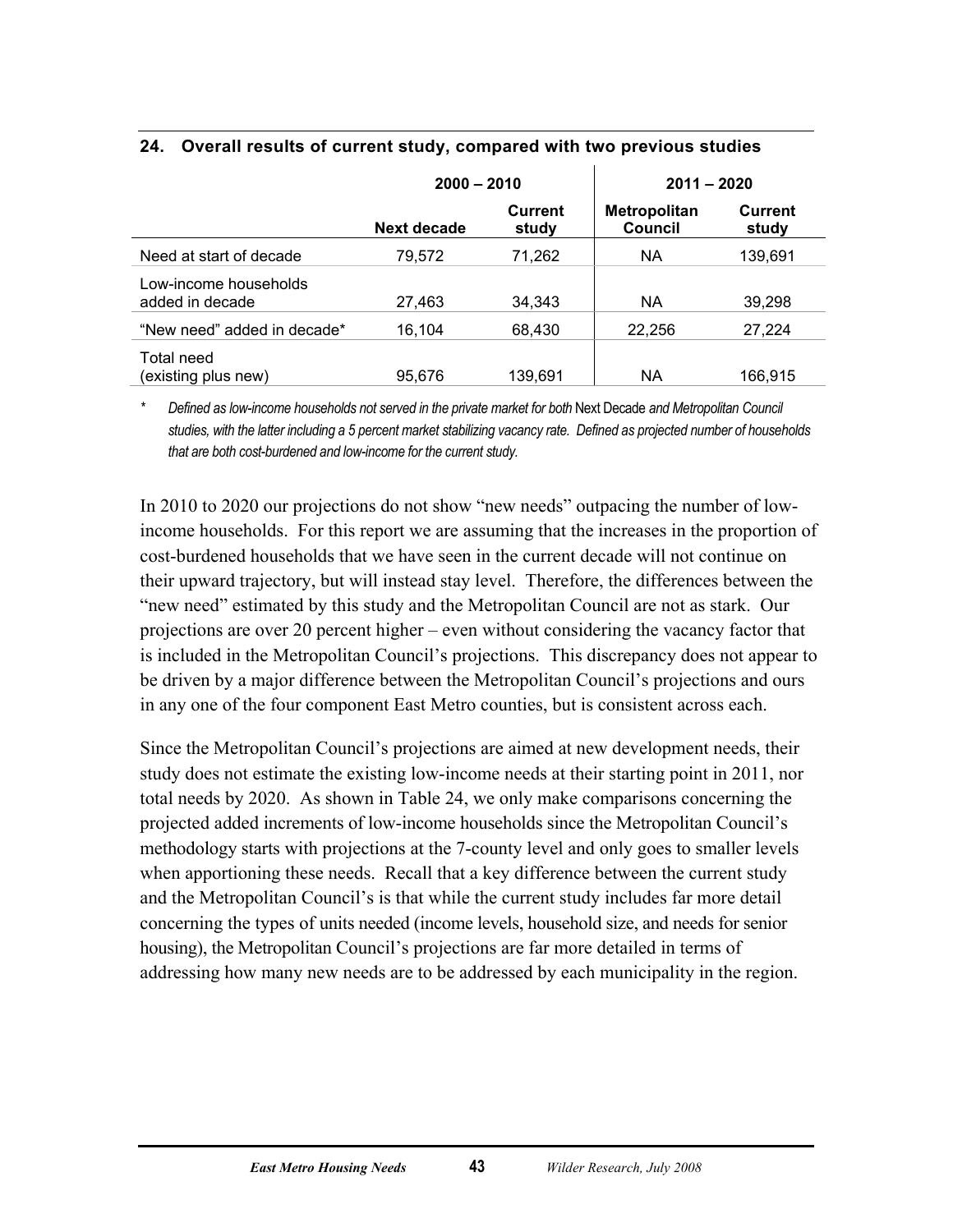## <span id="page-49-0"></span>*Limitations and avenues for future research*

The current study has many limitations. Perhaps chief among these is that we did not index our definitions of low- and very- low-income for household size. This was also a limitation of the *Next Decade* and Metropolitan Council studies. Indexing our definitions for household size would have added some value to our projections, since our end-goal was to inform non-profit developers' housing decisions. Non-profit housing developers have to pay very close attention to the income eligibility requirements demanded by their funders, and these eligibility requirements are typically indexed for household size.

Harmonizing our income definitions more closely with the eligibility requirements set forth by the U.S. Department of Housing and Urban Development would have added value to this report. Now, at the end of this project, we have developed a conceptual framework that would allow us to do so. We believe that this could be accomplished by adding the household size dimension as an input to our model. Although this would require data inputs not readily available from among the extensive demographic data currently made available either by the Census Bureau, the State Demographers Office, or the Metropolitan Council, we believe that much of the requisite data could be obtained from via Census Bureau Public Use Micro Sample (PUMS) data. This would, however, require testing. For example, deriving estimates of low-income and cost-burdened three person households at the county level would likely push the bounds of the PUMS data.

Another limitation of our projections, also present in earlier studies, is our inability to include several economic factors, including wealth effects. Our modeling only accounts for income, so there is no adjustment for the number of older households that may, for example, be cost-burdened due to a combination of low current incomes and high taxes or utilities, but may have built substantial untapped equity in their homes. Although Census data show that a number of households headed by older adults have paid mortgages, but still have cost burdens, currently we are not certain whether a correction should be added to factor in any untapped equity. Further, it is difficult to predict how common instruments that may address this situation, such as reverse mortgages, may become.

Additionally, other economic factors, such as longer-term changes in mortgage interest rates, wage rates, and the job market, will undoubtedly continue to exercise a great deal of influence over housing markets and they are not included in our methods. These factors are extremely difficult to predict, as would be sudden demographic changes such as a major influx of immigrants or a major out migration from the region to other areas. Ideally key parameters such as these could be built into our modeling and manipulated to show ranges of potential needs under different scenarios. Perhaps such dynamic modeling could also build in the option of projecting not only cost-burdened households, but also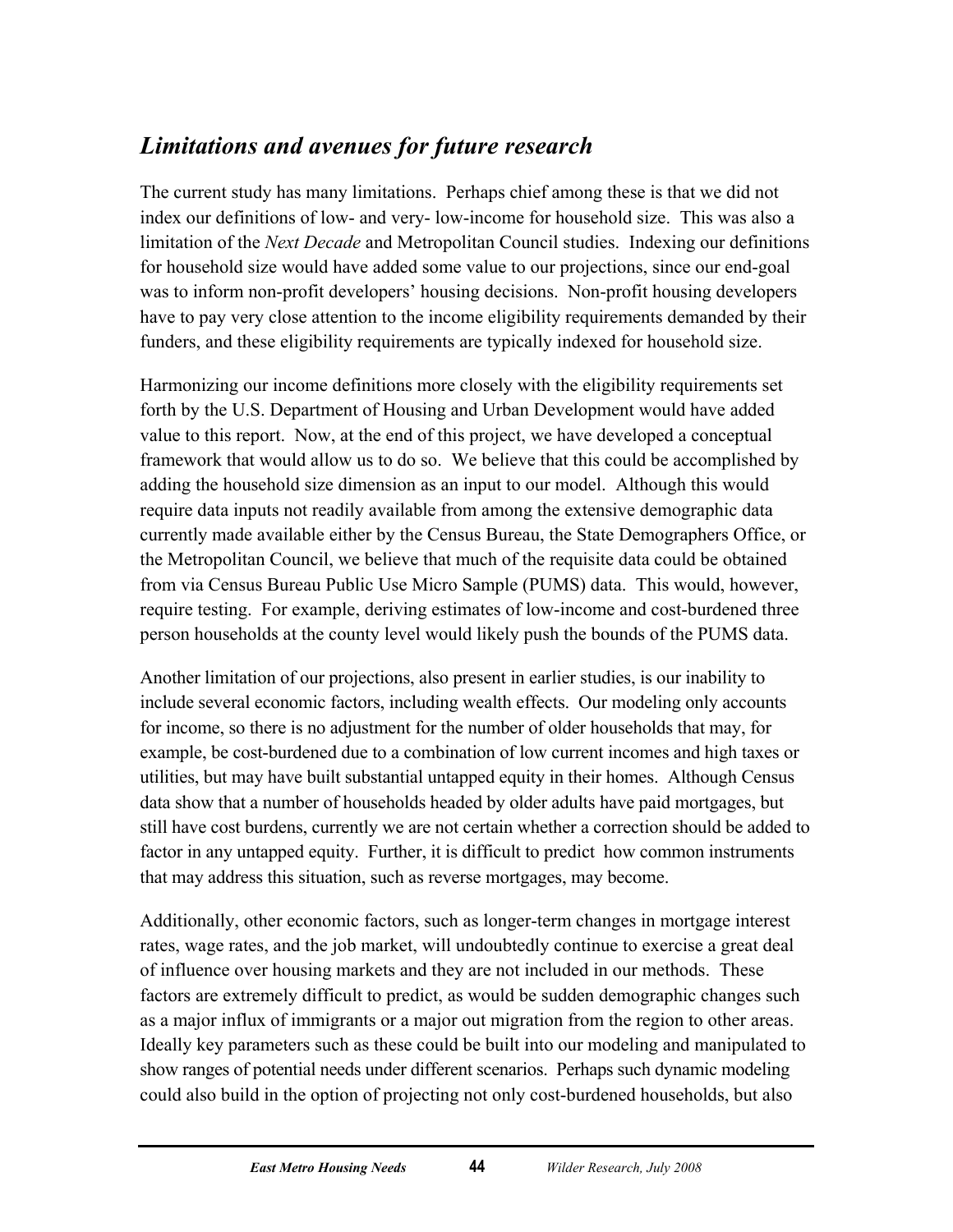households that appear to be pushed into substandard housing (overcrowded, lacking adequate plumbing, etc.) due to their economic circumstances.

In lieu of detailed modeling of various economic factors and wealth effects, we have relied heavily on the measure of cost-burdened households. While this is not uncommon in the housing literature, it is often assumed, as in the *Next Decade* report, that this measure is stable over time in percentage terms. The latest data from Census 2000 and the subsequent ACS cast doubt on this assumption. Cost-burdened households as a percentage of low-income and very low-income households showed dramatic increases between 2000 and 2006 for most jurisdictions considered here. Since our results are so sensitive to this measure, tracking it in the coming decade should give a good indication of the accuracy of our forecasts. To the extent that the percentage of cost-burdened households in a given jurisdiction in 2020 is lower than the percentage in 2006, our forecast will likely be high.

Finally, we have not attempted to model housing supply in this study. This is an important consideration since the data show that simply creating a unit of housing that is affordable for each low-income households will not solve the problem. Many middle and upper income households bargain hunt and end up in units that would be affordable to lower income households. Thus, further analysis would be required to estimate a combination of subsidized units (or vouchers), which typically come with income qualifications, and private market units that would be necessary to meet the needs projected here. The projections presented here do not attempt to model how advancements in private, public, and philanthropic involvement in low-income housing may impact future demands.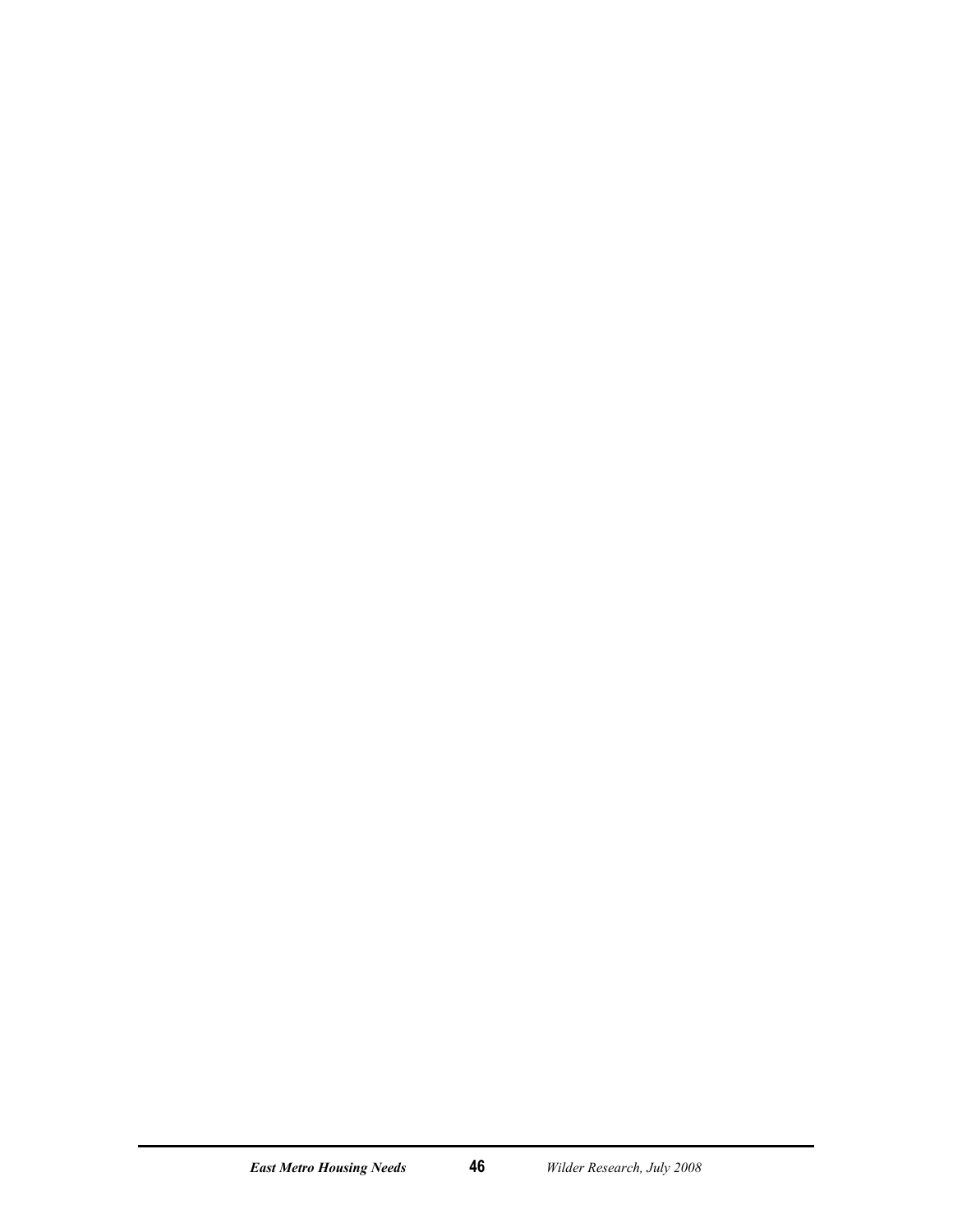## <span id="page-52-0"></span>**Appendix**

- *A. Income tables*
- *B. Forecasting methods*
- *C. Detailed projections by jurisdiction*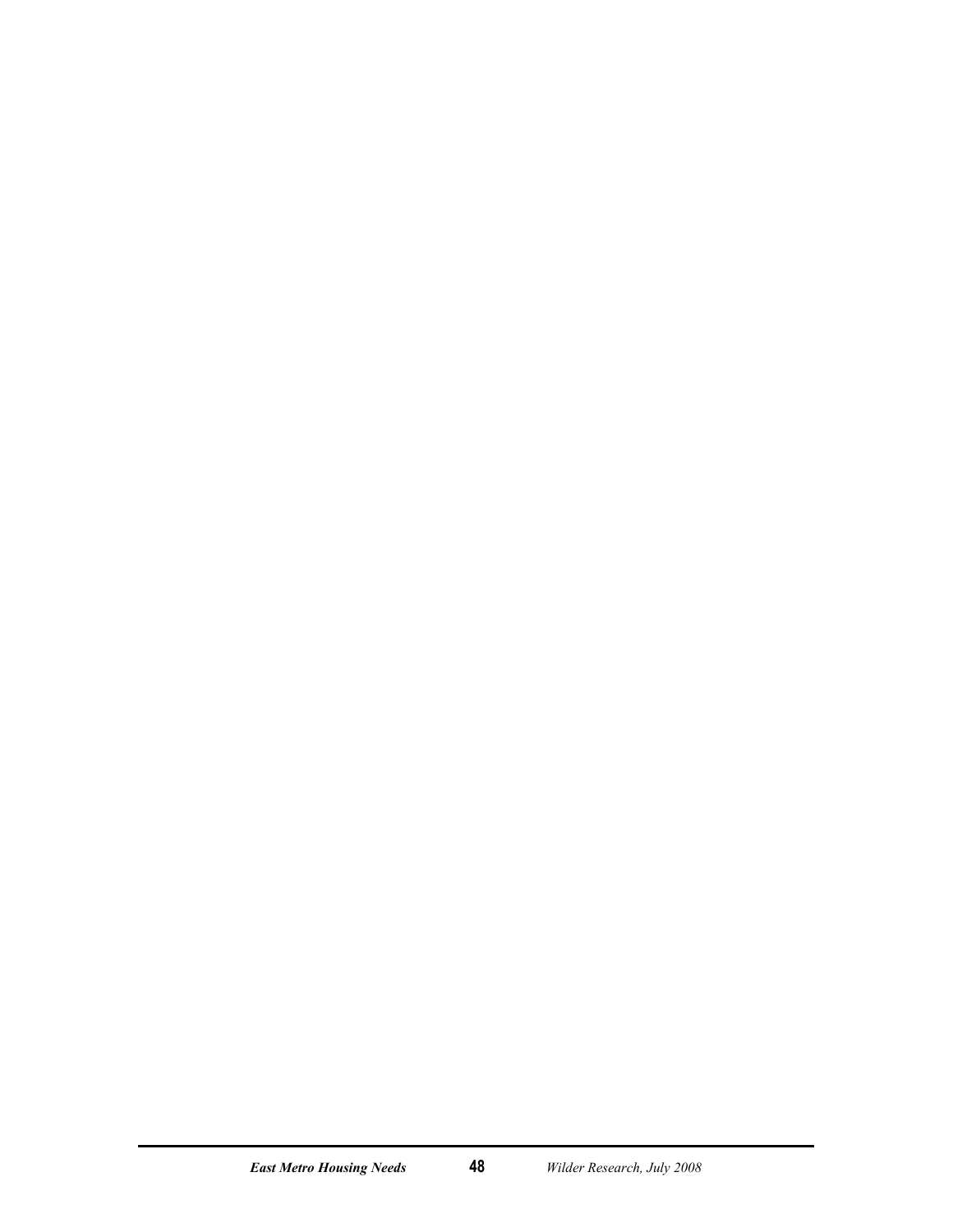### <span id="page-54-0"></span>*A. Income tables*

These tables show the income cut offs used by the US Department of Housing and Urban Development (HUD), as well as the cut-offs that were used for this report and how our definitions relate to those used by HUD.

#### **A1. Median family income, 2008**

|                                                                                              | <b>Household size</b> |              |        |        |        |        |
|----------------------------------------------------------------------------------------------|-----------------------|--------------|--------|--------|--------|--------|
|                                                                                              | 1                     | $\mathbf{2}$ | 3      | 4      | 5      | 6      |
| 30% of median                                                                                | 17,000                | 19,400       | 21,850 | 24,250 | 26,200 | 28,150 |
| 50% of median*                                                                               | 28,300                | 32,350       | 36,400 | 40,450 | 43,700 | 46,900 |
| 60% of median**                                                                              |                       |              |        | 48,500 |        |        |
| 80% of median***                                                                             | 43,050                | 49.200       | 55,350 | 61,500 | 66,400 | 71,350 |
| Current report's income cut-off expressed as a percentage of median income by household size |                       |              |        |        |        |        |
| Very low-income (up to \$24,250)                                                             | 43%                   | 37%          | 33%    | 30%    | 28%    | 26%    |
| Low-income (up to \$48,500)                                                                  | 86%                   | 75%          | 67%    | 60%    | 55%    | 52%    |

*Source: U.S. Department of Housing and Urban Development (www.huduser.org/DATASETS/il.html, accessed 3/30/2008), except calculations for 60 percent and information presented in two bottom rows (author's estimates).* 

*Note: HUD's 2008 Median Family Income for the Minneapolis-St. Paul-Bloomington metropolitan area is \$80,900. HUD's income limits are derived from an estimated median family income for a family of four in each metropolitan area, subject to various conditional modifications. Also note that the 50 percent designation (\*) is also called "very low-income," the 60 percent cut-off presented here (\*\*) was derived by doubling the 30 percent cut-off, and the 80% designation (\*\*\*) is also called "low-income" by HUD.*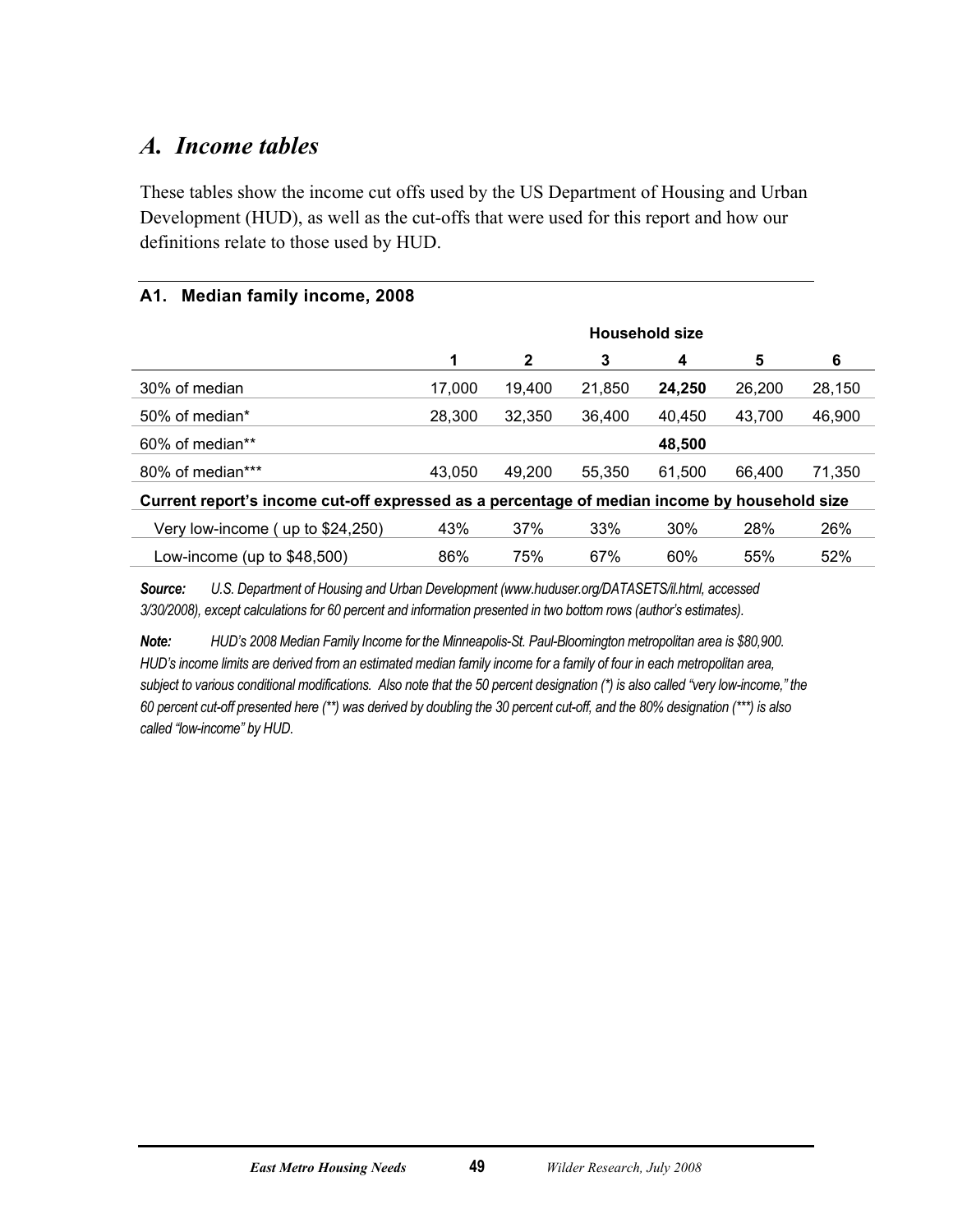#### **A2. Median family income, 2000**

|                                                                                              | <b>Household size</b> |        |        |        |        |        |
|----------------------------------------------------------------------------------------------|-----------------------|--------|--------|--------|--------|--------|
|                                                                                              | 1                     | 2      | 3      | 4      | 5      | 6      |
| 30% of median                                                                                | 13,800                | 15,750 | 17,750 | 19,700 | 21,300 | 22,850 |
| 50% of median*                                                                               | 23,000                | 26,300 | 29.550 | 32,850 | 35,500 | 38,100 |
| 60% of median**                                                                              |                       |        |        | 39,400 |        |        |
| 80% of median***                                                                             | 35,150                | 40.150 | 45.200 | 50.200 | 54.200 | 58,250 |
| Current report's income cut-off expressed as a percentage of median income by household size |                       |        |        |        |        |        |
| Very low-income (up to \$19,700)                                                             | 41%                   | 36%    | 32%    | 29%    | 27%    | 25%    |
| Low-income (up to $$39,400$ )                                                                | 82%                   | 72%    | 64%    | 57%    | 53%    | 50%    |

*Source: U.S. Department of Housing and Urban Development (www.huduser.org/DATASETS/il.html, accessed 3/30/2008), except calculations for 60 percent and information presented in two bottom rows (author's estimates).* 

*Note: HUD's 2000 Median Family Income for the Minneapolis-St. Paul metropolitan area is \$68,600. HUD's income limits are derived from an estimated median family income for a family of four in each metropolitan area, subject to various conditional modifications. Also note that the 50 percent designation (\*) is also called "very low-income," the 60 percent cut-off presented here (\*\*) was derived by doubling the 30 percent cut-off, and the 80 percent designation (\*\*\*) is also called "lowincome" by HUD.*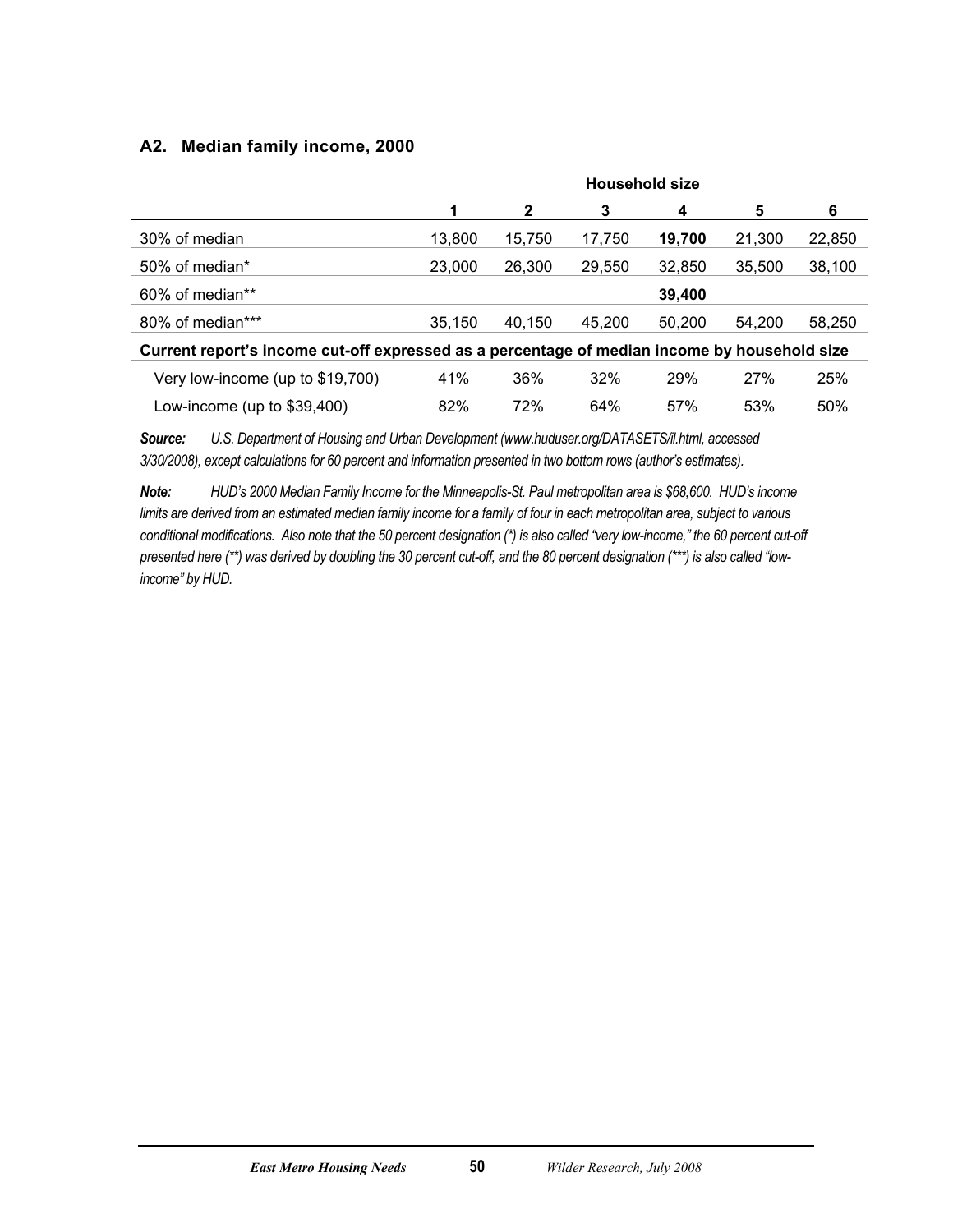### <span id="page-56-0"></span>*B. Forecasting methods*

#### **Overview**

This appendix explains the methods we used to estimate current housing affordability and project future housing affordability. While we want to our methods to be transparent, some details have been omitted to limit the size and complexity of this document.<sup>[22](#page-56-1)</sup>

Below we discuss the methods we used to:

- **Measure housing affordability,**
- **Forecast households by income and age,**
- Forecast housing cost-burdened households, and
- Forecast households by income and household size.

#### Measuring housing affordability

We have used the ratio method to determine housing affordability. This method sets a normative limit to the amount of household income that can be spent on housing before the household becomes "cost-burdened." Following others, $^{23}$  $^{23}$  $^{23}$  we chose a standard limit of 30 percent of household income.

We focused on the population for whom this limit may have the most severe consequences – those households with the lowest incomes. We chose to define two levels of income – "low" income as 60 percent of the median family income and "very low" income as 30 percent of the median family income. This loosely conforms to the guidelines for receiving funding from HUD under some of their more popular programs and the 60 percent limit is consistent with income definitions used in the *Next Decade* and Metropolitan Council reports cited earlier in this report. (See Appendix A for more details on income limits.)

<span id="page-56-1"></span> $22$ Feel free to contact us with questions or comments: Craig Helmstetter (cdh $@$ wilder.org) or Allen Burns ([wab@wilder.org\)](mailto:wab@wilder.org).

<span id="page-56-2"></span><sup>&</sup>lt;sup>23</sup> See for example Thalmann, Phillippe. 1999. "Identifying Households Which Need Housing Assistance." *Urban Studies* 36(11):1933-47.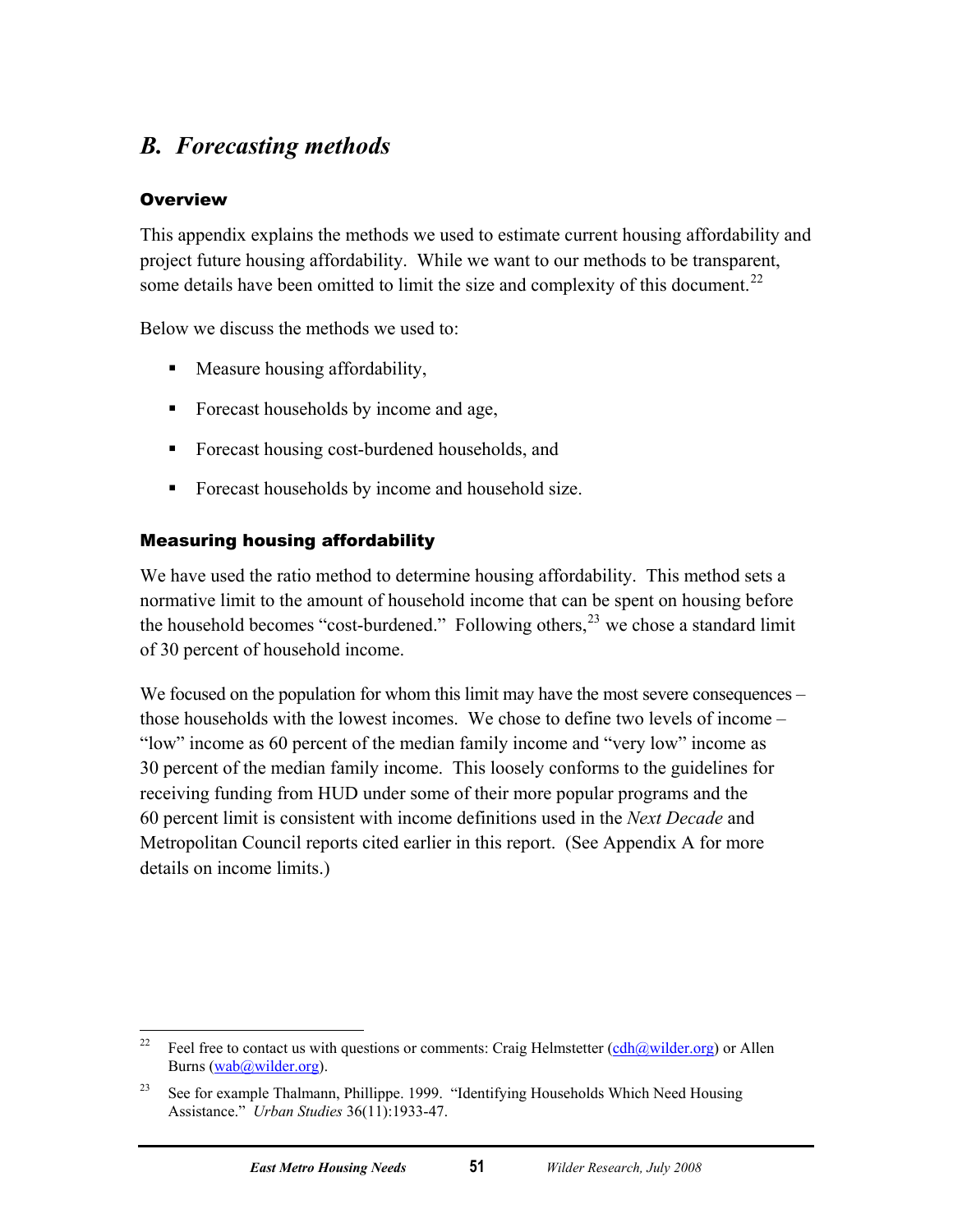While these limits on income and the ratio method are widely used, they are not the only or perhaps even the best measures of housing affordability. For example, the National Association of Realtors uses another ratio method (effectively between the median home sales price and the median household income) as an index to show the relative affordability of home ownership over time. Obviously, this method is focused on the home ownership market and particularly the private market. It also makes no distinctions between household income levels or ages – two important facets of our study.

More to the point, Stone argues for a substantially different type of method altogether – the residual income approach.<sup>[24](#page-57-0)</sup> Stone points out that the normative ratio limit is based on research into what households actually spend on housing, as opposed to what households *should* spend on housing, so that the limits are relatively arbitrary. Stone's residual income approach also uses household income and housing costs, but subtracts them rather than dividing them. The result is the amount of disposable household income left after housing costs. While this method has much to recommend it, we chose to use a ratio method in spite of Stone's critique, mostly because we believe it will be well understood by our audience, it is easily comparable to previous work, and it is tractable given our basic data sources.

The foundations of our estimates and projections are data from the 2000 Census, the Census Bureau's 2005 and 2006 American Community Surveys (ACS), the Metropolitan Council's household projections, and the Minnesota State Demographer's population projections. Our work critically depends on the self-reported income and housing cost data available from the Census Bureau. To the extent that this data is biased, our results will reflect the bias rather directly.

#### Forecast of households by county or city

By comparing the population by age with the households by age and income in the 2000 Census, we derived a ratio of household formation for each cell in a matrix of seven age ranges and seven income ranges for each area. Combining this derived ratio of household formation with the Minnesota Demographer's population projections by age, we calculated an estimate of households by age for each area and each projection time period (2010 and 2020).

<span id="page-57-0"></span><sup>24</sup> 24 Stone, Michael E. 2006. "What Is Housing Affordability? The Case for the Residual Income Approach". *Housing Policy Debate* 17:1 [\(www.fannymayfoundation.com/programs/hpd/pdf/hpd\\_1701\\_stone.pdf](http://www.fannymayfoundation.com/programs/hpd/pdf/hpd_1701_stone.pdf) ). Also see Pelletiere, Danilo. 2008. "Getting to the Heart of Housing's Fundamental Question: How Much Can a Family Afford?"(www.nlihc.org/doc/AffordabilityResearchNote\_2-19-08.pdf).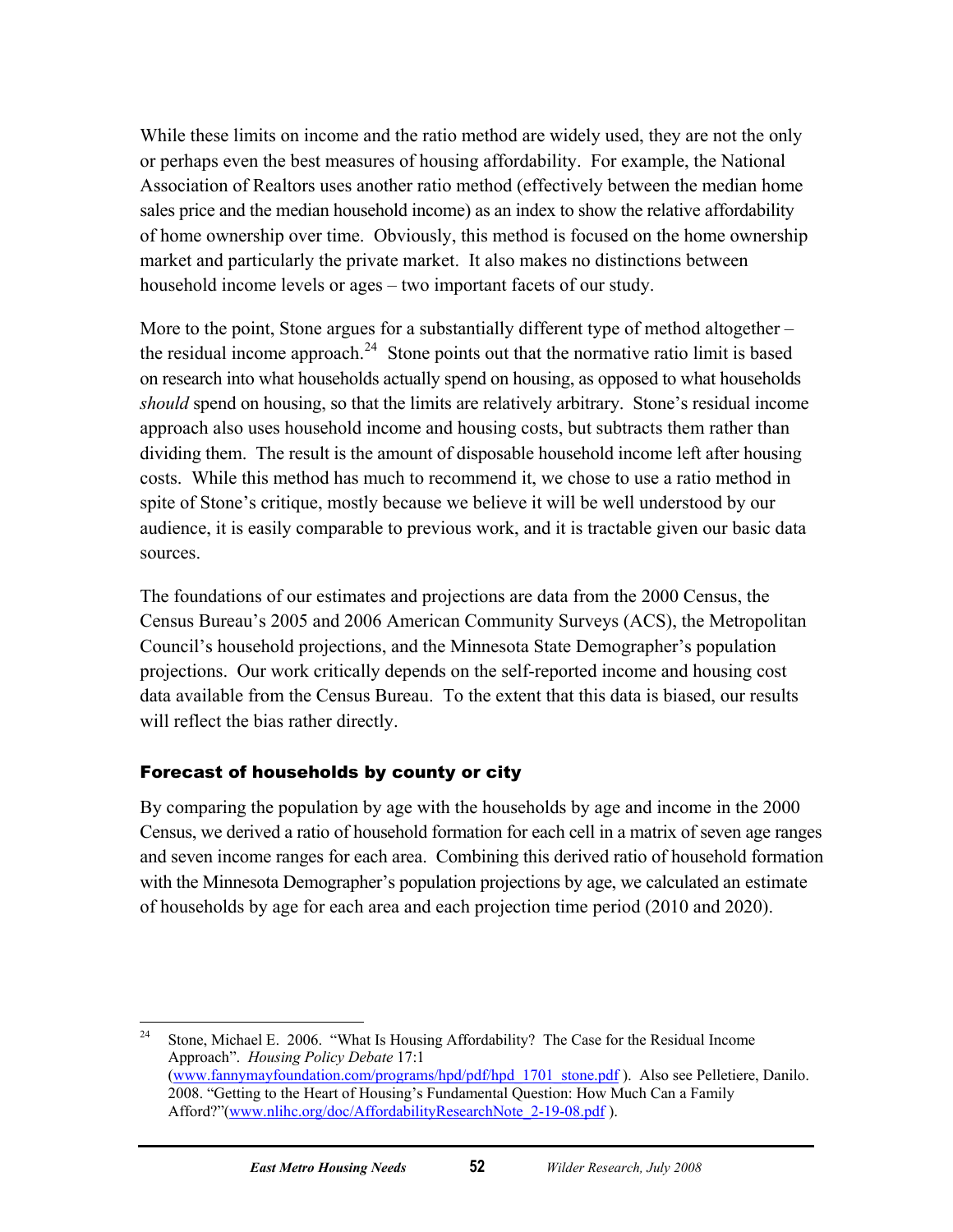We assumed that, for each area, the future household income distribution (over the seven income ranges) would remain constant for each age range. Using this assumption about the future income distribution, we estimated the distribution of future households by age and income for each area and each projection time period. Because the data on housing costs is different for renters and home owners, we estimated the distribution of households separately for each, using data from the 2000 Census and 2006 ACS to determine the tenure distribution by age and income for each area.

Finally, we used the Metropolitan Council's projections of future households to benchmark our estimates to take advantage of their resources and expertise in this area. For each projection period and each area, we compared our estimate of total households to the Metropolitan Council projection by forming a ratio. We used that ratio to adjust every cell in the matrix, so that our forecasts would, in total, match the Metropolitan Council forecasts for each projection period and each area. We did not adjust the projected numbers of low-income households in any of the jurisdictions to reflect potential push or pull factors such as the availability of lower-wage jobs, public transportation, or other services.

#### Forecast of cost-burdened households by income range

For each geographic area, we used the 2000 Census and the 2006 ACS to derive the percentage of cost-burdened households by income range. We adjusted for the change in value of income between the two years using the urban CPI from the Bureau of Labor Statistics and standardized on 2000 dollars.

We were surprised by the increase in the percentage of cost-burdened households in most low-income ranges and most geographic areas over the short gap between the 2000 Census and the 2006 ACS. For the main body of our work we assume that the level of cost-burdened households in 2010 and 2020 will be the same as the 2006 ACS levels. We made this assumption after replicating the analysis using the 2000 cost-burdening ratios to project demands in 2020. Under this assumption, the total cost-burdened lowincome households in 2020 would be 110,000, including 61,000 cost-burdened very lowincome households. This compares to 170,000 and 84,000 in the main report. Obviously, the results are quite sensitive to changes in the cost-burdening percentage. In the end we maintained the assumption that cost-burdening by income would remain at 2006 levels for both 2010 and 2020 since we currently have no indication that the percentage will recede to 2000 levels.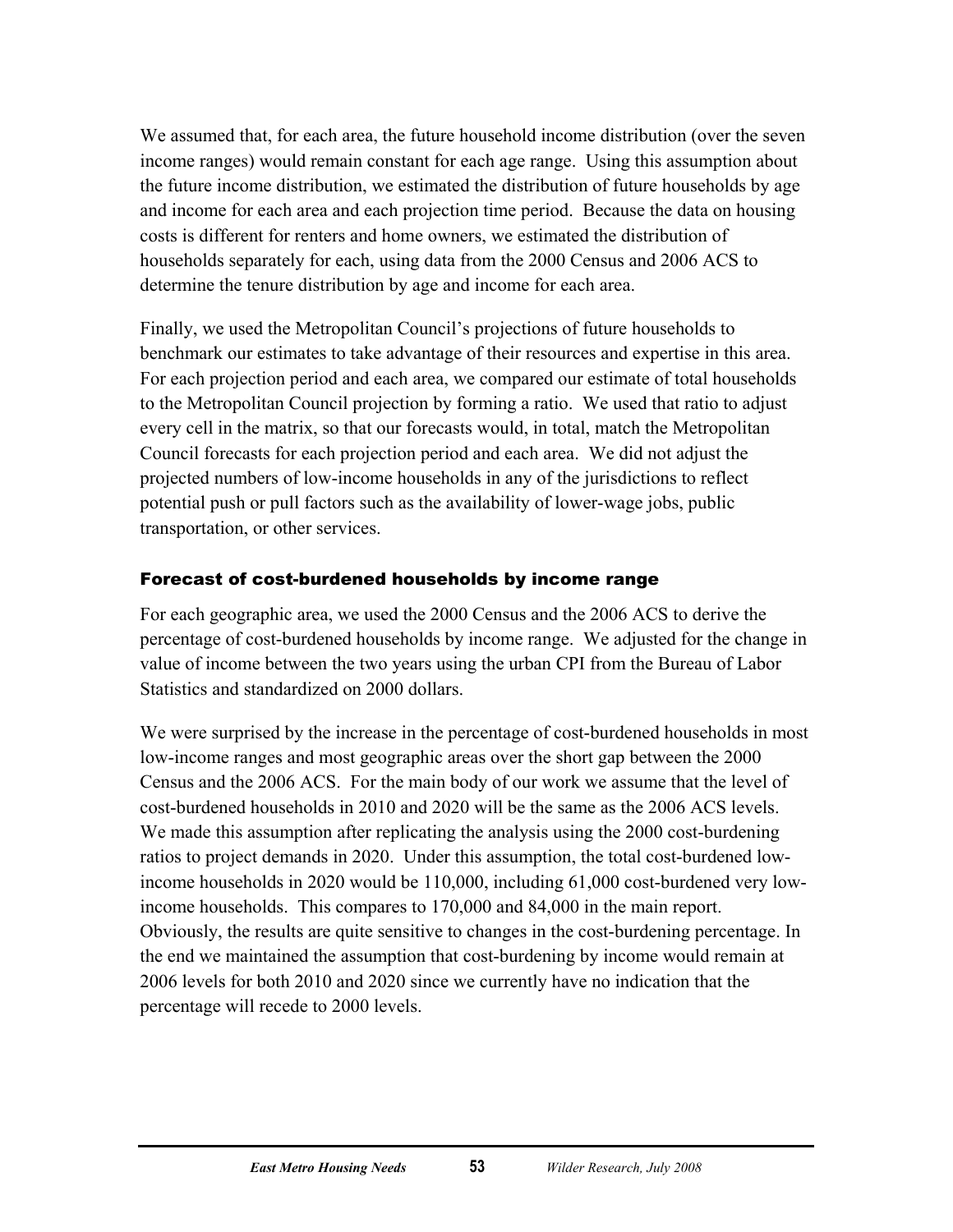#### Forecast of households by income range and household size

After projecting the total number of households with cost burdens in both 2010 and 2020, we went on to estimate the size of the households that would be facing housing needs. To do this we relied on special tabulations of the 2000 Census, done by HUD. These tabulations show the distribution, by size and income, of households with a variety of housing "conditions," including overcrowding, poor plumbing and electricity, or cost burdens of at least 30 percent.<sup>[25](#page-59-0)</sup> (We would have preferred a tabulation showing only those households with cost burdens to be consistent with our projections, but our analysis suggested that a large majority of the households in the special tabulations were costburdened.)

We then applied the distribution of households by size for very low-income and for lowincome households "with conditions" to our projections for each jurisdiction in the study. This assumes that the household size distributions for 2000 would remain constant over the study period. There is certainly evidence that household sizes have been falling over the last several decades, but our estimates control for this to a certain extent by estimating within the income limits specified above. Despite this, our estimates will over-estimate household size to the extent that household sizes within the low- and very-low-income categories and "with conditions" have also been declining.

<span id="page-59-0"></span><sup>25</sup> See the Housing and Urban Development web site: [http://www.huduser.org/DATASETS/spectabs.html.](http://www.huduser.org/DATASETS/spectabs.html) Note that this web site returned inaccurate data unless we used Microsoft Internet Explorer as a browser.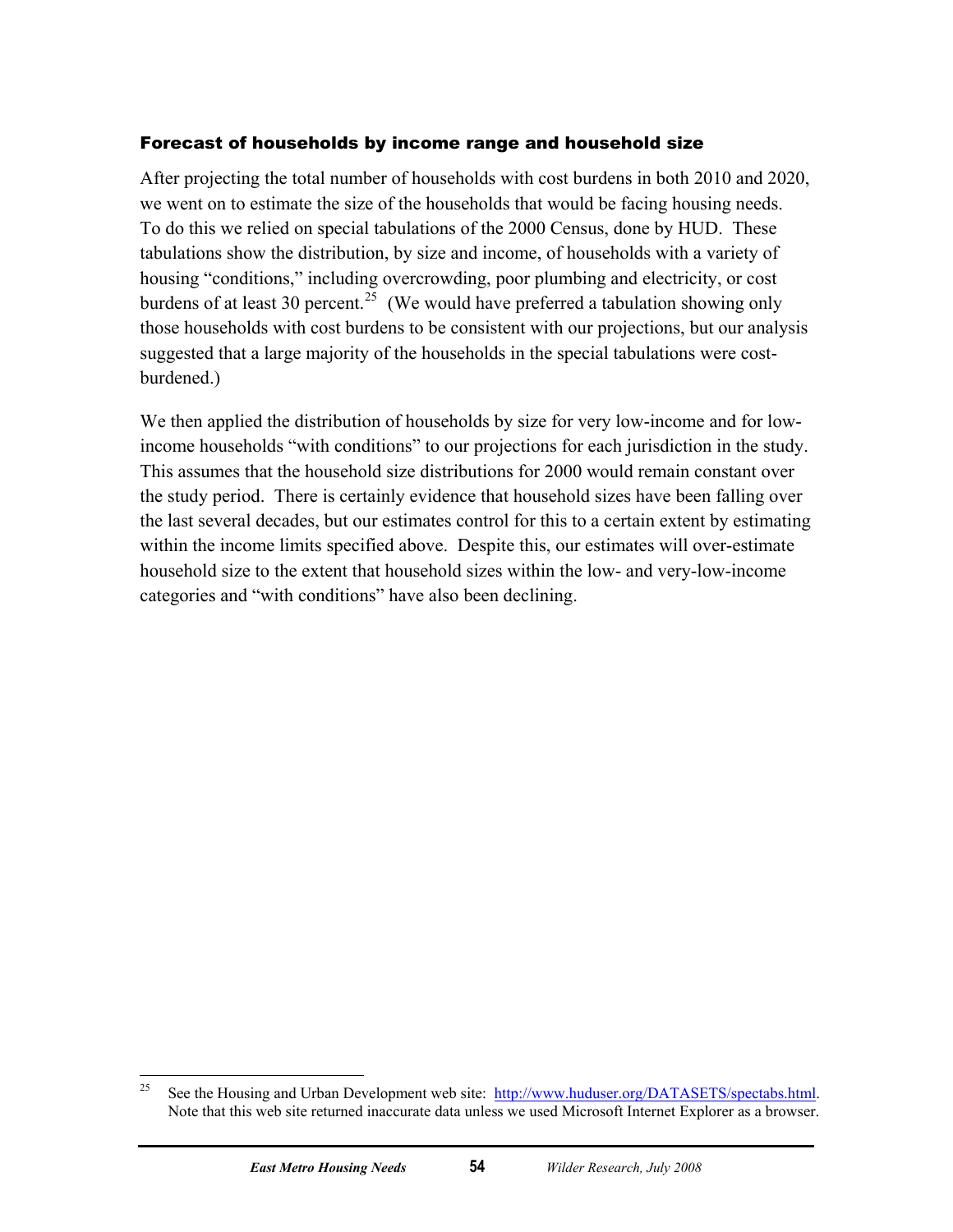### <span id="page-60-0"></span>*C. Detailed projections by jurisdiction*

#### **C1. Anoka County**

|                                                    | 2000    | 2010    | Change<br>$'00 - '10$ | 2020    | Change<br>$'10-'20$ |
|----------------------------------------------------|---------|---------|-----------------------|---------|---------------------|
| <b>Households</b>                                  | 106,428 | 135,670 | 29,242                | 157,760 | 22,090              |
| Low-income households                              | 30,186  | 40,033  | 9,847                 | 50,370  | 10,337              |
| Cost-burdened low-income<br>households             | 13,365  | 26,891  | 13,526                | 33,925  | 7,034               |
| 1-person                                           | 5,920   | 11,912  | 5,992                 | 15,027  | 3,115               |
| 2-person                                           | 3.232   | 6,504   | 3,272                 | 8,205   | 1,701               |
| 3-person                                           | 1,833   | 3,688   | 1,855                 | 4,653   | 965                 |
| 4-person                                           | 1,302   | 2,619   | 1,317                 | 3,304   | 685                 |
| 5+-person                                          | 1,078   | 2,168   | 1,090                 | 2,736   | 568                 |
| Very low-income households*                        | 10,597  | 14,523  | 3,926                 | 19,074  | 4,551               |
| Cost-burdened very low-income<br>households        | 6,795   | 12,424  | 5,629                 | 16,248  | 3,824               |
| 1-person                                           | 3,777   | 6,907   | 3,130                 | 9,032   | 2,125               |
| 2-person                                           | 1,451   | 2,652   | 1,201                 | 3,469   | 817                 |
| 3-person                                           | 768     | 1.404   | 636                   | 1,836   | 432                 |
| 4-person                                           | 431     | 788     | 357                   | 1,030   | 242                 |
| 5+-person                                          | 368     | 673     | 305                   | 880     | 207                 |
| <b>Senior households</b>                           | 13,742  | 18,777  | 5,035                 | 27,804  | 9,027               |
| Low-income senior households                       | 9,021   | 12,216  | 3,195                 | 17,966  | 5,750               |
| Cost-burdened low-income senior<br>households      | 4,633   | 8,575   | 3,942                 | 12,655  | 4,080               |
| Very low-income senior households*                 | 4,501   | 6,162   | 1,661                 | 9,110   | 2,948               |
| Cost-burdened very low-income<br>senior households | 2,831   | 5,204   | 2,373                 | 7,713   | 2,509               |

*Note: Low-income = households earning the equivalent of \$48,500 or less in 2008 dollars; Very low-income = households earning the equivalent of \$24,250 or less in 2008 dollars; Cost-burdened = spending 30 percent or more of income on housing.*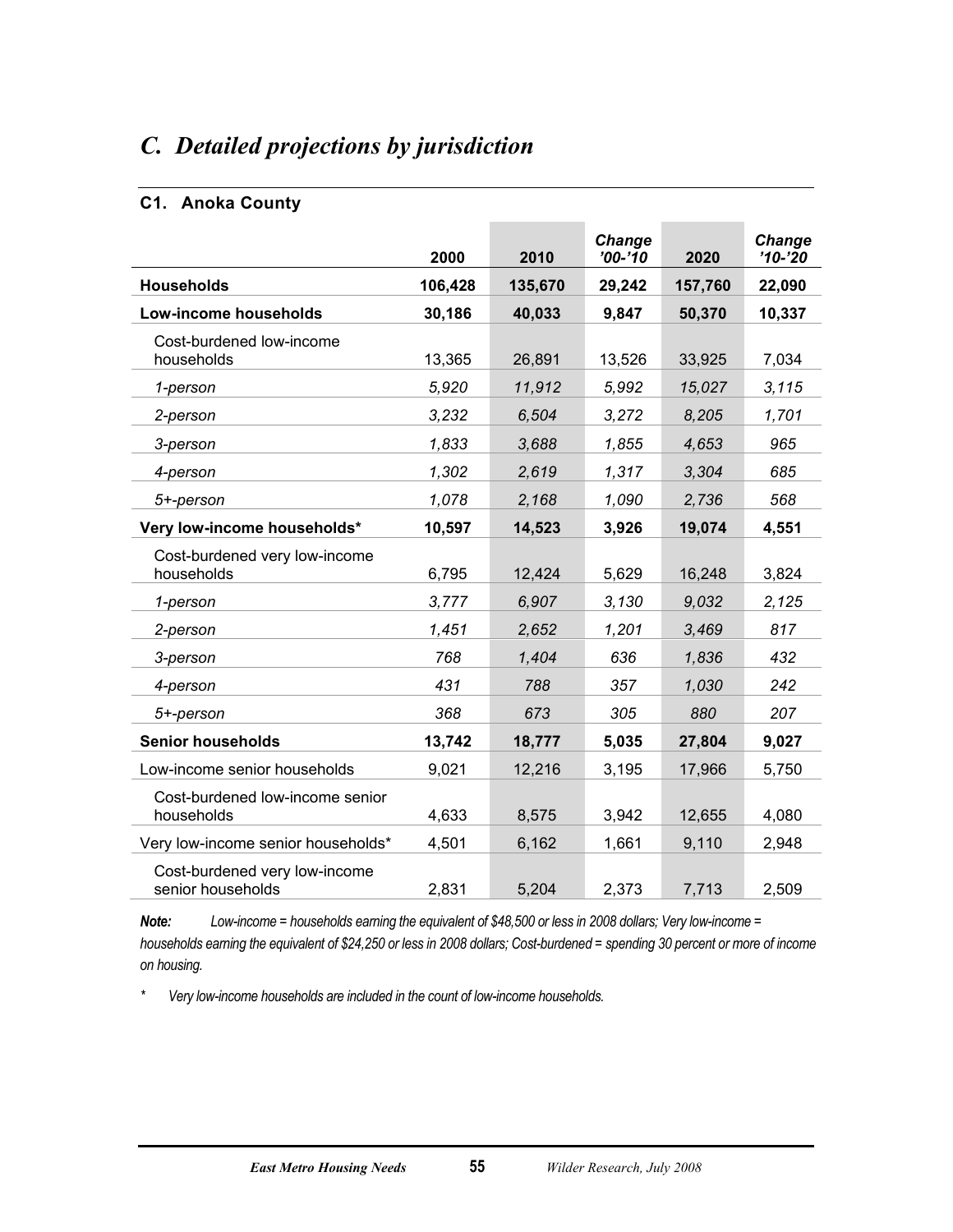#### **C2. Dakota County**

|                                                    | 2000    | 2010    | Change<br>$'00-'10$ | 2020    | <b>Change</b><br>$'10-'20$ |
|----------------------------------------------------|---------|---------|---------------------|---------|----------------------------|
| <b>Households</b>                                  | 131,151 | 164,190 | 33,039              | 193,290 | 29,100                     |
| Low-income households                              | 34,835  | 44,721  | 9,886               | 56,758  | 12,037                     |
| Cost-burdened low-income<br>households             | 15,799  | 32,788  | 16,989              | 41,726  | 8,938                      |
| 1-person                                           | 7,875   | 16,343  | 8,468               | 20,798  | 4,455                      |
| 2-person                                           | 3,483   | 7,229   | 3,746               | 9,200   | 1,971                      |
| 3-person                                           | 2,092   | 4,342   | 2,250               | 5,525   | 1,183                      |
| 4-person                                           | 1,328   | 2,756   | 1,428               | 3,508   | 752                        |
| 5+-person                                          | 1,021   | 2,118   | 1,097               | 2,696   | 578                        |
| Very low-income households*                        | 11,226  | 14,738  | 3,512               | 19,430  | 4,692                      |
| Cost-burdened very low-income<br>households        | 7,815   | 14,259  | 6,444               | 18,770  | 4,511                      |
| 1-person                                           | 4,903   | 8,947   | 4,044               | 11,777  | 2,830                      |
| 2-person                                           | 1,429   | 2,608   | 1,179               | 3,433   | 825                        |
| 3-person                                           | 764     | 1,394   | 630                 | 1,835   | 441                        |
| 4-person                                           | 377     | 689     | 312                 | 907     | 218                        |
| 5+-person                                          | 341     | 622     | 281                 | 819     | 197                        |
| <b>Senior households</b>                           | 17,045  | 21,496  | 4,451               | 32,988  | 11,492                     |
| Low-income senior households                       | 10,201  | 12,798  | 2,597               | 19,252  | 6,454                      |
| Cost-burdened low-income senior<br>households      | 5,409   | 9,871   | 4,462               | 14,846  | 4,975                      |
| Very low-income senior households*                 | 4,587   | 5,826   | 1,239               | 8,705   | 2,879                      |
| Cost-burdened very low-income<br>senior households | 3,147   | 5,614   | 2,467               | 8,395   | 2,781                      |

*Note: Low-income = households earning the equivalent of \$48,500 or less in 2008 dollars; Very low-income = households earning the equivalent of \$24,250 or less in 2008 dollars; Cost-burdened = spending 30 percent or more of income on housing.*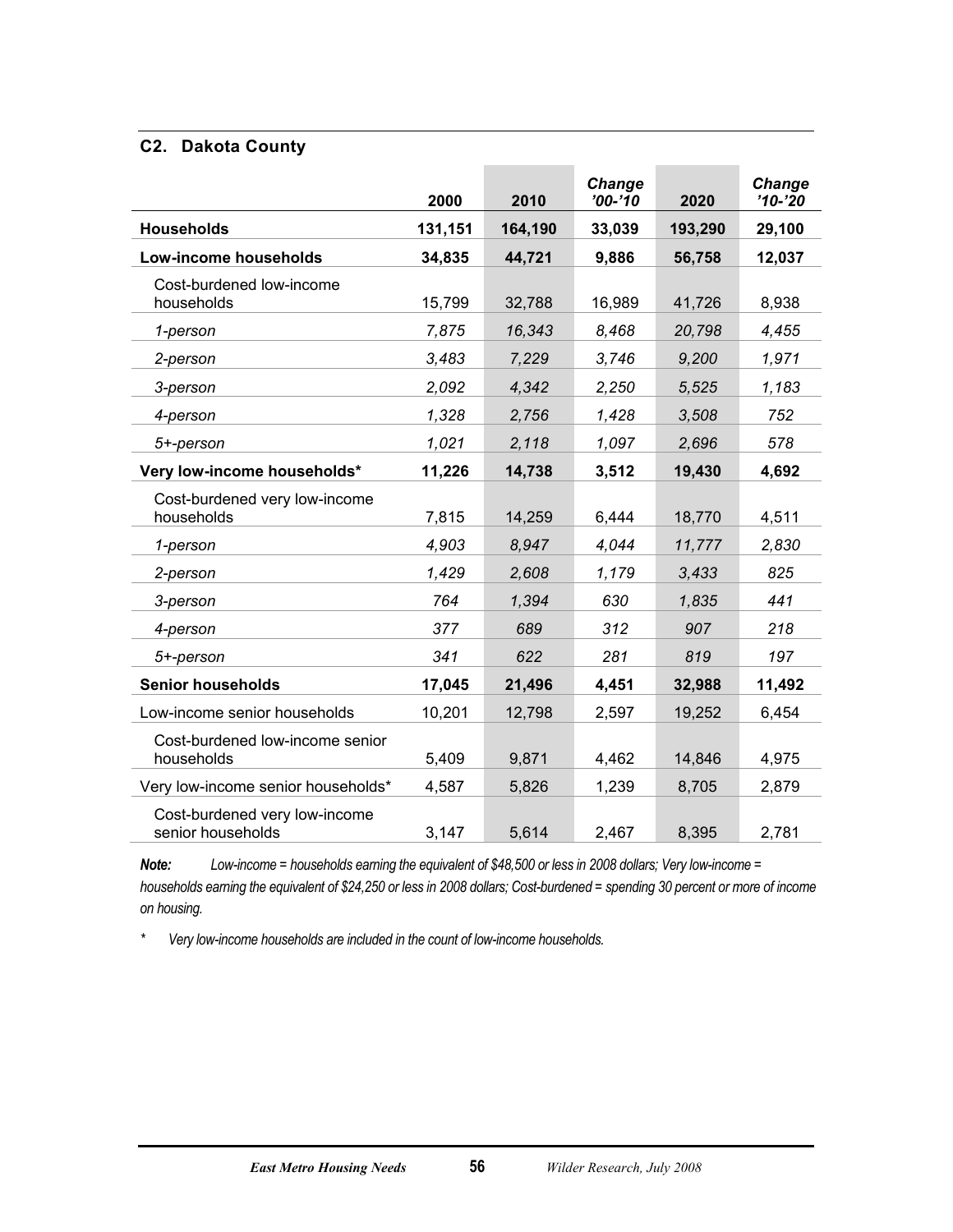#### **C3. City of Saint Paul**

|                                                    | 2000    | 2010    | Change<br>$'00 - '10$ | 2020    | Change<br>$'10-'20$ |
|----------------------------------------------------|---------|---------|-----------------------|---------|---------------------|
| <b>Households</b>                                  | 112,109 | 120,000 | 7,891                 | 127,000 | 7,000               |
| Low-income households                              | 56,661  | 58,904  | 2,243                 | 63,641  | 4,737               |
| Cost-burdened low-income<br>households             | 21,824  | 41,713  | 19,889                | 45,163  | 3,450               |
| 1-person                                           | 10,344  | 19,771  | 9,427                 | 21,406  | 1,635               |
| 2-person                                           | 4,271   | 8,163   | 3,892                 | 8,839   | 676                 |
| 3-person                                           | 2,321   | 4,437   | 2,116                 | 4,804   | 367                 |
| 4-person                                           | 1.960   | 3,746   | 1,786                 | 4,056   | 310                 |
| 5+-person                                          | 2,928   | 5,596   | 2,668                 | 6,059   | 463                 |
| Very low-income households*                        | 25,684  | 26,706  | 1,022                 | 29,240  | 2,534               |
| Cost-burdened very low-income<br>households        | 15,280  | 24,069  | 8,789                 | 26,293  | 2,224               |
| 1-person                                           | 8,372   | 13,187  | 4,815                 | 14,405  | 1,218               |
| 2-person                                           | 2,782   | 4,382   | 1,600                 | 4,786   | 404                 |
| 3-person                                           | 1,516   | 2,388   | 872                   | 2,609   | 221                 |
| 4-person                                           | 1,095   | 1,724   | 629                   | 1,884   | 160                 |
| 5+-person                                          | 1,516   | 2,388   | 872                   | 2,609   | 221                 |
| <b>Senior households</b>                           | 19,581  | 18,753  | $-828$                | 25,518  | 6,765               |
| Low-income senior households                       | 13,190  | 12,470  | $-720$                | 16,811  | 4,341               |
| Cost-burdened low-income<br>senior households      | 6,160   | 9,169   | 3,009                 | 12,350  | 3,181               |
| Very low-income senior<br>households*              | 7,301   | 6,844   | $-457$                | 9,173   | 2,329               |
| Cost-burdened very low-income<br>senior households | 4,467   | 6,032   | 1,565                 | 8,093   | 2,061               |

*Note: Low-income = households earning the equivalent of \$48,500 or less in 2008 dollars; Very low-income = households earning the equivalent of \$24,250 or less in 2008 dollars; Cost-burdened = spending 30 percent or more of income on housing.*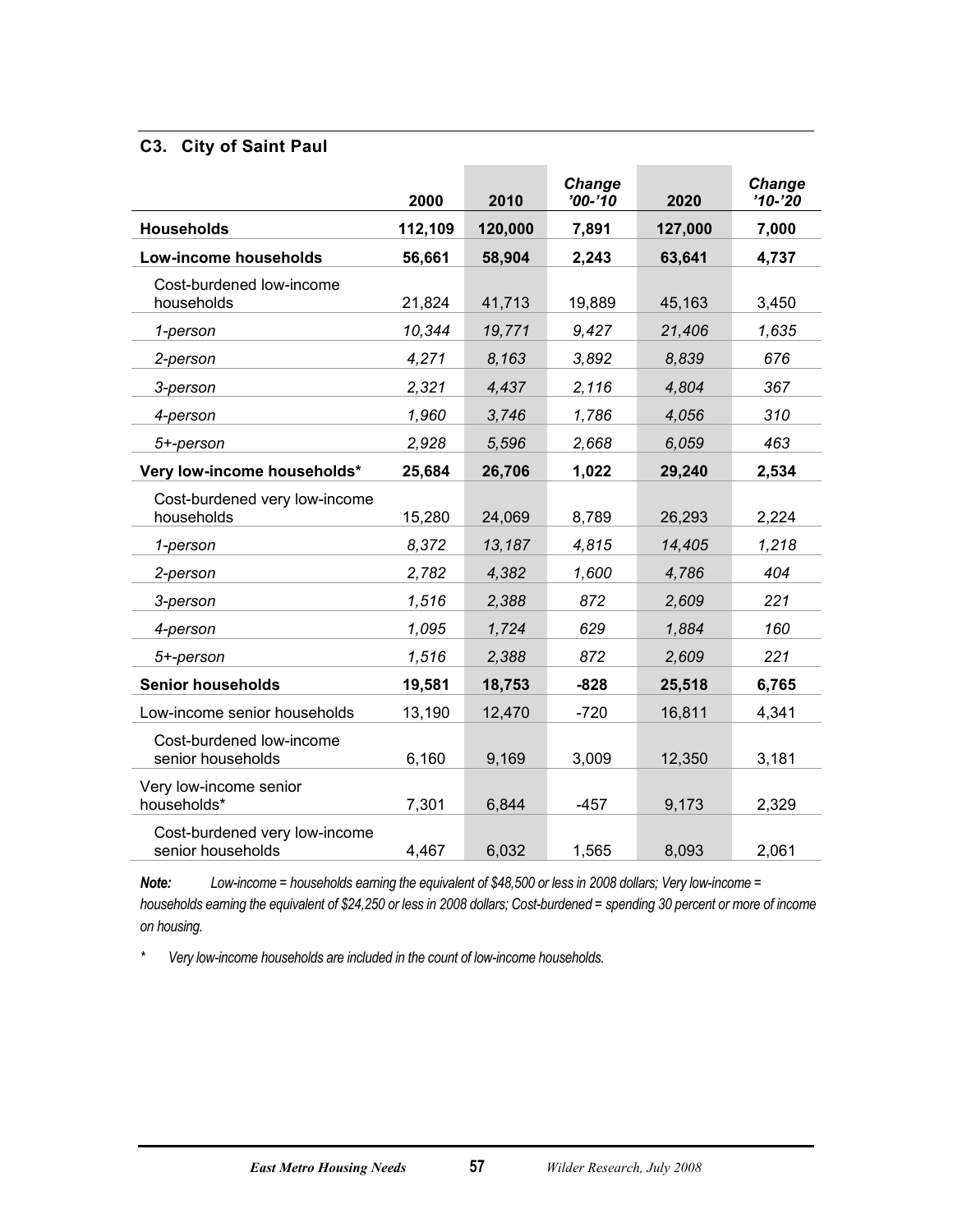#### **C4. Suburban Ramsey County**

|                                                     | 2000   | 2010   | Change<br>$'00-'10$ | 2020    | Change<br>$'10-'20$ |
|-----------------------------------------------------|--------|--------|---------------------|---------|---------------------|
| <b>Households</b>                                   | 89,127 | 99,170 | 10,043              | 104,670 | 5,500               |
| Low-income households                               | 29,598 | 34,858 | 5,260               | 37,939  | 3,081               |
| Cost-burdened low-income<br>households              | 12,285 | 23,060 | 10,775              | 24,938  | 1,878               |
| 1-person                                            | 6,637  | 12,458 | 5,821               | 13,472  | 1,014               |
| 2-person                                            | 2,982  | 5,597  | 2,615               | 6,053   | 456                 |
| 3-person                                            | 1,370  | 2,572  | 1,202               | 2,781   | 209                 |
| 4-person                                            | 837    | 1,571  | 734                 | 1,698   | 127                 |
| 5+-person                                           | 459    | 862    | 403                 | 933     | 71                  |
| Very low-income households*                         | 10,709 | 12,989 | 2,280               | 14,026  | 1,037               |
| Cost-burdened very low-<br>income households        | 7,370  | 11,967 | 4,597               | 12,861  | 894                 |
| 1-person                                            | 4,796  | 7,788  | 2,992               | 8,370   | 582                 |
| 2-person                                            | 1,497  | 2,430  | 933                 | 2,612   | 182                 |
| 3-person                                            | 638    | 1,036  | 398                 | 1,113   | 77                  |
| 4-person                                            | 319    | 518    | 199                 | 557     | 39                  |
| 5+-person                                           | 120    | 195    | 75                  | 210     | 15                  |
| <b>Senior households</b>                            | 18,929 | 21,910 | 2,981               | 28,027  | 6,117               |
| Low-income senior households                        | 11,117 | 13,216 | 2,099               | 16,390  | 3,174               |
| Cost-burdened low-income<br>senior households       | 5,176  | 9,174  | 3,998               | 11,237  | 2,063               |
| Very low-income senior<br>households*               | 5,066  | 6,297  | 1,231               | 7,522   | 1,225               |
| Cost-burdened very low-<br>income senior households | 3,352  | 5,663  | 2,311               | 6,760   | 1,097               |

*Note: Low-income = households earning the equivalent of \$48,500 or less in 2008 dollars; Very low-income = households earning the equivalent of \$24,250 or less in 2008 dollars; Cost-burdened = spending 30 percent or more of income on housing.*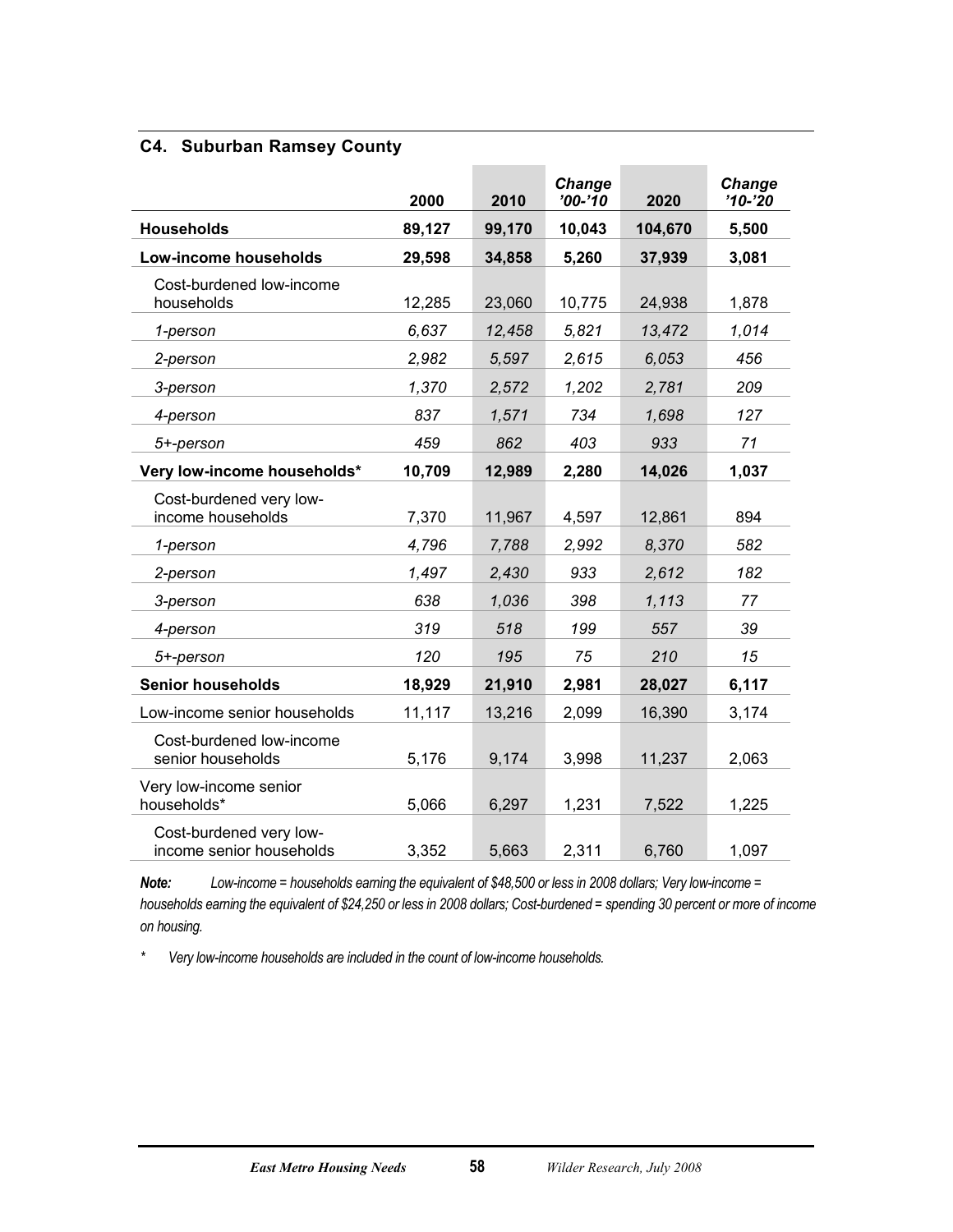#### **C5. Ramsey County**

|                                                    | 2000    | 2010    | <b>Change</b><br>$'00 - '10$ | 2020    | <b>Change</b><br>$'10-'20$ |
|----------------------------------------------------|---------|---------|------------------------------|---------|----------------------------|
| <b>Households</b>                                  | 201,236 | 219,170 | 17,934                       | 231,670 | 12,500                     |
| Low-income households                              | 86,259  | 93,763  | 7,504                        | 101,580 | 7,817                      |
| Cost-burdened low-income<br>households             | 34,108  | 64,773  | 30,665                       | 70,101  | 5,328                      |
| 1-person                                           | 16,980  | 32,246  | 15,266                       | 34,898  | 2,652                      |
| 2-person                                           | 7,253   | 13,774  | 6,521                        | 14,906  | 1,132                      |
| 3-person                                           | 3,691   | 7,010   | 3,319                        | 7,587   | 577                        |
| 4-person                                           | 2,797   | 5,311   | 2,514                        | 5,748   | 437                        |
| 5+-person                                          | 3,387   | 6,432   | 3,045                        | 6,961   | 529                        |
| Very low-income households*                        | 36,393  | 39,696  | 3,303                        | 43,266  | 3,570                      |
| Cost-burdened very low-income<br>households        | 22,650  | 36,036  | 13,386                       | 39,154  | 3,118                      |
| 1-person                                           | 13,168  | 20,950  | 7,782                        | 22,763  | 1,813                      |
| 2-person                                           | 4,278   | 6,806   | 2,528                        | 7,395   | 589                        |
| 3-person                                           | 2,154   | 3,427   | 1,273                        | 3,724   | 297                        |
| 4-person                                           | 1,414   | 2.249   | 835                          | 2,444   | 195                        |
| 5+-person                                          | 1,636   | 2,603   | 967                          | 2,828   | 225                        |
| <b>Senior households</b>                           | 38,509  | 40,663  | 2,154                        | 53,546  | 12,883                     |
| Low-income senior households                       | 24,307  | 25,686  | 1,379                        | 33,201  | 7,515                      |
| Cost-burdened low-income<br>senior households      | 11,336  | 18,343  | 7,007                        | 23,587  | 5,244                      |
| Very low-income senior<br>households*              | 12,366  | 13,141  | 775                          | 16,694  | 3,553                      |
| Cost-burdened very low-income<br>senior households | 7,819   | 11,695  | 3,876                        | 14,854  | 3,159                      |

*Note: Low-income = households earning the equivalent of \$48,500 or less in 2008 dollars; Very low-income = households earning the equivalent of \$24,250 or less in 2008 dollars; Cost-burdened = spending 30 percent or more of income on housing.*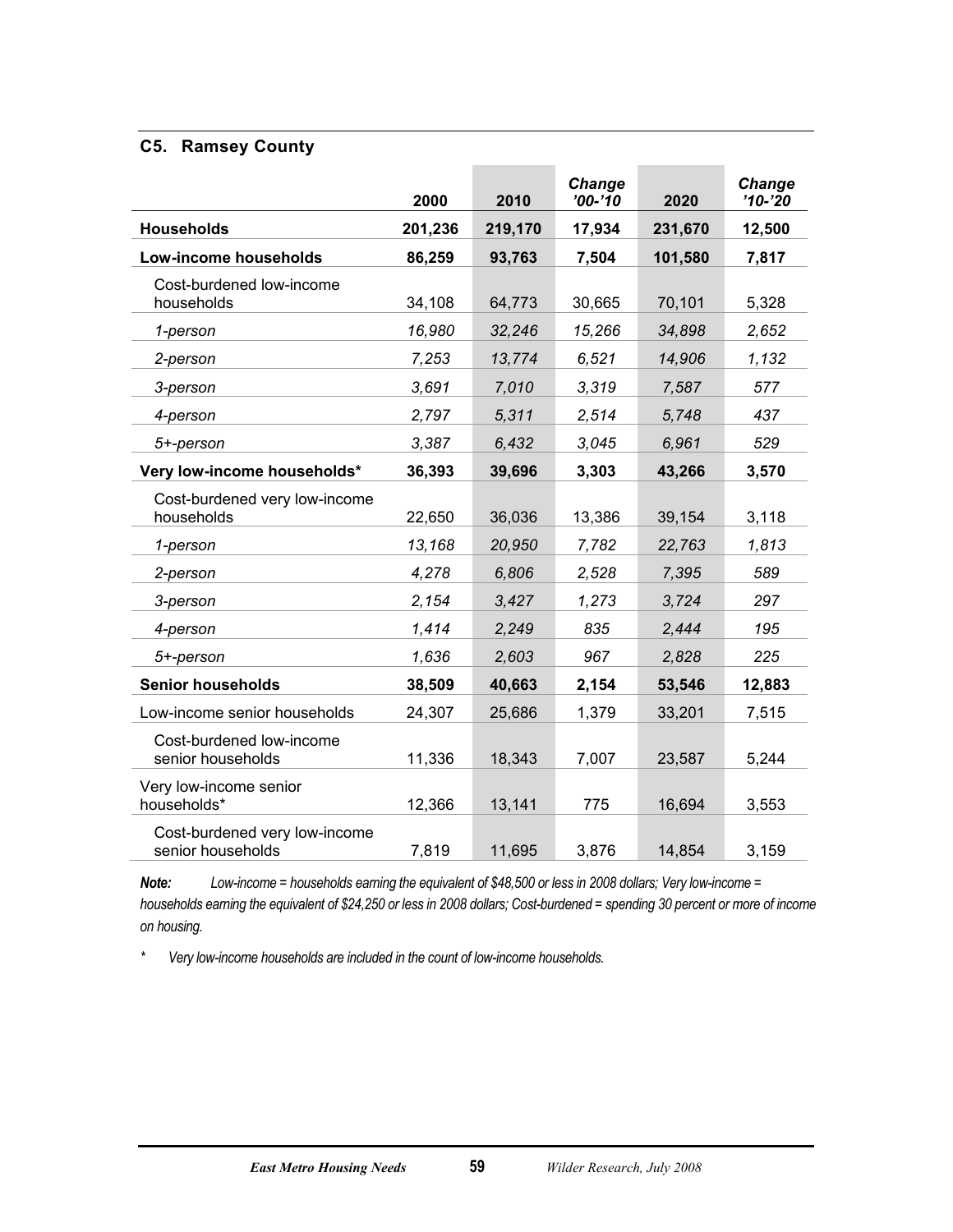#### **C6. Washington County**

|                                                    | 2000   | 2010   | Change<br>$'00 - '10$ | 2020    | Change<br>$'10-'20$ |
|----------------------------------------------------|--------|--------|-----------------------|---------|---------------------|
| <b>Households</b>                                  | 71,462 | 97,749 | 26,287                | 122,764 | 25,015              |
| Low-income households                              | 16,731 | 23,837 | 7,106                 | 32,944  | 9,107               |
| Cost-burdened low-income<br>households             | 7,989  | 15,239 | 7,250                 | 21,164  | 5,925               |
| 1-person                                           | 3,828  | 7,301  | 3,473                 | 10,140  | 2,839               |
| 2-person                                           | 2,000  | 3,814  | 1,814                 | 5,297   | 1.483               |
| 3-person                                           | 1,006  | 1,920  | 914                   | 2,666   | 746                 |
| 4-person                                           | 650    | 1,240  | 590                   | 1,722   | 482                 |
| 5+-person                                          | 506    | 964    | 458                   | 1,339   | 375                 |
| Very low-income households*                        | 5,439  | 7,999  | 2,560                 | 11,470  | 3,471               |
| Cost-burdened very low-income<br>households        | 3,624  | 7,028  | 3,404                 | 10,039  | 3,011               |
| 1-person                                           | 2,147  | 4,162  | 2,015                 | 5,946   | 1,784               |
| 2-person                                           | 833    | 1,615  | 782                   | 2,306   | 691                 |
| 3-person                                           | 304    | 590    | 286                   | 843     | 253                 |
| 4-person                                           | 171    | 332    | 161                   | 474     | 142                 |
| 5+-person                                          | 170    | 329    | 159                   | 470     | 141                 |
| <b>Senior households</b>                           | 9,449  | 12,949 | 3,500                 | 20,519  | 7,570               |
| Low-income senior households                       | 5,567  | 7,534  | 1,967                 | 11,739  | 4,205               |
| Cost-burdened low-income<br>senior households      | 3,048  | 5,120  | 2,072                 | 7,998   | 2,878               |
| Very low-income senior<br>households*              | 2,471  | 3,412  | 941                   | 5,332   | 1,920               |
| Cost-burdened very low-income<br>senior households | 1,662  | 2,975  | 1,313                 | 4,665   | 1,690               |

*Note: Low-income = households earning the equivalent of \$48,500 or less in 2008 dollars; Very low-income = households earning the equivalent of \$24,250 or less in 2008 dollars; Cost-burdened = spending 30 percent or more of income on housing.*